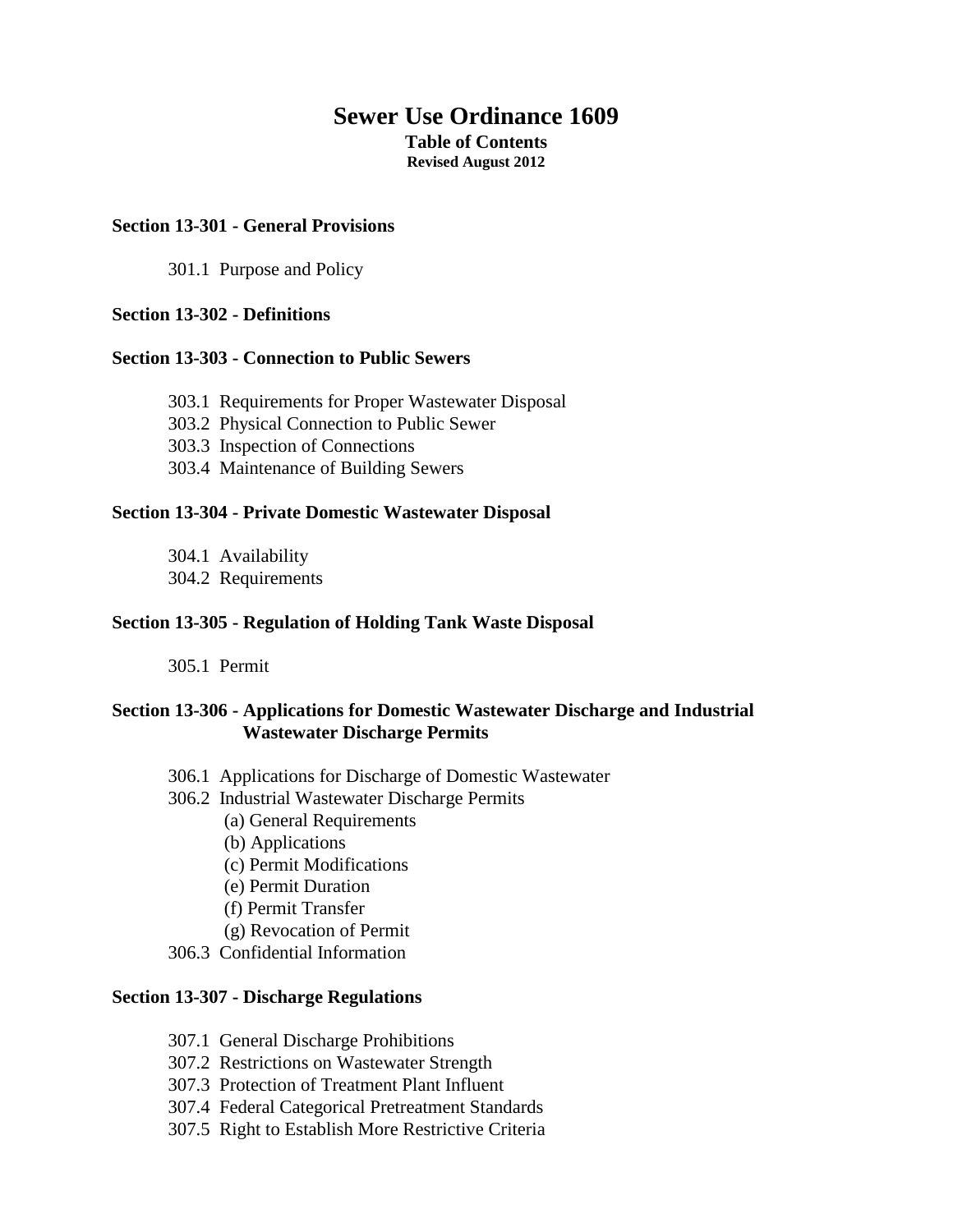- 307.6 Special Agreements
- 307.7 Exceptions to Discharge Criteria
	- (a) Application for Exception
	- (b) Conditions
	- (c) Review of Application by the Director of Public Works
	- (d) Criteria for Application Review
- 307.8 Accidental Discharge
	- (a) Prevention Procedures
	- (b) Notification of Accidental Discharge
	- (c) Notice to Employees
- 307.9 Hazardous Waste Notification

### **Section 13-308 - Industrial User Monitoring, Inspection Reports, Record, Access and Safety**

- 308.1 Monitoring Facilities
- 308.2 Inspection Sampling
- 308.3 Compliance Data Report
- 308.4 Periodic Compliance Reports
- 308.5 Maintenance of Records
- 308.6 Safety
- 308.7 Slug Discharges

#### **Section 13-309 - Enforcement and Abatement**

- 309.1 Issuance of Cease and Desist Orders
- 309.2 Submission of Time Schedule
- 309.3 Show Cause Hearing
- 309.4 Legal Action
- 309.5 Emergency Termination of Service
- 309.6 Public Nuisance
- 309.7 Correction of Violation and Collection of Costs
- 309.8 Damage to Facilities
- 309.9 Civil Liabilities
- 309.10 Public Noncompliance Notification

#### **Section 13- 310 - Penalty: Costs**

- 310.1 Civil Penalties
- 310.2 Falsifying Information

## **Section 13-311 - Fees and Billing**

- 311.1 Purpose
- 311.2 Types of Charges and Fees
- 311.3 Fees for Applications for Discharge
- 311.4 Inspection Fee and Tapping Fee
- 311.5 Sewer Use Charge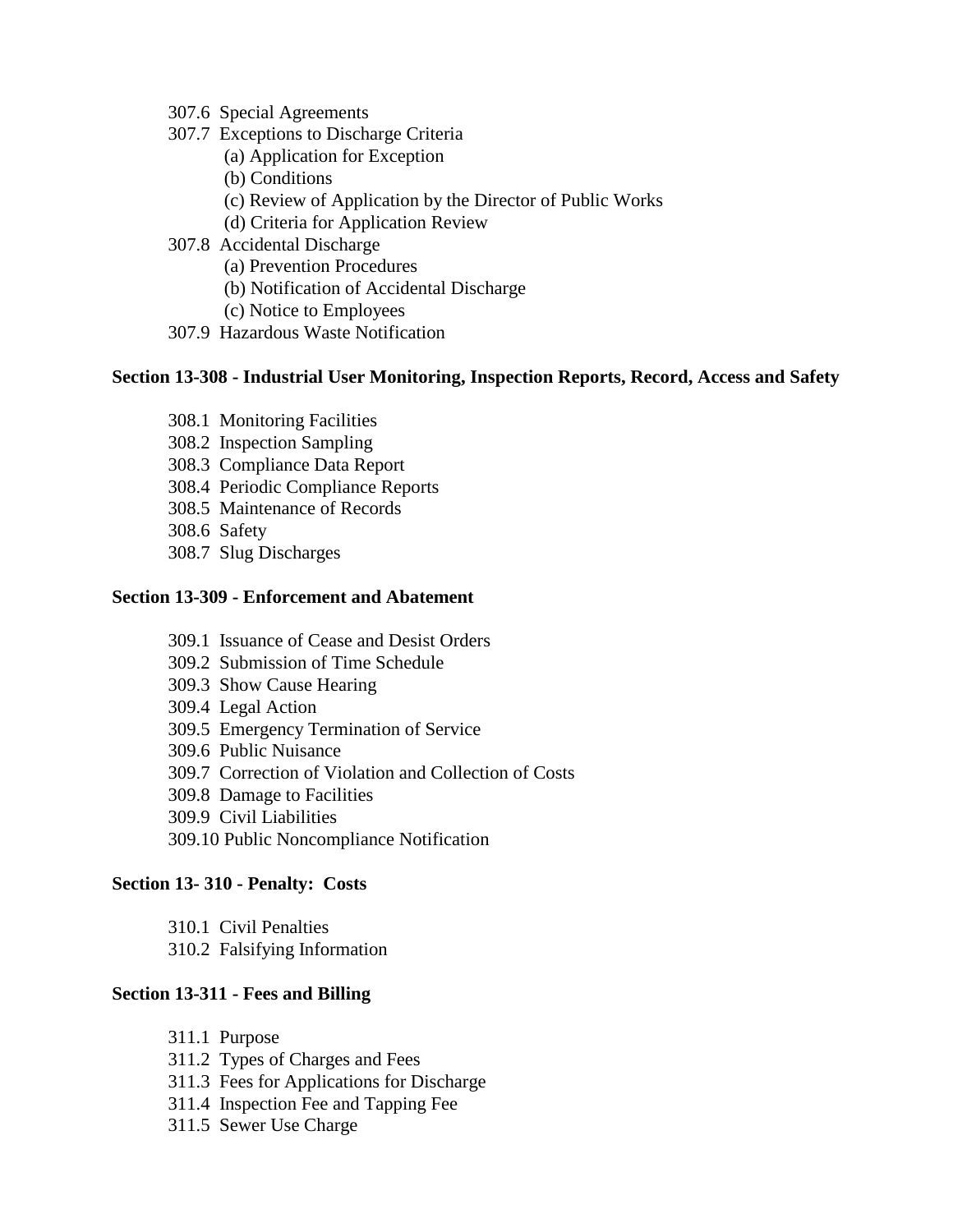(a) Classification of Users (b) Determination of Costs 311.7 Fees for Industrial Discharge Monitoring 311.8 Billing

# **Section 13-312 - Validity**

# **Section 13-313 - Ordinance in Force**

# **Section 13-301 - General Provisions**

## **301.1** Purpose and Policy

This ordinance is to set forth uniform requirements for users of the City of Covington's wastewater collection system and treatment works to enable the City to comply with the provisions of the Clean Water Act and other applicable federal and state laws and regulations and to provide for the public health and welfare by regulating the quality and quantity of wastewater discharged into the City's wastewater collection system and treatment works. The objectives of this ordinance are:

- (a) To protect the public health;
- (b) To provide problem free wastewater collection and treatment service;
- (c) To prevent the introduction of pollutants into the municipal wastewater treatment system which will interfere with the system operation, will cause the City's discharge to violate its National Pollutant Discharge Elimination System (NPDES) permit or other applicable state requirements or will cause physical damage to the wastewater treatment facilities;
- (d) To provide for full and equitable distribution of the cost of wastewater treatment and collection;
- (e) To enable the City of Covington to comply with the provisions of the Federal Clean Water Act, the General Pretreatment Regulations (40 CFR Part 403), and other federal and state laws and regulations;
- (f) To improve the opportunity to recycle and reclaim wastewater and sludges from the wastewater treatment system.

In meeting these objectives, this Ordinance provides that all persons in the service area of the City of Covington must have adequate wastewater treatment either in the form of a connection to the municipal wastewater treatment system or, where the system is not available, an appropriate private disposal system. The Ordinance also provides for the issuance of permits to system users, for the regulation of wastewater discharge volume and characteristics, for monitoring and enforcement activities; and for the setting of fees for the full and equitable distribution of costs resulting from the operation, maintenance, and capital recovery of the wastewater treatment system and from other activities required by the enforcement and administrative program established herein. This ordinance shall apply to the City of Covington, Tennessee, and to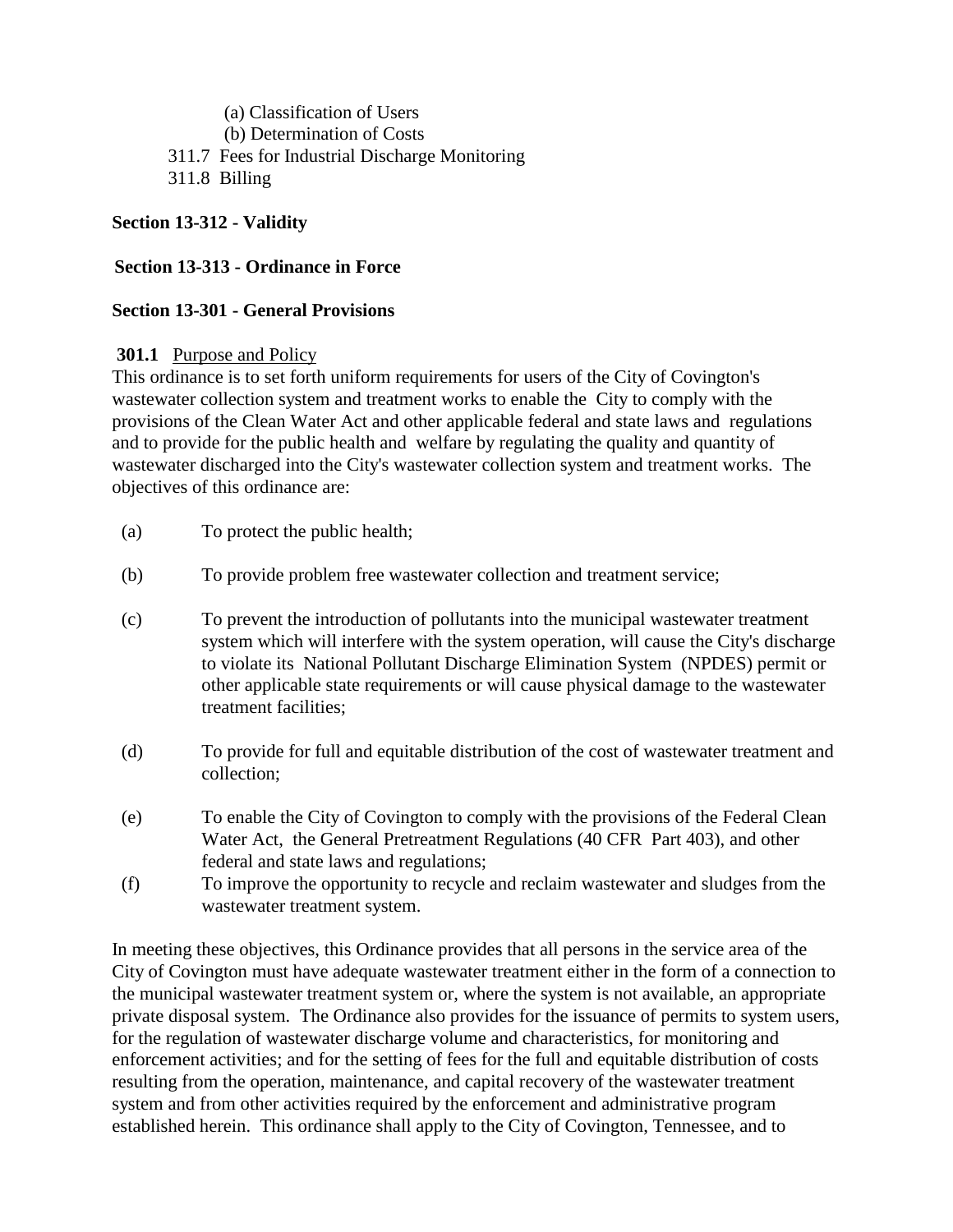persons outside the City who are, by contract or agreement with the City, users of municipal wastewater treatment system. Except as otherwise provided herein, the Director of Public Works of the City of Covington shall administer, implement, and enforce the provisions of this Ordinance.

This Ordinance shall supersede Ordinance No. 826 and any other ordinances or portions thereof which may be in conflict with this ordinance.

## **Section 13-302 – Definitions**

Unless the context specifically indicates otherwise, the following terms and phrases, as used in this Ordinance, shall have the meaning hereinafter designated:

- (1) Act or "the Act" The Federal Water Pollution Control Act, also known as the Clean Water Act, as amended, 33 U.S.C. 1251, et. seq.
- (2) Approval Authority The Director in an NPDES state with an approved State Pretreatment Program and the Administrator of the EPA in a non-NPDES state or NPDES state without an approved State Pretreatment Program.
- (3) Authorized Representative of Industrial User An authorized representative of an Industrial User may be,
	- (a) a principal executive officer of at least the level of vice-president, if the Industrial User is a corporation;
	- (b) a general partner or proprietorship, respectively;
	- (c) a duly authorized representative of the individual designated above if such representative is responsible for the overall operation of the facilities from which the indirect discharge originates.
- (4) Biochemical Oxygen Demand (BOD) The quantity of oxygen utilized in the biochemical oxidation of organic matter under laboratory procedure, five (5) days at 20 degrees centigrade expressed in terms of weight and concentration (milligrams per liter - mg/l).
- (5) Building Drain The building drain is that part of the lowest piping of a drainage system which receives the discharge from soil, waste and other drainage pipes inside the walls of the building and conveys it to the building sewer three (3) feet outside the building wall.
- (6) Building Sewer A sewer conveying wastewater from the premises of a User to the POTW.
- (7) Categorical Standards National Categorical Pretreatment Standards or Pretreatment Standard.
- (8) City The City of Covington or the Board of Mayor and Aldermen for the City of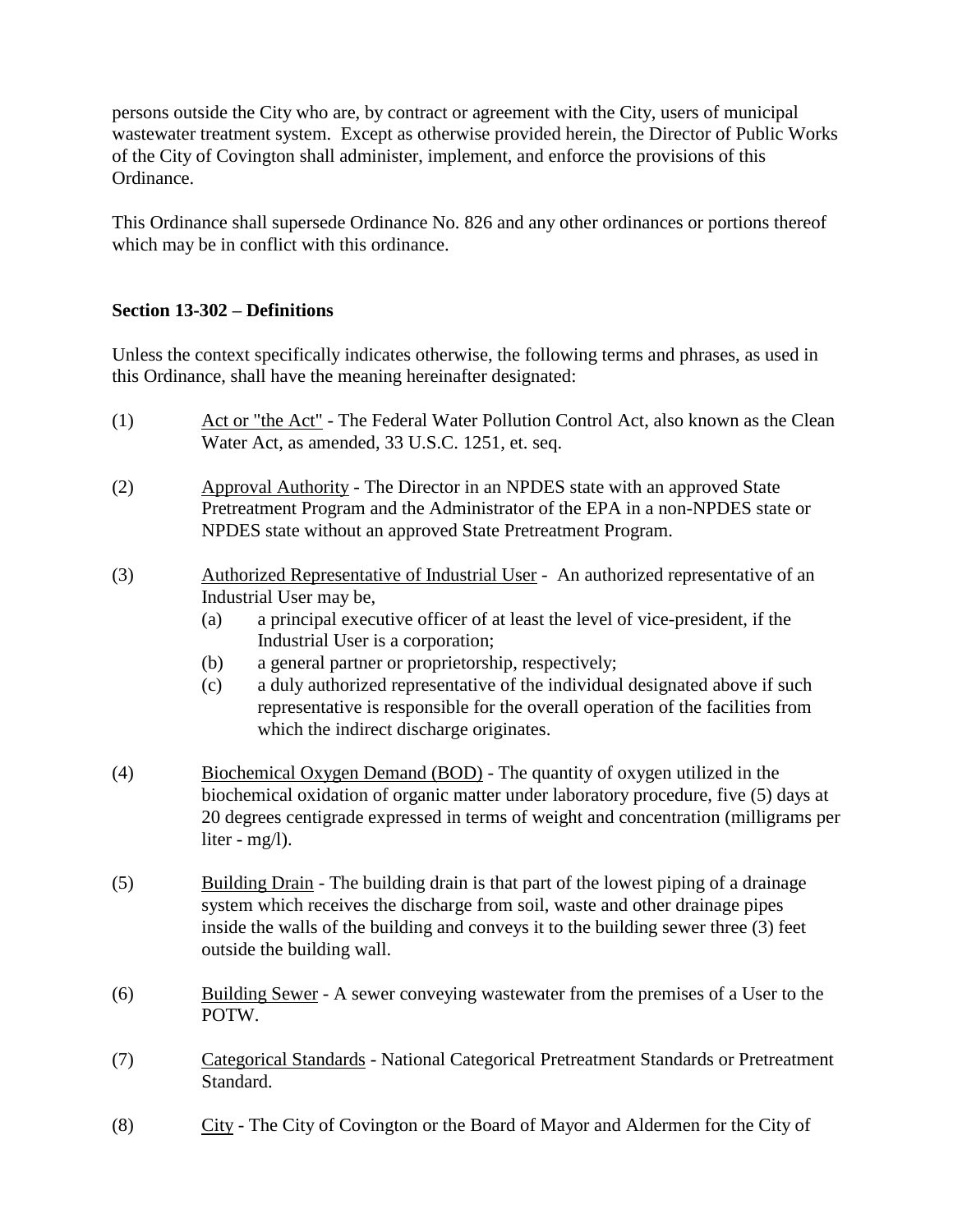Covington, Tennessee.

- (9) Compatible Pollutant shall mean BOD, suspended solids, pH, and fecal coliform bacteria, and such additional pollutants as are now, or may be in the future, specified and controlled in this City's NPDES permit for its wastewater treatment works where sewer works have been designed and used to reduce or remove such pollutants.
- (10) Cooling Water The water discharged from any use such as air conditioning, cooling or refrigeration, or to which the only pollutant added is heat.
- (11) Control Authority Refers to the WWF with an approved pretreatment program or the Approval Authority if the WWF does not have an approved pretreatment program.
- (12) Customer Means any individual, partnership, corporation, association, or group who receives sewer service from the City, under either an express or implied contract requiring payment to the City for such service.
- (13) Direct Discharge The discharge of treated or untreated wastewater directly to the waters of the State of Tennessee.
- (14) Domestic Wastewater Wastewater that is generated by a single family, apartment or other dwelling unit or dwelling unit equivalent containing sanitary facilities for the disposal of wastewater and used for residential purposes only.
- (15) Environmental Protection Agency, or EPA The U. S. Environmental Protection Agency, or where appropriate, the term may also be used as a designation for the Administrator or other duly authorized official of said agency.
- (16) Garbage Shall mean solid wastes from the domestic and commercial preparation, cooking, and dispensing of food, and from the handling, storage, and sale of produce.
- (17) Grab Sample A sample which is taken from a waste stream on a one-time basis with no regard to the flow in the waste stream and without consideration of time.
- (18) Holding Tank Waste Any waste from holding tanks, such as vessels, chemical toilets, campers, trailers, septic tanks, and vacuum-pump tank trucks.
- (19) Incompatible Pollutant Shall mean any pollutant which is not a "compatible pollutant" as defined in this section.
- (20) Indirect Discharge The discharge or the introduction of nondomestic pollutants from any source regulated under section 307 (b) or (c) of the Act, (33 U. S. C. 1317), into the POTW (including holding tank waste discharged into the system).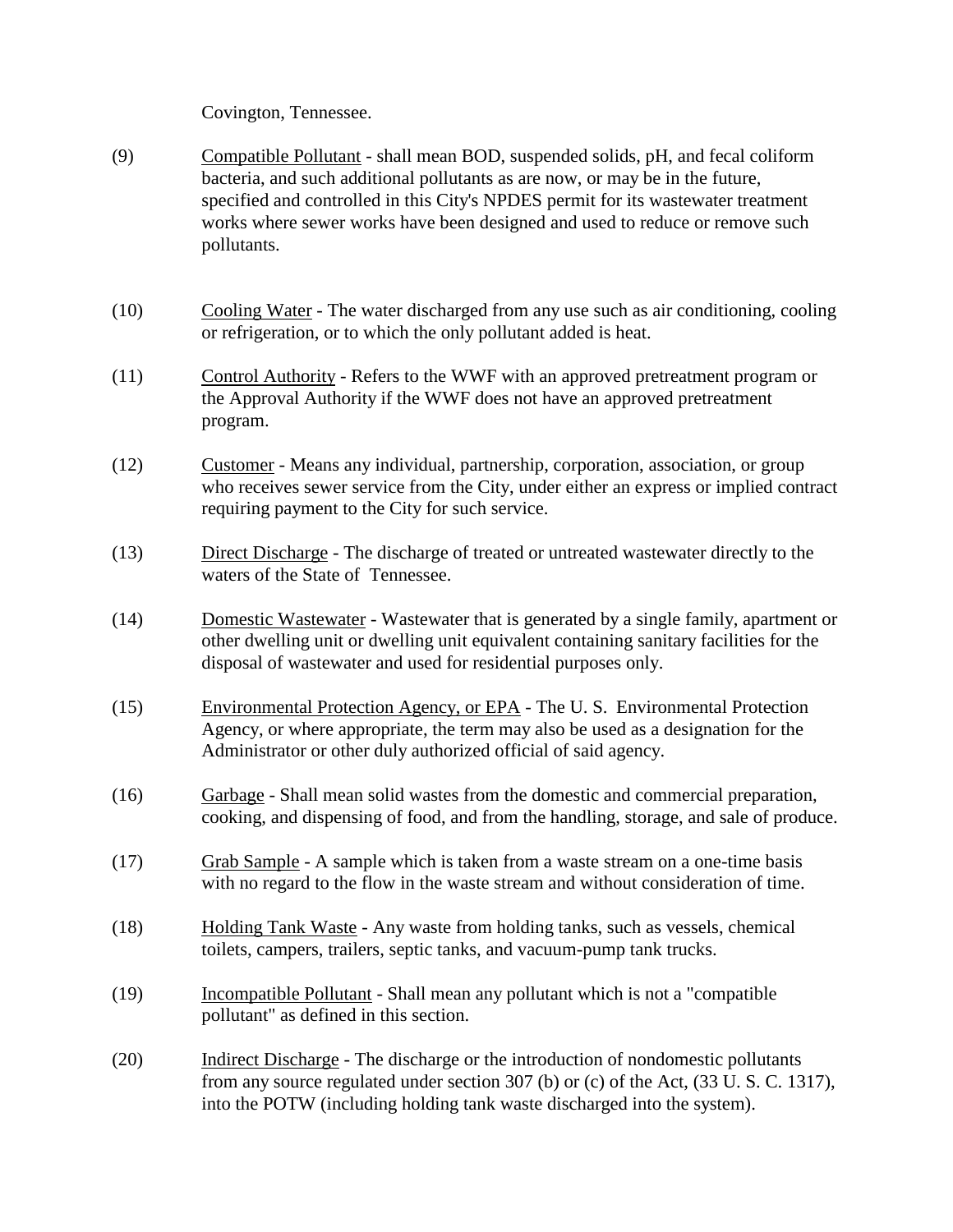- (21) Industrial User A source of Indirect Discharge which does not constitute a "discharge of pollutants" under regulations issued pursuant to Section 402, of the Act, (33 U. S. C. 1342).
- (22) Interference A discharge which, alone or in conjunction with a discharge or discharges from other sources, Inhibits or disrupts the WWF, its treatment processes or operations, or its sludge processes, use or disposal, or exceeds the design capacity of the treatment works or the collection system.
- (23) National Categorical Pretreatment Standard or Pretreatment Standard Any regulation containing pollutant discharge limits promulgated by the EPA in accordance with Section 307(b) and (c) of the Act (33 U.S. C. 1347) which applies to a specific category of Industrial Users.
- (24) NPDES (National Pollutant Discharge Elimination System) Shall mean the program for issuing, conditioning, and denying permits for the discharge of pollutants from point sources into navigable waters, the contiguous zone, and the oceans pursuant to Section 402 of the Federal Water Pollutant Control Act as amended.
- (25) New Source

(a) any building, structure, facility or installation from which there is or may be a discharge of pollutants, the construction of which commenced after the publication of proposed Pretreatment Standards under section 307(c) of the Federal Clean Water Act which will be applicable to such source if such Standards are thereafter promulgated in accordance with that section, provided that:

1. The building, structure, facility or installation is constructed at a site at which no other source is located; or

2. The building, structure, facility or installation totally replaces the process or production equipment that causes the discharge of pollutants at an existing source; or

3. The production or wastewater generating processes of the building, structure, facility or installation are substantially independent of an existing source at the same site. In determining whether these are substantially independent, factors such as the extent to which the new facility is integrated with the existing plant, and the extent to which the new facility is engaged in the same general type of activity as the existing source should be considered.

(b) Construction on a site at which an existing source is located results in a modification rather than a new source if the construction does not create a new building, structure, facility or installation meeting the criteria of parts (a)2 or (a)3 of this definition but otherwise alters, replaces, or adds to existing process or production equipment.

(c) Construction of a new source as defined under this paragraph has commenced if the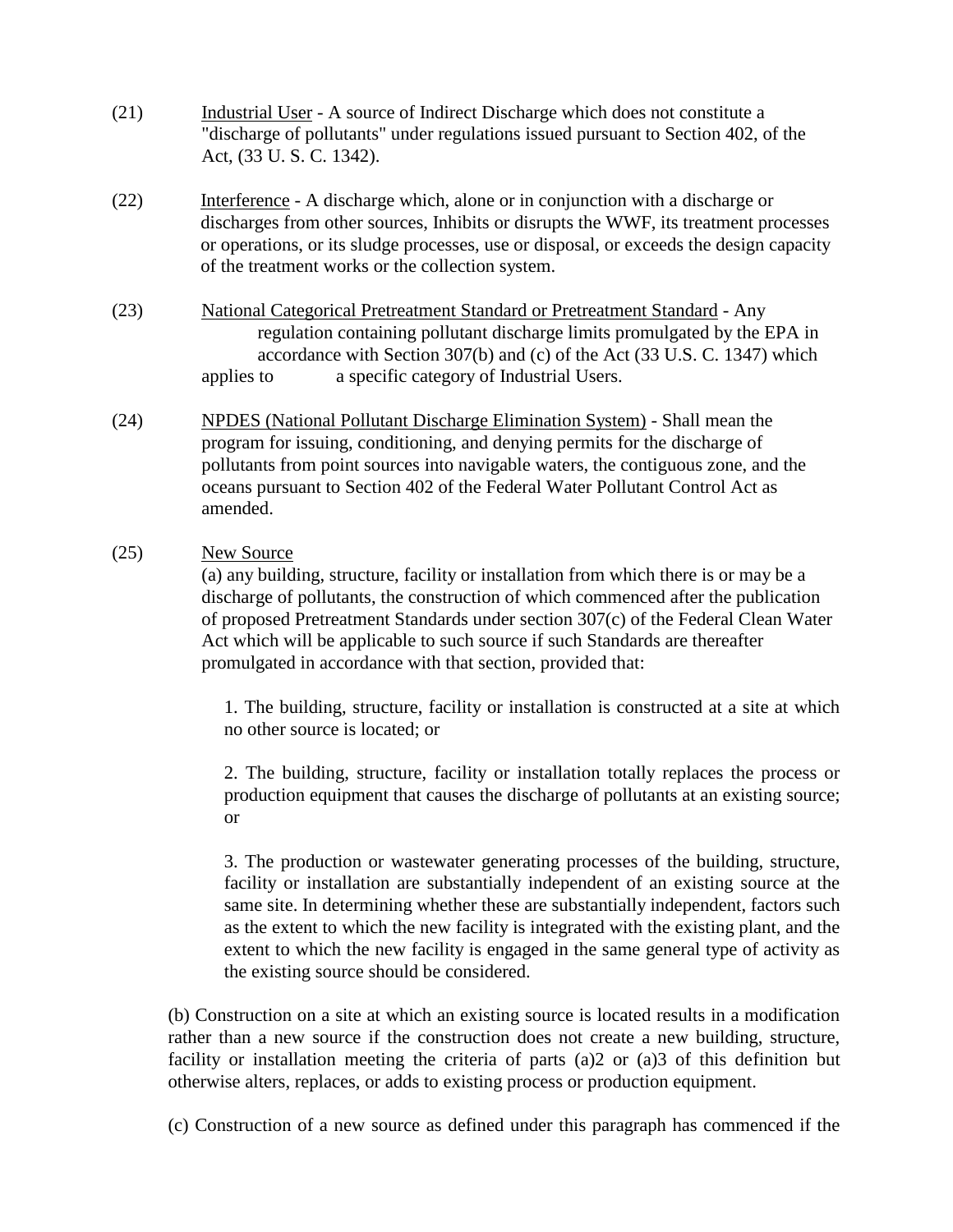owner or operator has:

- 1. Begun, or caused to begin as part of a continuous onsite construction program:
- (i) Any placement, assembly, or installation of facilities or equipment; or

(ii) Significant site preparation work including cleaning, excavation, or removal of existing buildings, structures, or facilities which is necessary for the placement, assembly, or installation of new source facilities or equipment; or

2. Entered into a binding contractual obligation for the purchase of facilities or equipment which are intended to be used in its operation within a reasonable time. Options to purchase or contracts which can be terminated or modified without substantial loss, and contracts for feasibility, engineering, and design studies do not constitute a contractual obligation under this paragraph.

- (26) Person Any individual, partnership, corporation, firm, company, association, joint stock company, trust, estate, governmental entity or any other legal entity, or their legal representatives, agents or assigns. The masculine gender shall include the feminine; the single shall include the plural where indicated by the context.
- (27) Pass Through A discharge which exits the WWF into waters of the United States in quantities or concentrations which, alone or in conjunction with a discharge or discharges from other sources, is a cause of a violation of any requirement of the WWF's NPDES permit (including an increase in the magnitude or duration of a violation).
- (28) pH The logarithm (base 10) of the reciprocal of the concentration of hydrogen ions expressed in grams per liter of solution.
- (29) Pollution The man-made or man-induced alteration of the chemical, physical, biological, or radiological integrity of the water.
- (30) Pollutant Any dredge spoil, solid waste, incinerator residue, sewage, garbage, sewage sludge, munitions, chemical substances, biological materials, radioactive materials, heat, wrecked or discharged equipment, rock, sand, cellar dirt and industrial, municipal, and agricultural waste discharged into water.
- (31) Pretreatment or Treatment The reduction of the amount of pollutants, the elimination of pollutants, or the alteration of the nature of pollutant properties in wastewater to a less harmful state prior to or in lieu of discharging or otherwise introducing such pollutants into a POTW. The reduction or alteration can be obtained by physical, chemical, or biological processes, or process changes or by other means, except as prohibited by 40 CFR Section 403.6(d).
- (32) Pretreatment Requirements Any substantive or procedural requirement related to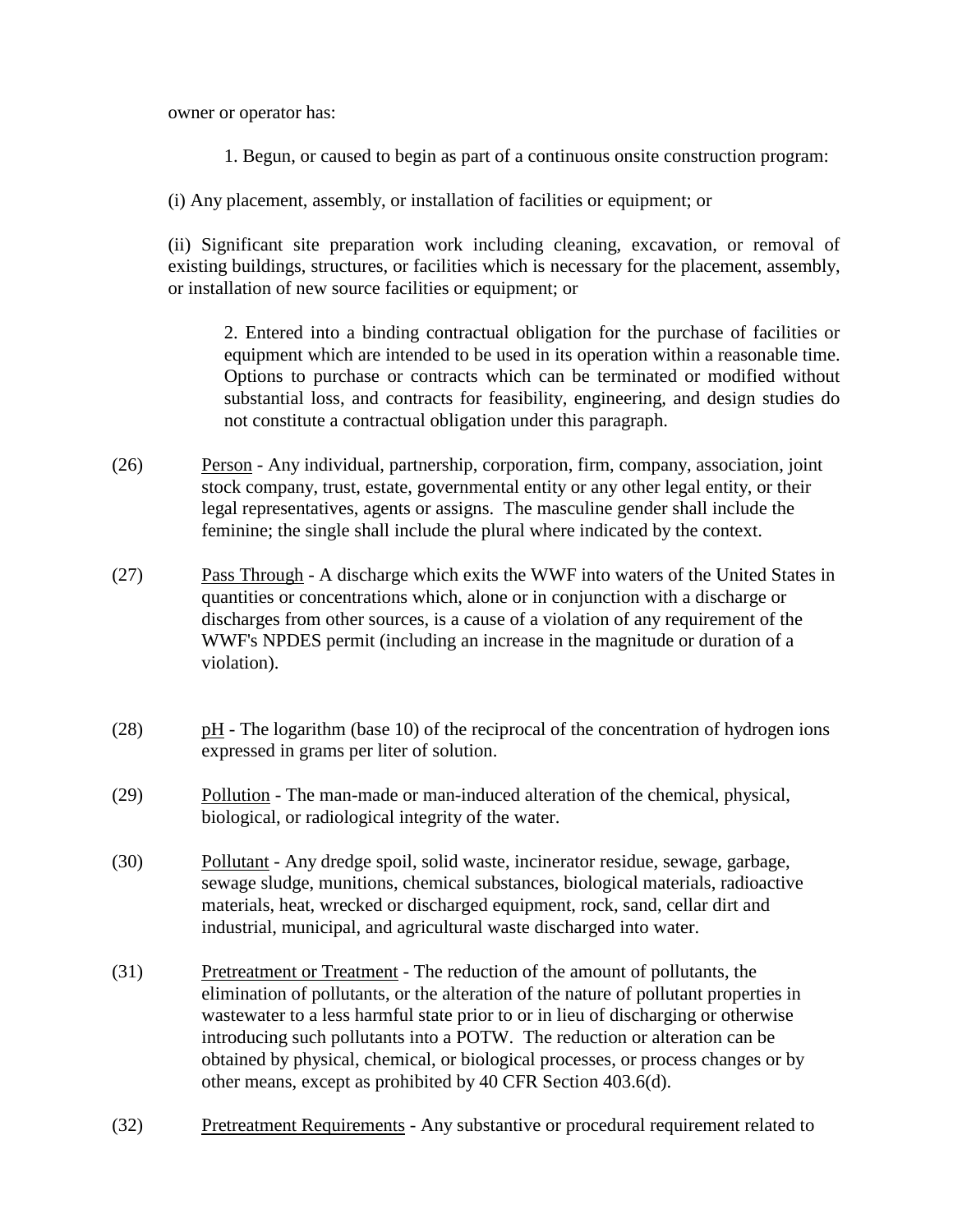pretreatment, other than a National Pretreatment Standard imposed on an Industrial User.

- (33) Publicly Owned Treatment Works (POTW) A treatment works as defined by section 212 of the Act, (33 U. S. C. 1291) which is owned in this instance by the City. This definition includes any sewers that convey wastewater to the POTW treatment plant, but does not include pipes, sewers or other conveyances not connected to a facility providing treatment. For the purposes of this Ordinance, "POTW" shall also include any sewers that convey wastewaters to the POTW from persons outside the city who are, by contract or agreement with the City, users of the City's POTW.
- (34) POTW Treatment Plant That portion of the POTW designed to provide treatment to wastewater.
- $(35)$  Shall is mandatory; May is permissive.
- (36) Significant Industrial User All industrial users subject to Categorical Pretreatment Standards under 40 CFR 403.6 and 40 CFR Chapter I, Subchapter N; and any other industrial user that: discharges an average of 25,000 gallons per day or more of process wastewater to the POTW (excluding sanitary, noncontact cooling and boiler blowdown wastewater); contributes a process which makes up 5 percent or more of the average dry weather hydraulic or organic capacity of the POTW treatment plant; or is designated as such by the Control Authority as defined in 40 CFR 403.12(a) on the basis that the industrial user has a reasonable potential for adversely affecting the POTW's operation or for violating any pretreatment standard or requirement.
- (37) Slug Any discharge at a flow rate or concentration, which could cause a violation of the prohibited discharge standards in Section 2.1 of this ordinance. A Slug Discharge is any Discharge of a non-routine, episodic nature, including but not limited to an accidental spill or a non-customary batch Discharge, which has a reasonable potential to cause Interference or Pass Through, or in any other way violate the POTW's regulations, Local Limits or Permit conditions.
- (38) State State of Tennessee.
- (39) Standard Industrial Classification (SIC) A classification pursuant to the Standard Industrial Classification Manual issued by the Executive Office of the President, Office of Management and Budget, 1972.
- (40) Storm Water Any flow occurring during or following any form of natural precipitation and resulting therefrom.
- (41) Storm Sewer or Storm Drain Shall mean a pipe or conduit which carries storm and surface waters and drainage, but excludes sewage and industrial wastes; it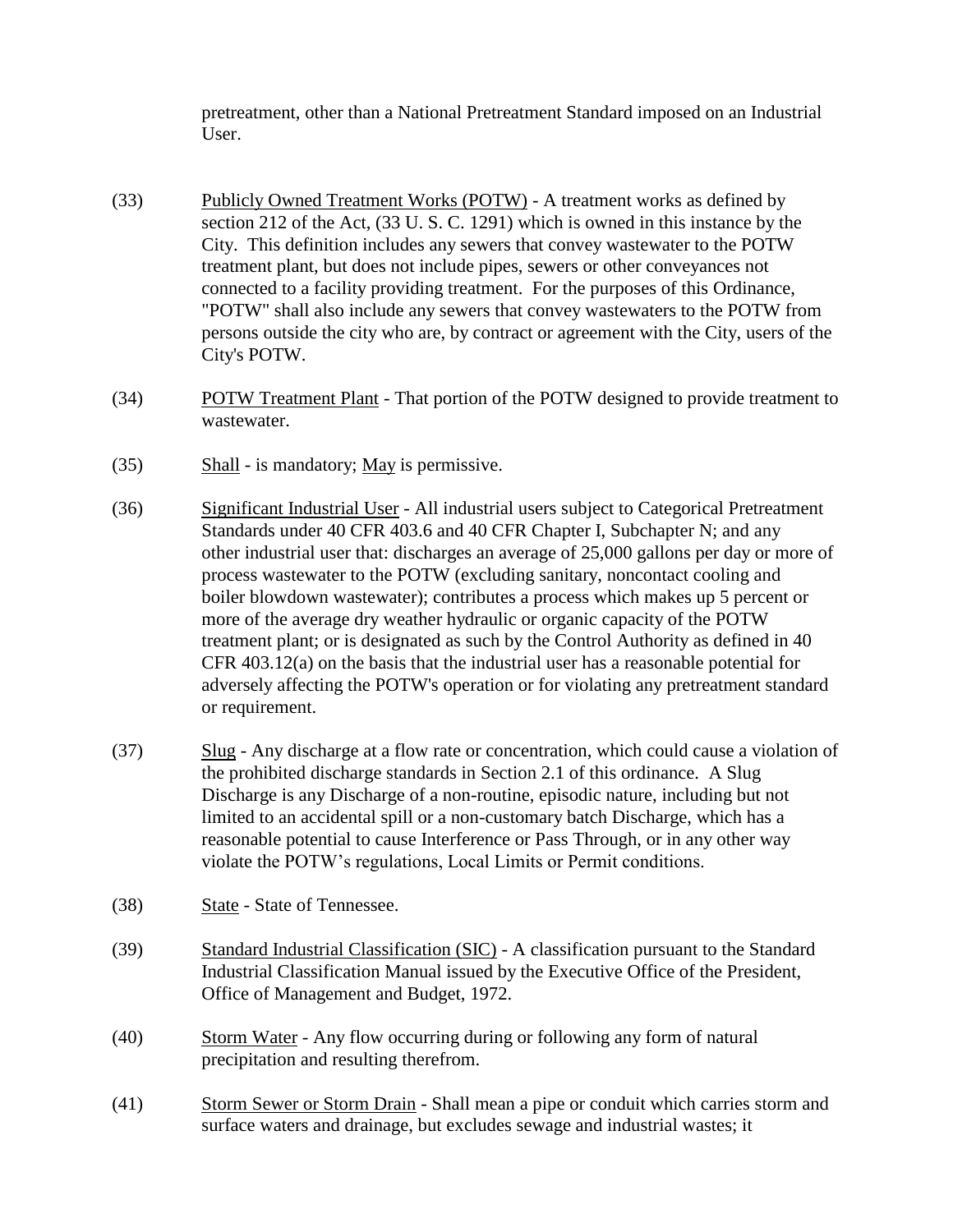may, however, carry cooling waters and unpolluted waters, upon approval of the Director of Public Works.

- (42) Suspended Solids The total suspended matter that floats on the surface of, or is suspended in, water, wastewater, or other liquids, and which is removable by laboratory filtration.
- (43) Toxic Pollutant Any pollutant or combination of pollutants listed as toxic in regulations promulgated by the administrator of the Environmental Protection Agency under the provision of (33 U. S. C. 1317).
- (44) Twenty-four (24) Hour Flow Proportional Composite Sample A sample consisting of several effluent portions collected during a twenty-four (24) hour period in which the proportions of sample are proportionate to the flow and combine to form a representative sample.
- (45) Unpolluted Water Water to which no constituent has been added, either intentionally or accidentally, which would render such water unacceptable to the State of Tennessee or the Environmental Protection Agency, having the jurisdiction thereof for disposal to storm or natural drainage or directly to surface waters.
- (46) User Any person, firm, corporation or governmental entity that discharges, causes, or permits the discharge of wastewater into the POTW.
- (47) Waste Includes sewage and any and all other waste substances liquid solid, gaseous or radioactive associated with human habitation or of human or animal origin from any producing, manufacturing, or processing operation of whatever nature, including such waste placed in container of whatever nature prior to and for the purpose of disposal.
- (48) Wastewater The liquid and water-carried industrial or domestic wastes from dwelling, commercial buildings, industrial facilities, and institutions, whether treated or untreated, which is contributed into or permitted to enter the POTW.
- (49) Waters of the State All streams, lakes, ponds, marshes, watercourses, waterways, wells, springs, reservoirs, aquifers, irrigation systems, drainage systems and all other bodies or accumulations of water, surface or underground, natural or artificial, public or private, which are contained within, flow through or border upon the State or any portion thereof.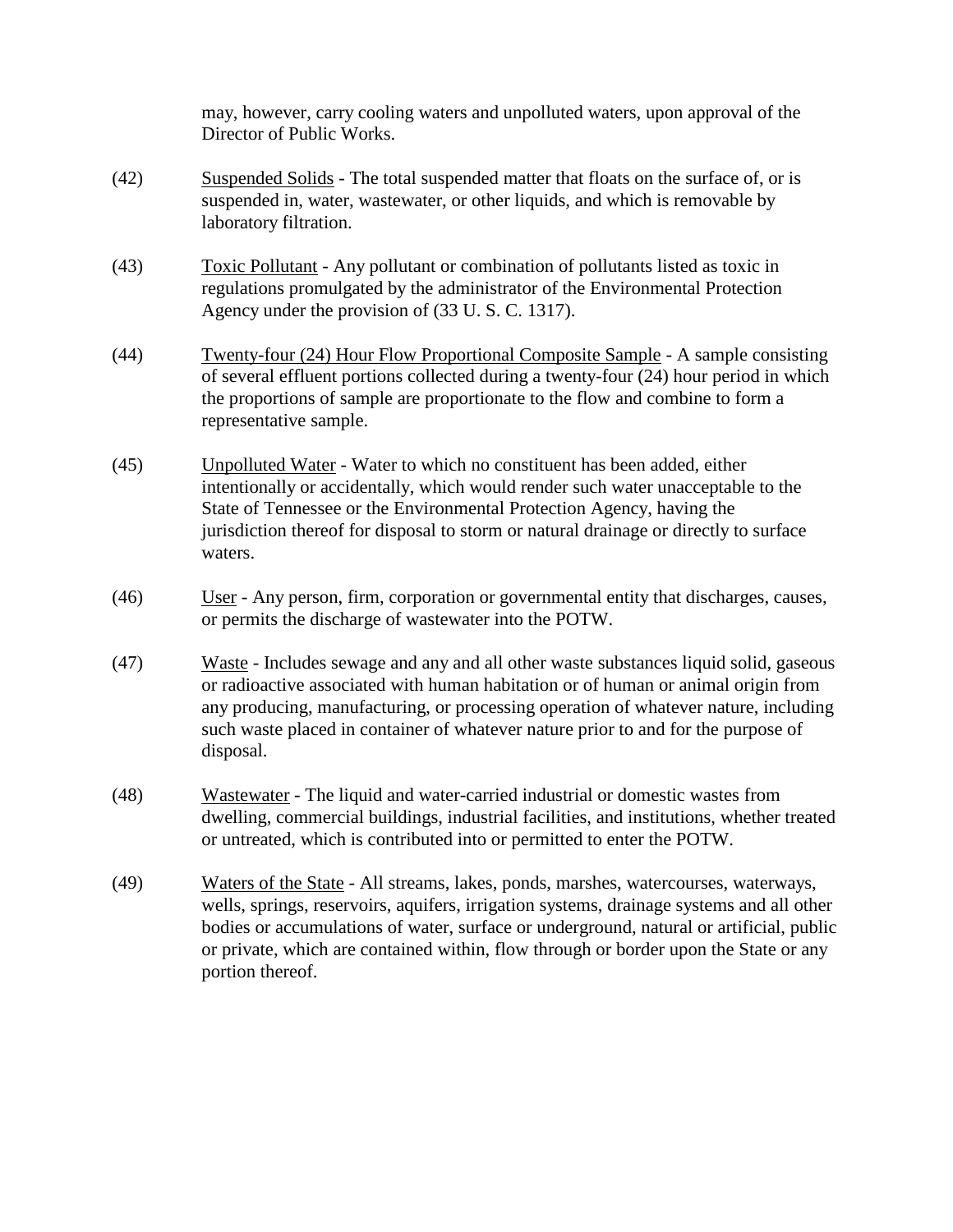## **Section 13-303 - Connection to Public Sewers**

## 303.1 Requirements for Proper Wastewater Disposal

- (a) It shall be unlawful for any person to place, deposit, or permit to be deposited in any unsanitary manner on public or private property within the service area of the City of Covington, any human or animal excrement, garbage, or other objectionable waste.
- (b) It shall be unlawful to discharge into any waters of the state within the service area of the City of Covington any sewage or other polluted waters, except where suitable treatment has been provided in accordance with subsequent provisions of this Ordinance and appropriate State and Federal regulations.
- (c) Except as hereinafter provided, it shall be unlawful to construct or maintain any privy, privy vault, septic tank, cesspool, or other facility intended or used for the disposal of sewage.
- (d) Except as provided in paragraph 303.1(e) below, the owner of all houses, buildings, or properties used for human occupancy, employment, recreation, or other purposes situated within the service area and abutting on any street, alley or right-of-way in which there is now located or may in the future be located an accessible public sanitary sewer in the service area, is hereby required at his expense to install suitable toilet facilities therein, and to connect such facilities directly with the proper public sewer in accordance with the provisions of this Ordinance, within ninety (90) days after date of official notice to do so, provided that said public sewer is within one hundred (100) feet of the building drain as defined herein.
- (e) The owner of a manufacturing facility may discharge wastewater to the waters of the state provided that he obtains approval from the City and that he obtains an NPDES permit; and meets all requirements of the Clean Water Act, the NPDES permit, and any other applicable local, state, or federal statutes and regulations.
- (f) Where a public sanitary sewer is not available under the provisions of paragraph (d) above, the building sewer shall be connected to a private sewage disposal system complying with the provisions of Section 304 of this Ordinance.

## 303.2 Physical Connection to Public Sewer

- (a) No unauthorized person shall uncover, make any connections with or opening into, use, alter, or disturb any public sewer or appurtenance thereof without first obtaining a written permit from the Director of Public Works as required by Section 306 of this Ordinance.
- (b) All costs and expenses incident to the installation, connection, and inspection of the building sewer shall be borne by the owner. The owner shall indemnify the City from any loss or damage that may directly or indirectly be occasioned by the installation of the building sewer.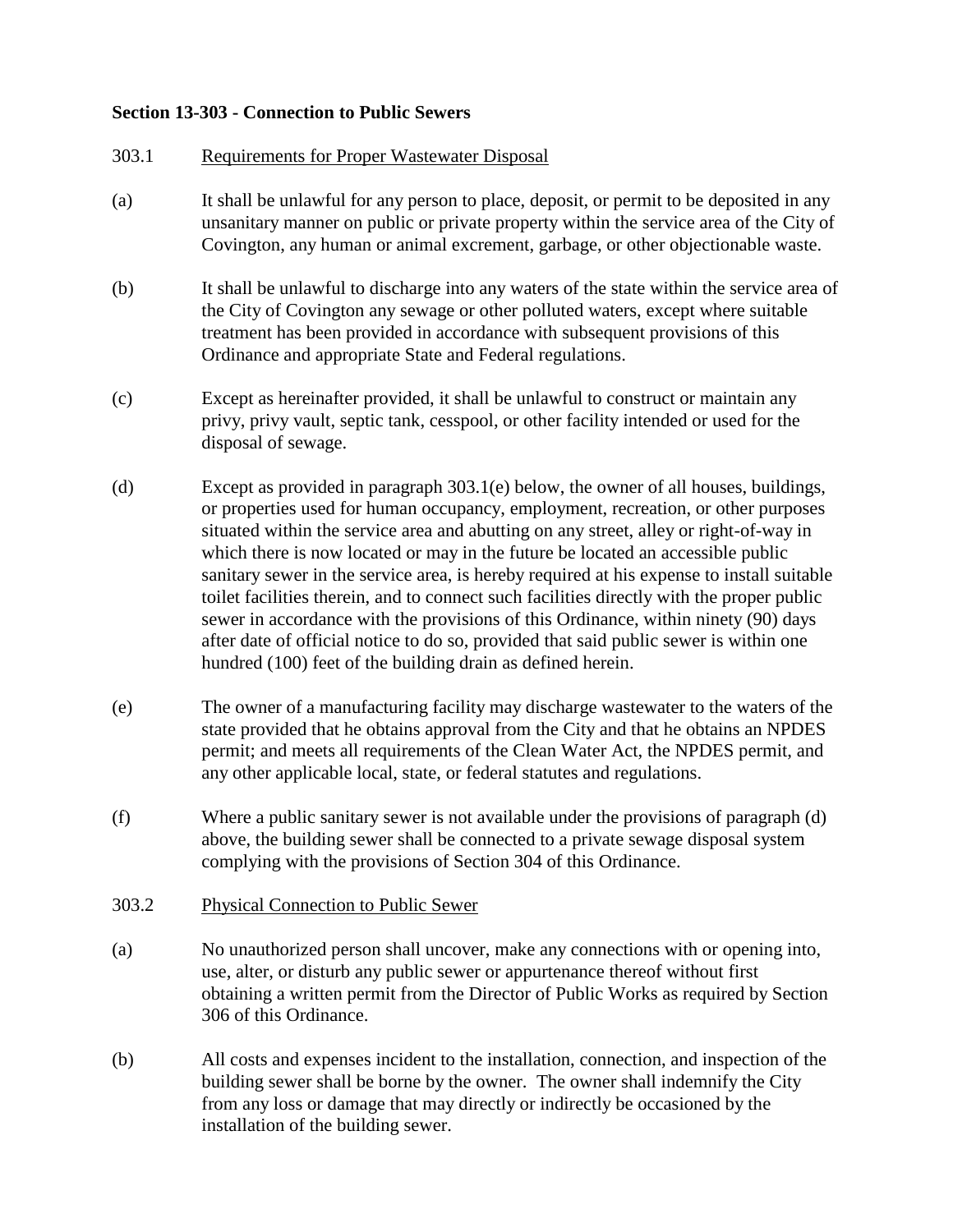- (c) A separate and independent building sewer shall be provided for every building, except where one building stands at the rear of another on an interior lot and no private sewer is available or can be constructed to the rear building through an adjoining alley, court, yard, or driveway; the building sewer from the front building may be extended to the rear building and the whole considered as one building sewer.
- (d) Old building sewers may be used in connection with new buildings only when they are found, on examination and tested by the Director of Public Works, to meet all requirements of this Ordinance. All others must be sealed to the specifications of the Director of Public Works.
- (e) Building sewers shall conform to the following requirements:
	- (1) The minimum size of a building sewer shall be four (4) inch.
	- (2) A the minimum depth of a building sewer shall be eighteen (18) inches.
	- (3) The building sewer shall have the following minimum grade:
		- 1.2% 4" .6% 6" .4% 8"
	- (4) Slope and alignment of all building sewers shall be neat and regular.
	- (5) Building sewers shall be constructed only of:
		- (a) concrete or clay sewer pipe using rubber neoprene compression joints of approved type;
		- (b) cast iron soil pipe with leaded or compression joints;
		- (c) polyvinyl chloride pipe with solvent welded or with rubber compression joints;
		- (d) ABS composite sewer pipe with solvent welded or rubber compression joints of approved type; or
		- (e) such other materials of equal or superior quality as may be approved by the Director of Public Works.
	- $(6)$  A clean out shall be located five  $(5)$  feet outside of the building, one as it taps on to the utility lateral and one at each change of direction of the building sewer which is greater than 45 degrees. Additional clean outs shall be placed not more than seventy-five (75) feet apart in horizontal building sewers of our (4) inch nominal diameter and not more than one hundred (100) feet apart for larger pipes. Clean outs shall be extended to or above the finished grade level directly above the place where the clean out is installed. A combination  $Y \&$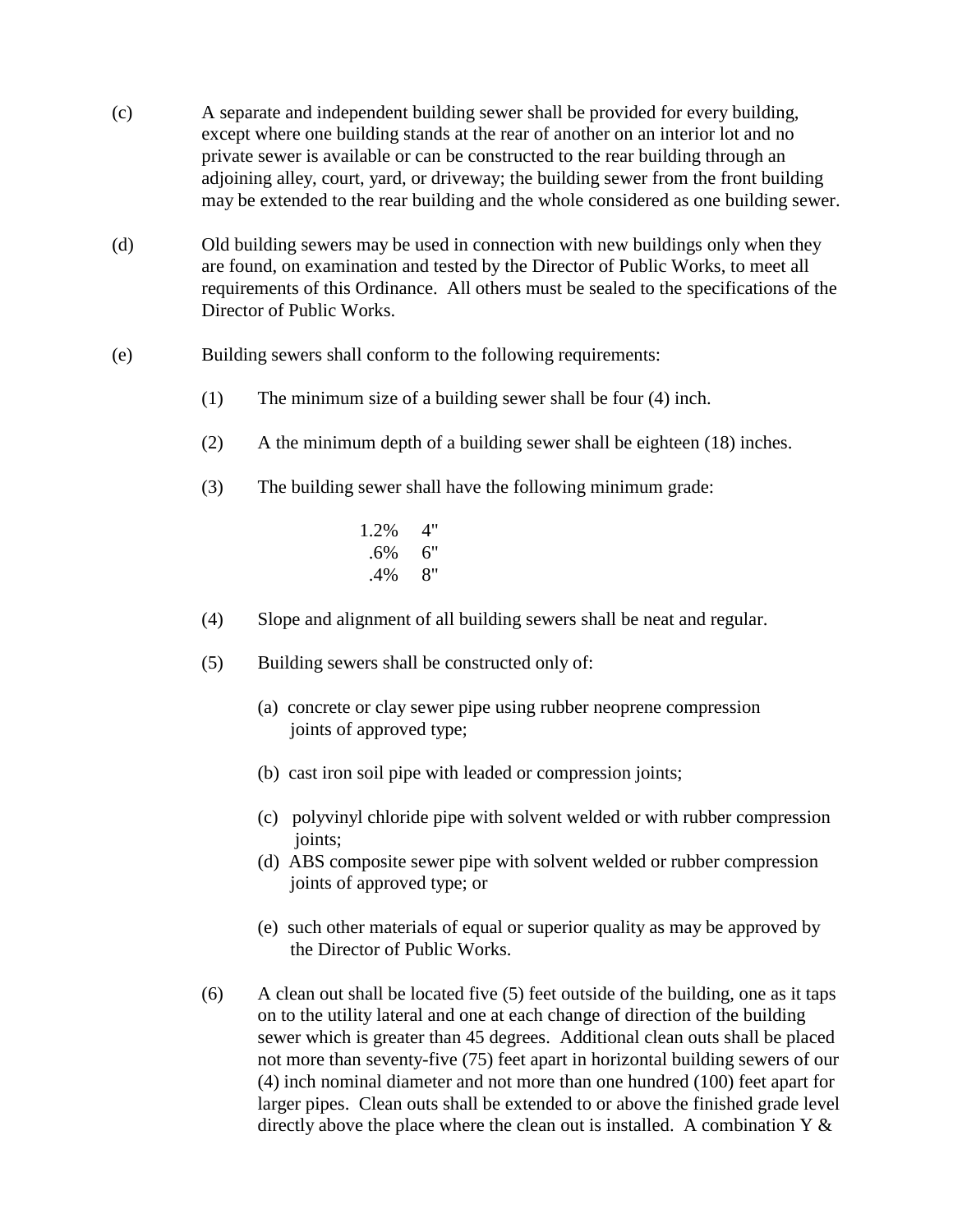1/8-bend shall be used for the clean out base. Clean outs shall not be smaller than four (4) inches on a four (4) inch pipe.

- (7) Connections of building sewers to the public sewer system shall be made at the appropriate existing Wy or tee branch using compression type couplings or collar type rubber joint with corrosion resisting or stainless steel bands. Where existing Wy or tee branches are not available, connections of building services shall be made by either removing a length of pipe and replacing it with a Wy or tee fitting or cutting a clean opening in the existing public sewer and installing a tee-saddle or tee-insert of a type approved by the Director of Public Works. All such connections shall be made gas tight and water tight.
- (8) The building sewer may be brought into the building below the basement floor when gravity flow from the building to the sanitary sewer is at a grade of 1/8 inch per foot or more if possible. In cases where basement or floor levels are lower than the ground elevation at the point of connection to the sewer, adequate precautions by installation of check valves or other backflow prevention devices to protect against flooding shall be provided by the owner. In all buildings in which any building drain is too low to permit gravity flow to the public sewer, sanitary sewage carried by such building drain shall be lifted by an approved means and discharged to the building sewer at the expense of the owner.
- (9) The methods to be used in excavating, placing of pipe, jointing, testing, backfilling the trench, or other activities in the construction of a building sewer which have not been described above shall conform to the requirements of the building and plumbing code or other applicable rules and regulations of the City or to the procedures set forth in appropriate specifications of the ASTM and Water Pollution Control Federal Manual of Practice No. 9. Any deviation from the prescribed procedures and materials must be approved by the Director of Public Works before installation.
- (10) An installed building sewer shall be gas tight and water tight.
- (f) All excavations for building sewer installation shall be adequately guarded with barricades and lights to as to protect the public from hazard. Streets, sidewalks, parkways, and other public property disturbed in the course of the work shall be restored in a manner satisfactory to the City.
- (g) No person shall make connection of roof downspouts, exterior foundation drains, areaway drains, basement drains, or other sources of surface runoff or ground water to a building sewer or building drain which in turn is connected directly or indirectly to a public sanitary sewer.
- 303.3 Inspection of Connections
- (a) The sewer connection and all building sewer from the building to the public sewer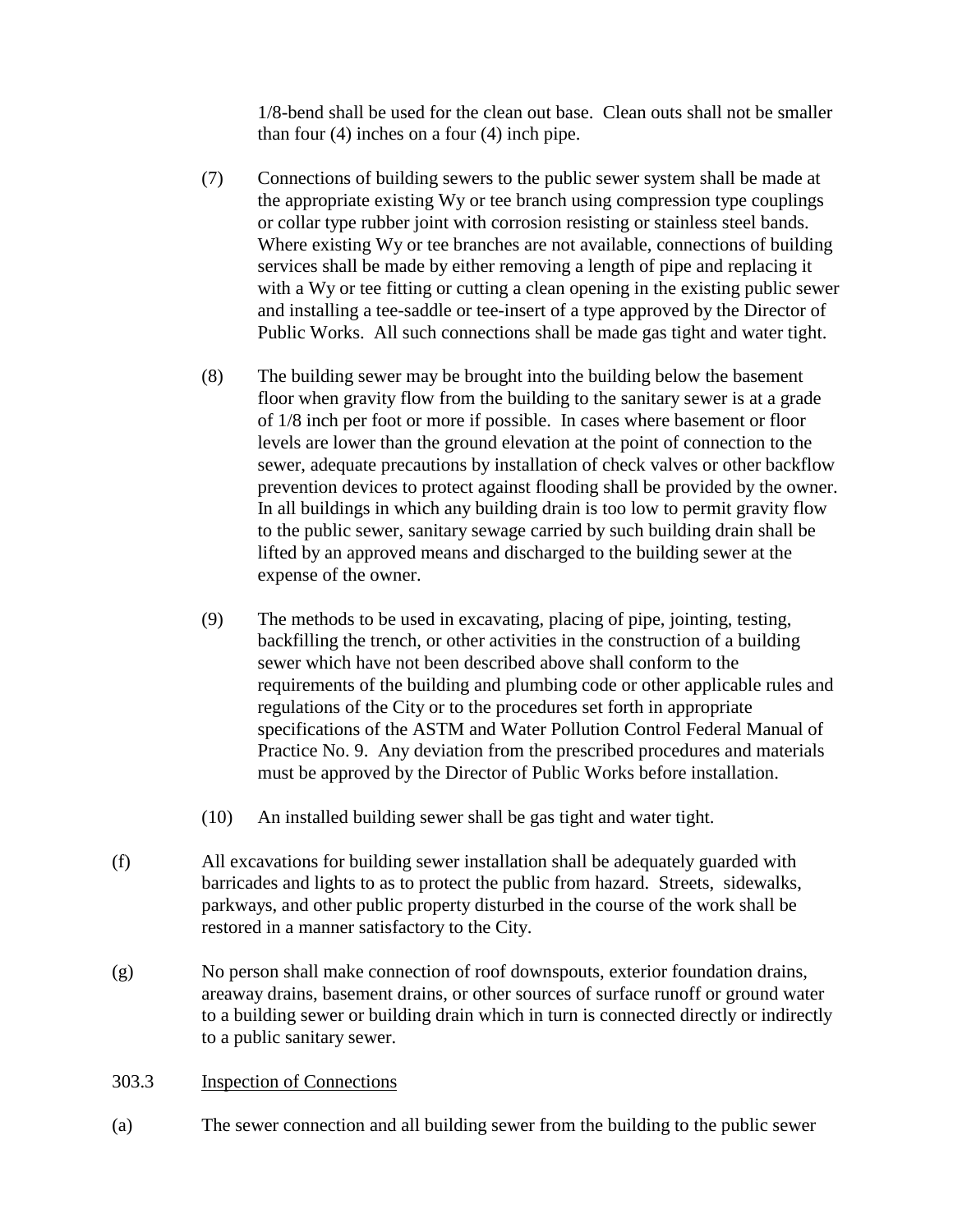main line shall be inspected before the underground portion is covered by the Director of Public Works or his authorized representative.

(b) The applicant for discharge shall notify the Director of Public Works when the building sewer is ready for inspection and connection to the public sewer. The connection shall be made under the supervision of the Director of Public Works or his representative.

### 303.4 Maintenance of Building Sewers

Each individual property Owner or user of the POTW shall be entirely responsible for the maintenance of the building sewer located on private property. This maintenance will include repair or replacement of the service line as deemed necessary by the Director of Public Works to meet specifications of the City.

### **Section 13-304 - Private Domestic Wastewater Disposal**

- 304.1 Availability
- (a) Where a public sanitary sewer is not available as defined under the provisions of this Ordinance, the building sewer shall be connected to a private wastewater disposal system complying with the provisions of this section.
- (b) Any residence, office, recreational facility, or other establishment used for human occupancy where the building drain is below the elevation to obtain a grade equivalent to 1/8-inch per foot in the building sewer but is otherwise accessible to a public sewer as defined in this Ordinance, the Owner shall provide a private sewage pumping station in accordance with the directions of the Director of Public Works.
- (c) Where a public sewer becomes available, the building sewer shall be connected to said sewer within ninety (90) days after date of official notice to do so.

## 304.2 Requirements

- (a) A private domestic wastewater disposal system may not be constructed within the Service Area unless and until a certificate is obtained from the Director of Public Works stating that a public sewer is not accessible to the property and no such sewer is proposed for construction in the immediate future.
- (b) Before commencement of construction of a private sewage disposal system, the Owner shall first obtain written permission from the Director of Public Works and/or the Tipton County Health Department. The Owner shall supply any plans, specifications, and other information as are deemed necessary by the Director of Public Works and/or the Tipton County Health Department.
- (c) A private sewage disposal system shall not be placed in operation until the installation is completed to the satisfaction of the Tipton County Health Department.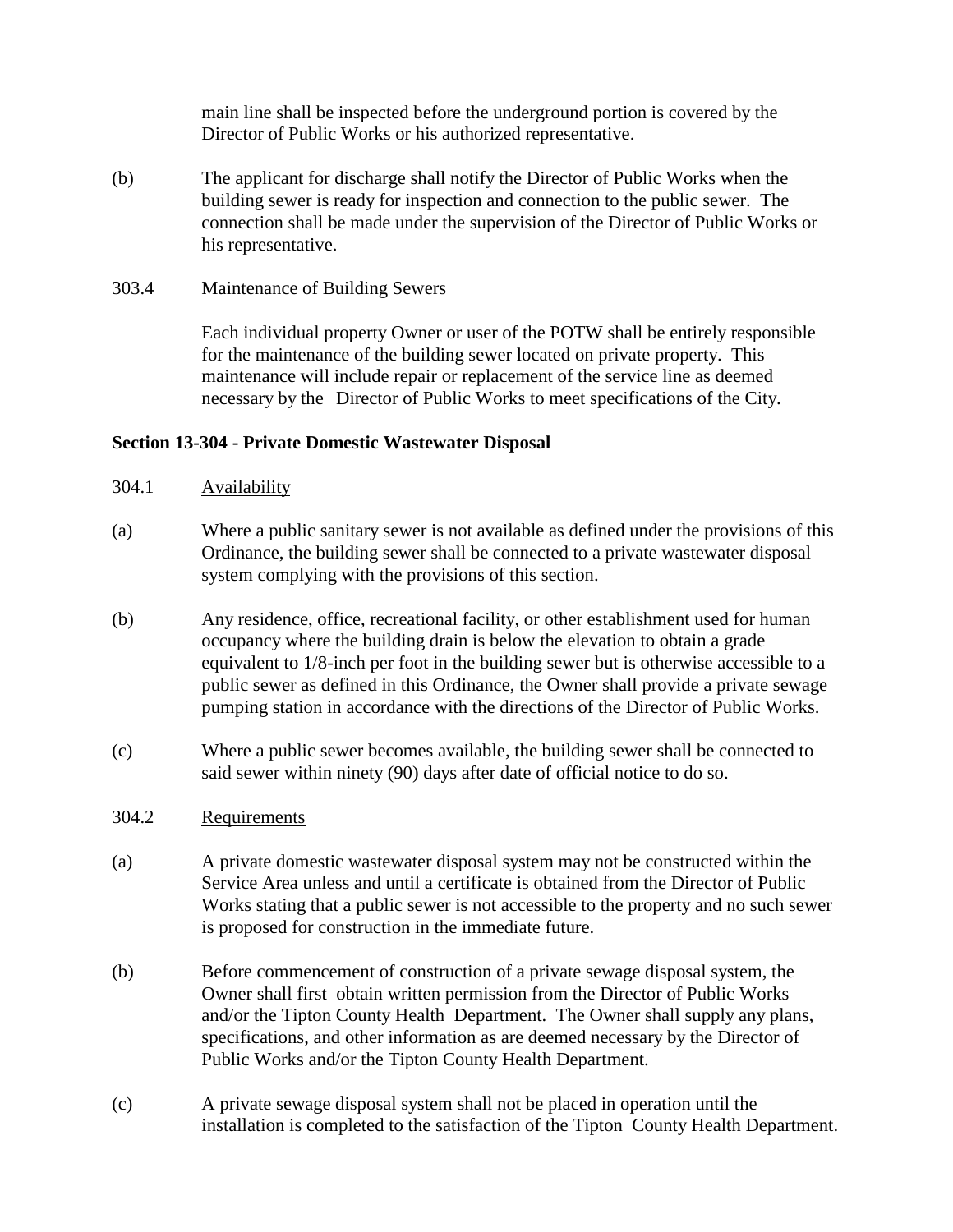They shall be allowed to inspect the work at any stage of construction and, in any event, the Owner shall notify the Tipton County Health Department when work is ready for final inspection, and before any underground portions are covered.

- (d) The type, capacity, location, and layout of a private sewage disposal system shall comply with all recommendations of the Department of Public Health of the State of Tennessee and the Tipton County Health Department. No septic tank or cesspool shall be permitted to discharge to any natural outlet.
- (e) The Owner shall operate and maintain the private sewage disposal facilities in a sanitary manner at all times, at no expense to the City.
- (f) No statement contained in this article shall be construed to interfere with any additional requirements that may be imposed by the Tipton County Health Department.

### **Section 13-305 - Regulation of Holding Tank Waste Disposal**

305.1 Permit

No person, firm, association, or corporation shall clean out, drain, or flush any septic tank or any other type of wastewater or excrete disposal system into the City of Covington's wastewater collection system and treatment works. Any User found to have violated this regulation shall be subject to penalties as described in Section 13-310 of this ordinance.

## **Section 13-306 - Applications for Domestic Wastewater Discharge and Industrial Wastewater Discharge Permits**

306.1 Applications for Discharge of Domestic Wastewater

All Users or prospective users which generate domestic wastewater shall make application to the Director of Public Works for written authorization to discharge to the municipal wastewater treatment system. Applications shall be required from all new discharges as well as for any existing discharger desiring additional service. Connection to the municipal sewer shall not be made until the application is received and approved by the Director of Public Works, the building sewer is installed in accordance with Section 303 of this Ordinance and an inspection has been performed by the Director of Public Works or his representative.

The receipt by the City of a prospective customer's application for service shall not obligate the City to render the service. If the service applied for cannot be supplied in accordance with this Ordinance and the City's rules and regulations and general practice, the connection charge will be refunded in full, and there shall be no liability of the City to the applicant for such service, except that conditional waivers for additional services may be granted by the Director of Public Works for interim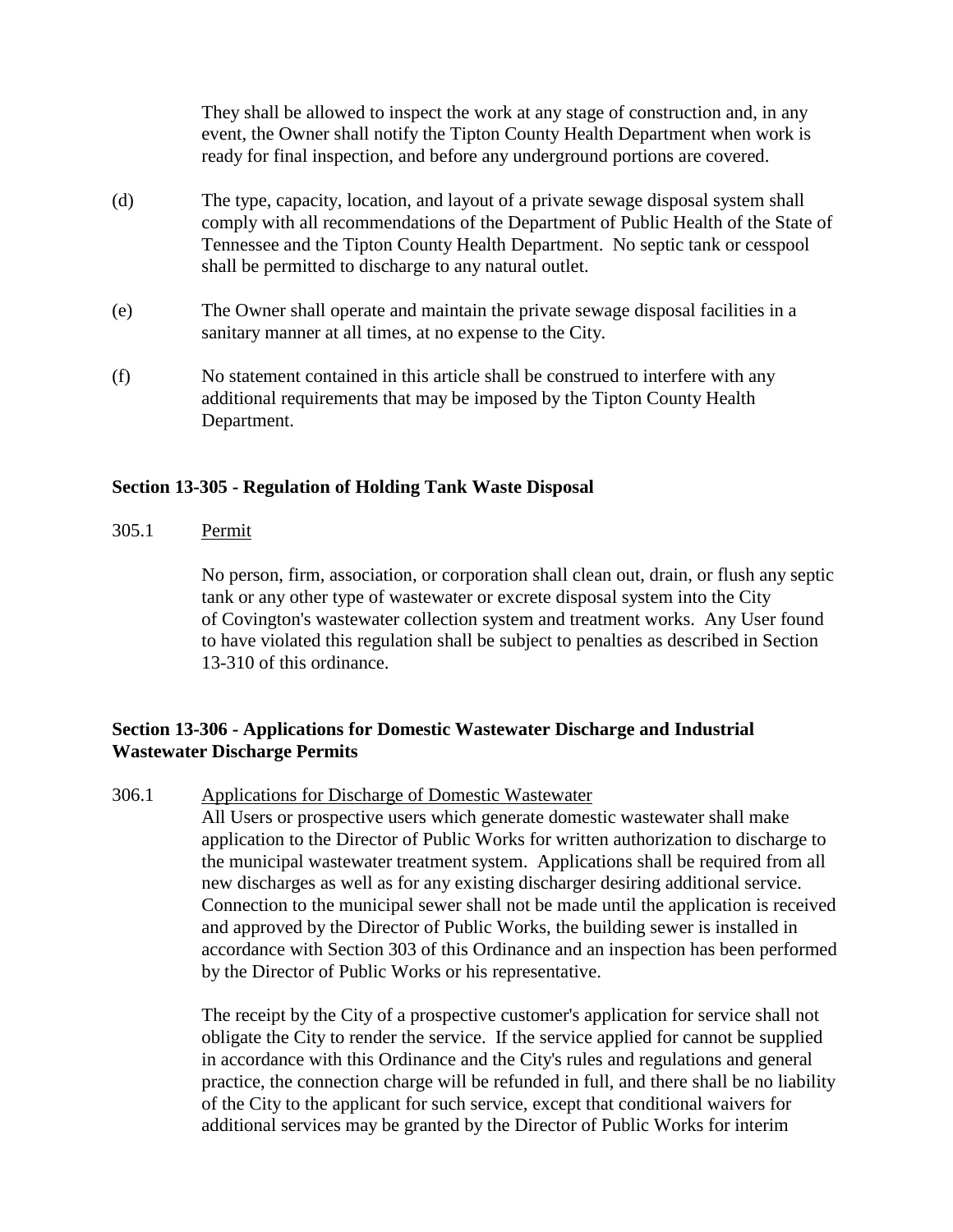periods if compliance may be assured within a reasonable period of time.

## 306.2 Industrial Wastewater Discharge Permits

(a) General Requirements

All Industrial Users proposing to connect to or contribute to the POTW shall obtain a Wastewater Discharge Permit before connecting to or contributing to the POTW. All existing Users connected to or contributing to the POTW at the time this Ordinance takes effect are required to make application and to obtain a Discharge Permit within ninety (90) days after the effective date of this Ordinance.

(b) Applications

Applications for Wastewater Discharge Permits shall be required as follows:

- (1) Users required to obtain a Wastewater Discharge Permit shall complete and file with the Director of Public Works application in the form prescribed by the Director of Public Works, and accompanied by the appropriate fee. Existing Users shall apply for a Wastewater Contribution Permit within sixty (60) days after the effective date of this Ordinance, and proposed new Users shall apply at least ninety (90) days prior to connecting to or contributing to the POTW.
- (2) The application shall be in the prescribed form of the city and shall include, but not be limited to the following information: wastewater volume; wastewater constituents and characteristics; discharge variations and peaks; a description of all toxic materials handled on the premises; a drawing to approximate scale showing plan of property, water distribution system and sewer layout; a description of existing and proposed pretreatment and/or equalization facilities, and any other information deemed necessary by the Director of Public Works.
- (3) Any User who elects to or is required to construct new or additional facilities for pretreatment of their wastewater shall as part of the application for wastewater permit, submit plans, specifications, and other pertinent design information relative to the proposed construction to the Director of Public Works for approval. Plans and specifications submitted for approval must bear the seal of a professional engineer registered to practice engineering in the State of Tennessee and shall be supported by any design information necessary to determine the effectiveness of the proposed facilities. A Wastewater Discharge Permit shall not be issued until such plans and specifications are approved. Approval of such plans and specifications shall in no way relieve the User from responsibility of modifying the facility as necessary to produce an effluent acceptable to the City under the provisions of this Ordinance.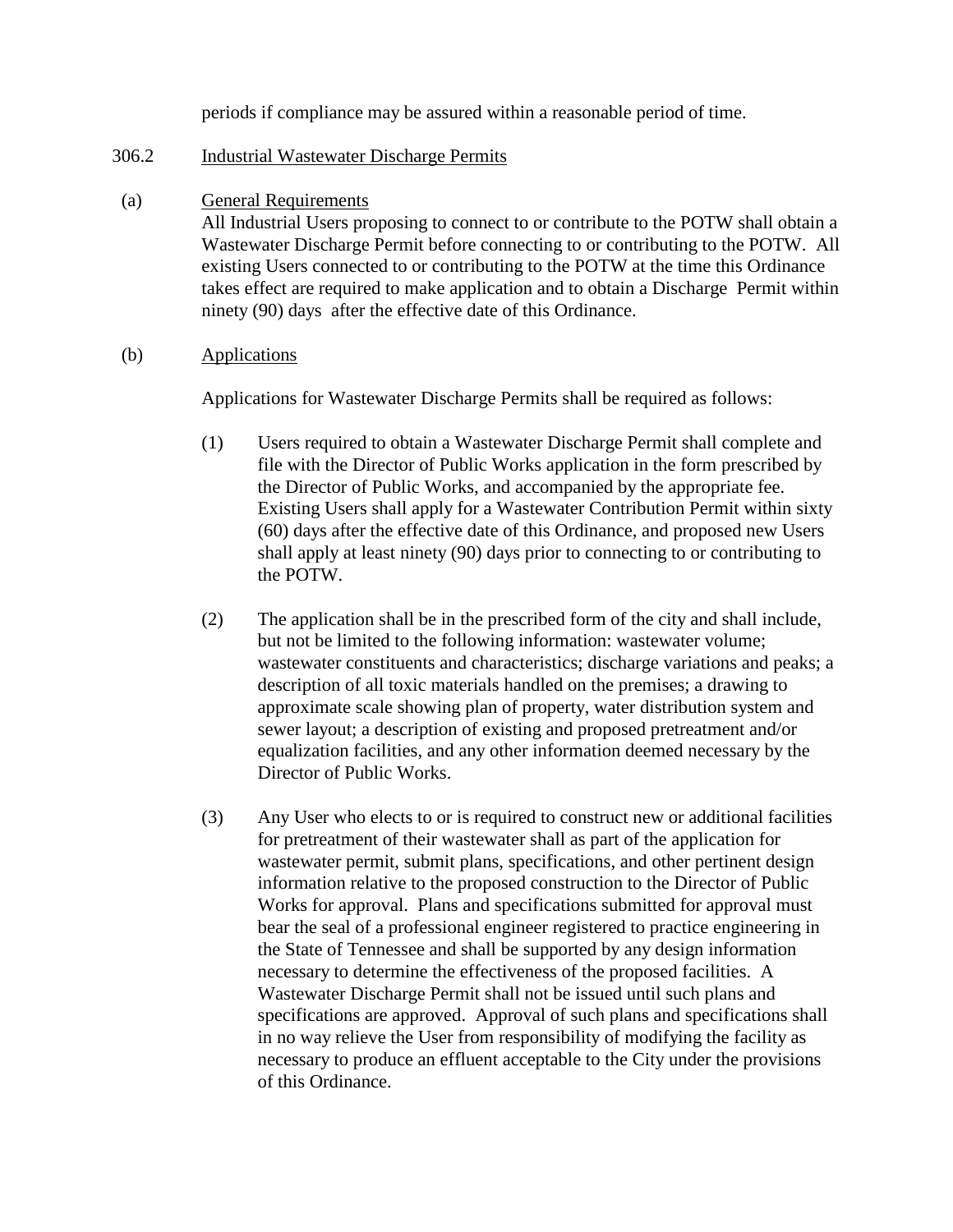- (4) If additional pretreatment and/or  $O & M$  will be required to meet the Pretreatment Standards, the application shall include the shortest schedule by which the User will provide such additional pretreatment. The completion date in this schedule shall not be later than the compliance date established or the applicable Pretreatment Standard. For the purpose of this paragraph, "Pretreatment Standard," shall include either a National Pretreatment Standard or a pretreatment standard imposed by Section VI of this Ordinance.
- (5) The City will evaluate the data furnished by the User and may require additional information. After evaluation and acceptance of the data furnished, the City may issue a Wastewater Discharge Permit subject to terms and conditions provided herein.
- (6) The receipt by the City of a prospective customer's application for Wastewater Discharge Permit shall not obligate the City to render the wastewater collection and treatment service. If the service applied for cannot be supplied in accordance with this Ordinance or the City's rules and regulations and general practice, the application shall be rejected and there shall be no liability of the City to the applicant of such service.
- (7) The Director of Public Works will act only on applications containing all the information required in this section. Persons who have filed incomplete applications will be notified by the Director of Public Works that the application is deficient and the nature of such deficiency and will be given thirty (30) days to correct the deficiency. If the deficiency is not corrected within thirty (30) days or within such extended periods as allowed by the Director of Public Works, the Director of Public Works shall submit the Application to the Mayor with a recommendation that it be denied and notify the applicant in writing of such action.
- (c) The Wastewater Discharge Permits shall be expressly subject to all provisions of this Ordinance and to other applicable regulations, user charges, and fees established by the City. Permits may contain the following:
	- (1) The unit charge or schedule of user charges and fees for the wastewater to be discharged to a community sewer;
	- (2) Limits on the average and maximum wastewater constituents and characteristics;
	- (3) Limits on average and maximum rate and time of discharge or requirements for flow regulations and equalization.
	- (4) Requirements for installation and maintenance of inspection and sampling facilities:
	- (5) Specifications for monitoring programs which may include sampling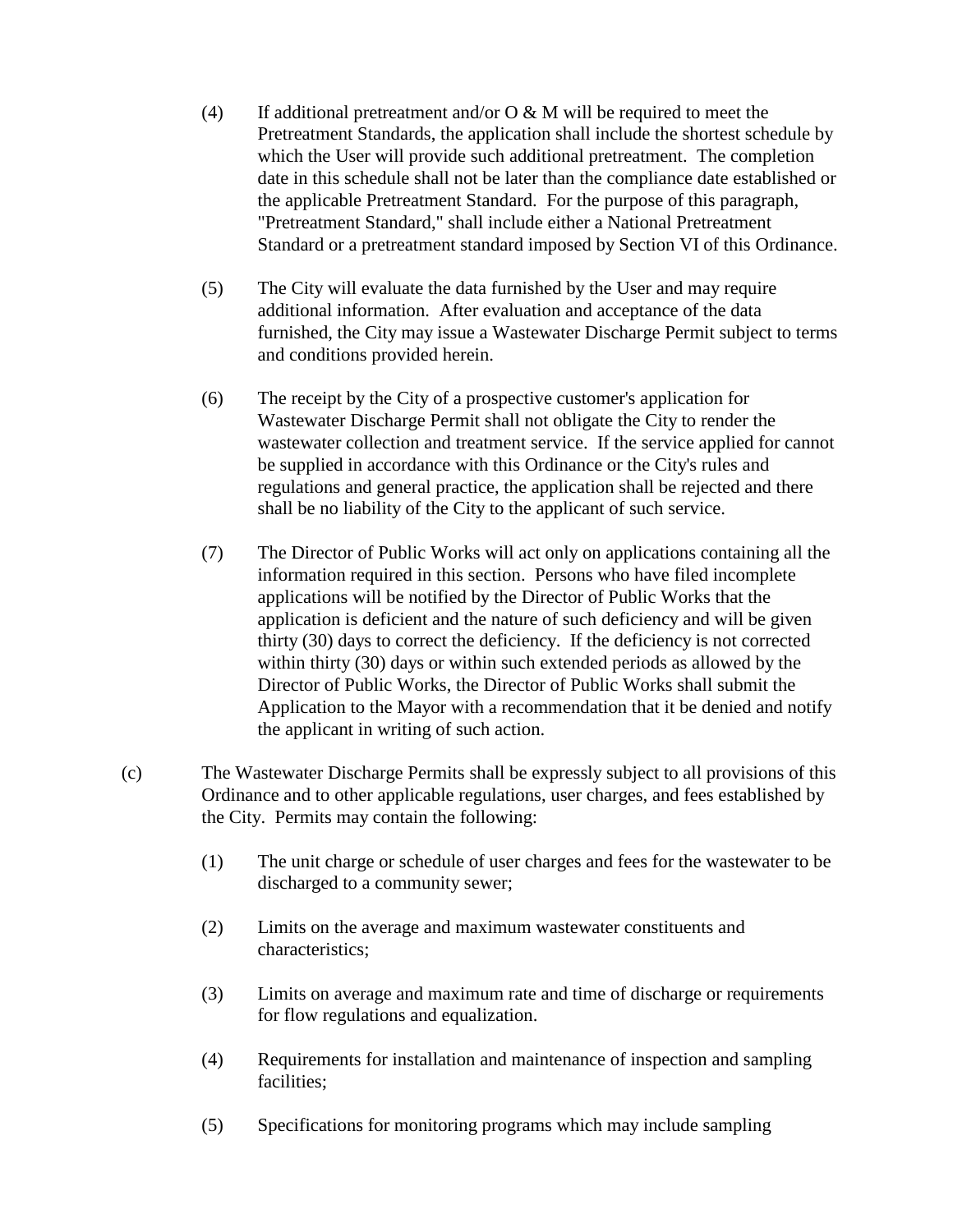locations, frequency of sampling, number, types, and standards for tests and reporting schedules;

- (6) Compliance schedules;
- (7) Requirements for submission of technical reports of discharge reports;
- (8) Requirements for maintaining and retaining plant records relating to wastewater discharge as specified by the City, and affording City access thereto;
- (9) Requirements for notification of the City or any new introduction of wastewater constituents or any substantial change in the volume or character of the wastewater constituents being introduced into the wastewater treatment system.
- (10) Requirements for notification of slug discharged;
- (11) Requirements to control slug discharges, if determined by the WWF to be necessary.
- (12) Other conditions as deemed appropriate by the City to ensure compliance with this Ordinance.
- (13) Applicable Civil and Criminal penalties.

#### (d) Permit Modifications

Within nine (9) months of the promulgation of a National Categorical Pretreatment Standard, the Wastewater Discharge Permit of Users subject to such standards shall be revised to require compliance with such standard within the time frame prescribed by such standard. A User with an existing Wastewater Discharge Permit shall submit to the Director of Public Works within one hundred eighty (180) days after the promulgation of an applicable Federal Categorical Pretreatment Standard the information required by paragraphs 306.2(b) (2) and 306.2(b) (3). The terms and conditions of the permit may be subject to modification by the Director of Public works during the term of the permit as limitations or requirements are modified or other just cause exists. The User shall be informed of any proposed changes in this permit at least thirty (30) days prior to the effective date of change. Any changes or new conditions in the permit shall include a reasonable time schedule for compliance.

#### (e) Permit Duration

Permits shall be issued for a specified time period, not to exceed five (5) years. A permit may be issued for a period less than a year or may be stated to expire on a specific date. The User shall apply for permit re-issuance a minimum of ninety (90) days prior to the expiration date of the User's existing permit.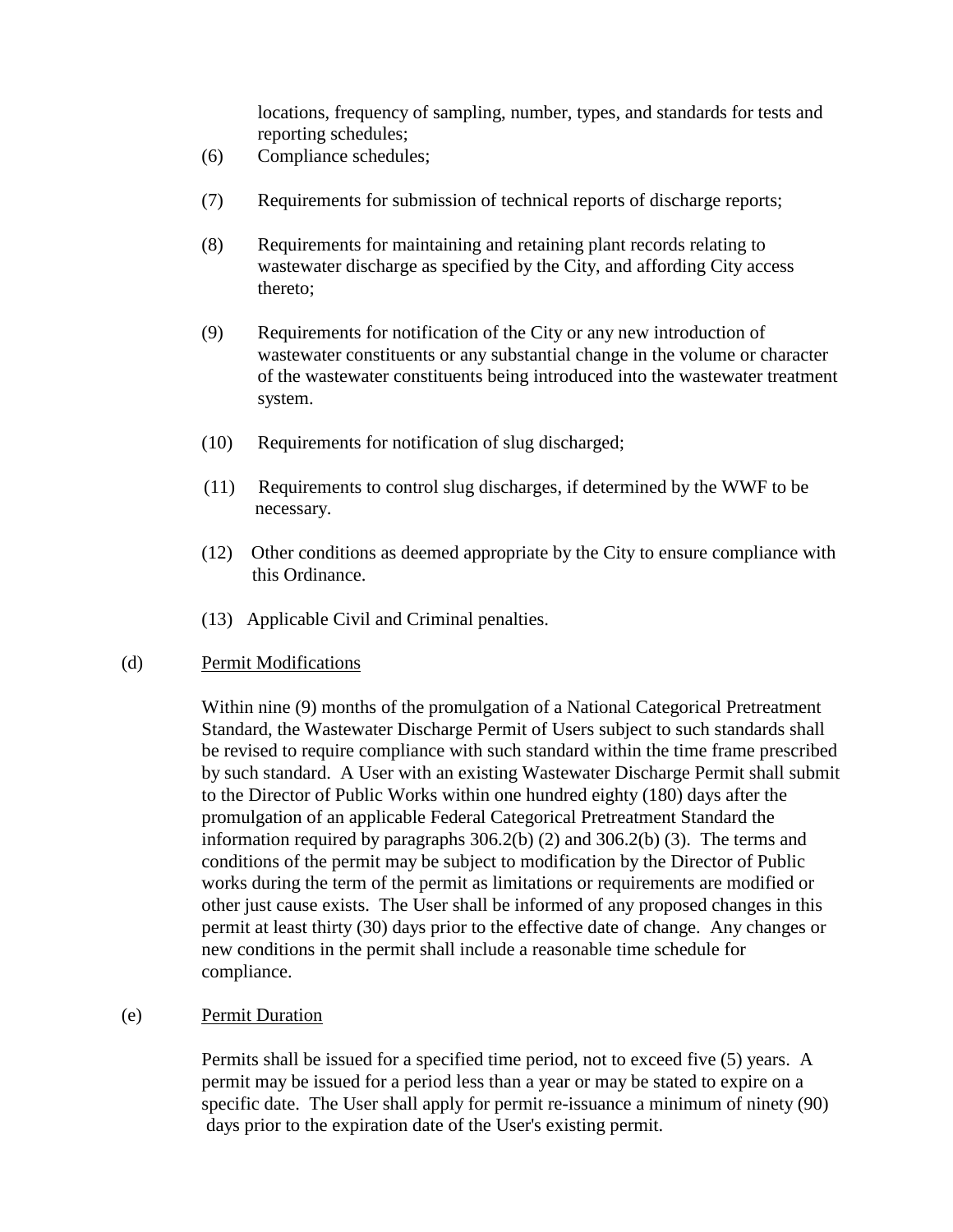## (f) Permit Transfer

Wastewater Discharge Permits are issued to a specific operation. A wastewater discharge permit shall not be reassigned or transferred or sold to a new owner, new User, different premises, or a new or changed operation without the approval of the City. Any succeeding owner or User shall also comply with the terms and conditions of the existing permit.

## (g) Revocation of Permit

Any permit issued under the provisions of this Ordinance is subject to be modified, suspended, or revoked in whole or in part during its term for cause including, but not limited to, the following:

- (1) Violation of any term or conditions of the wastewater discharge permit or other applicable federal, state, or local law or regulation.
- (2) Obtaining a permit by misrepresentation or failure to disclose fully all relevant facts.
- (3) A change in any condition that requires either a temporary or permanent reduction or elimination of the permitted discharge.
- (4) Intentional failure of a User to accurately report the discharge constituents and characteristics or to report significant changes in plant operations or wastewater characteristics.

# 306.3 Confidential Information

All information and data on a User obtained from reports, questionnaire permit application, permits and monitoring programs and from inspections shall be available to the public or any other governmental agency without restriction unless the User specifically requests and is able to demonstrate to the satisfaction of the Director of Public Works that the release of such information would divulge information, processes, or methods of production entitled to protection as trade secrets of the User. When requested by the person furnishing the report, the portions of a report which might disclose trade secrets or secret processes shall not be made available for inspection by the public, but shall be made available to governmental agencies for use; related to this Ordinance or the City's or User's NPDES permit. Provided, however, that such portions of report shall be available for use by the State or any state agency in judicial review or enforcement proceedings involving the person furnishing the report. Wastewater constituents and characteristics will not be recognized as confidential information. Information accepted by the Director of Public Works as confidential shall not be transmitted to any governmental agency or to the general public by the Director of Public Works until and unless prior and adequate notification is given to the User.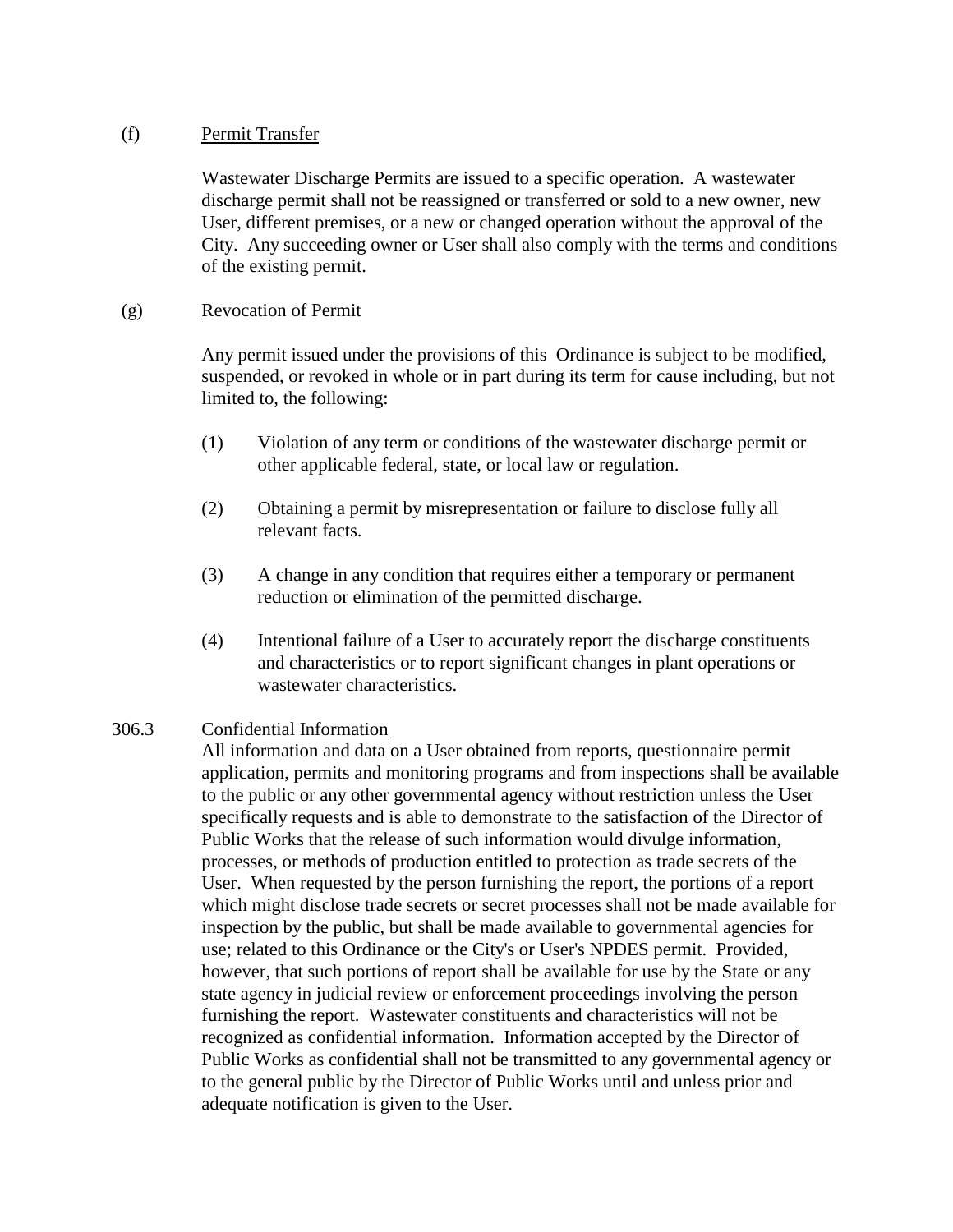## **Section 13-307 - Discharge Regulations**

### 307.1 General Discharge Prohibitions

No User shall contribute or cause to be contributed, directly or indirectly, any pollutant or wastewater which causes Pass Through or will interfere with the operation or performance of the POTW. These general prohibitions apply to all such Users of a POTW whether or not the User is subject National Categorical Pretreatment Standards or any other national, state, or local Pretreatment Standards or Requirements. A User may not contribute the following substances to any POTW:

- (a) Any liquids, solids, or gases which by reason of their nature or quantity are, or may be, sufficient either alone or by interaction with other substances to cause fire or explosion or be injurious in any other way to the POTW or to the operation of the POTW. At no time, shall two successive readings on an explosion hazard meter, at the point of discharge into the system (or at any point in the system) be more than five percent (5%) nor any single reading over ten percent (10%) of the Lower Explosive Limit (LEL) of the meter. Prohibited materials include, but are not limited to, gasoline, kerosene, naphtha, benzene, toluene, xylene, ethers, alcohols, ketones, aldehydes, peroxides, chlorates, perchlorates, bromates, carbides, hydrides and sulfides.
- (b) Solid or viscous substances which may cause obstruction to the flow in a sewer or other interference with the operation of the wastewater treatment facilities such as, but not limited to: grease, garbage with particles greater than one-half inch (1/2") in any dimension, paunch manure, bones, hair, hides, or fleshings, entrails, whole blood, feathers, ashes, cinders, sand, spent lime, stone or marble dust, metal, glass, straw, shavings, grass clippings, rags, spent grains, spent hops, waste paper, wood, plastics, gas, tar, asphalt residues, residues from refining, or processing of fuel or lubricating oil, mud, or glass grinding or polishing wastes.
- (c) Any wastewater having a pH less than 5.0 or higher than 9.5 or wastewater having any other corrosive property capable of causing damage or hazard to structures, equipment, and/or personnel of the POTW.
- (d) Any wastewater containing any toxic pollutants, chemical elements, or compounds in sufficient quantity, either singly or by interaction with other pollutants, to injure or interfere with any wastewater treatment process, constitute a hazard to humans or animals, create a toxic effect in the receiving waters of the POTW, or to exceed the limitation set forth in a Categorical Pretreatment Standard. A toxic pollutant shall include but not be limited to any pollutant identified pursuant to Section 307(a) of the Act.
- (e) Any nozious or malodrous liquids, gases, or solids which either singly or by interaction with other wastes are sufficient to create a public nuisance or hazard to life or are sufficient to prevent entry into the sewers for maintenance and repair.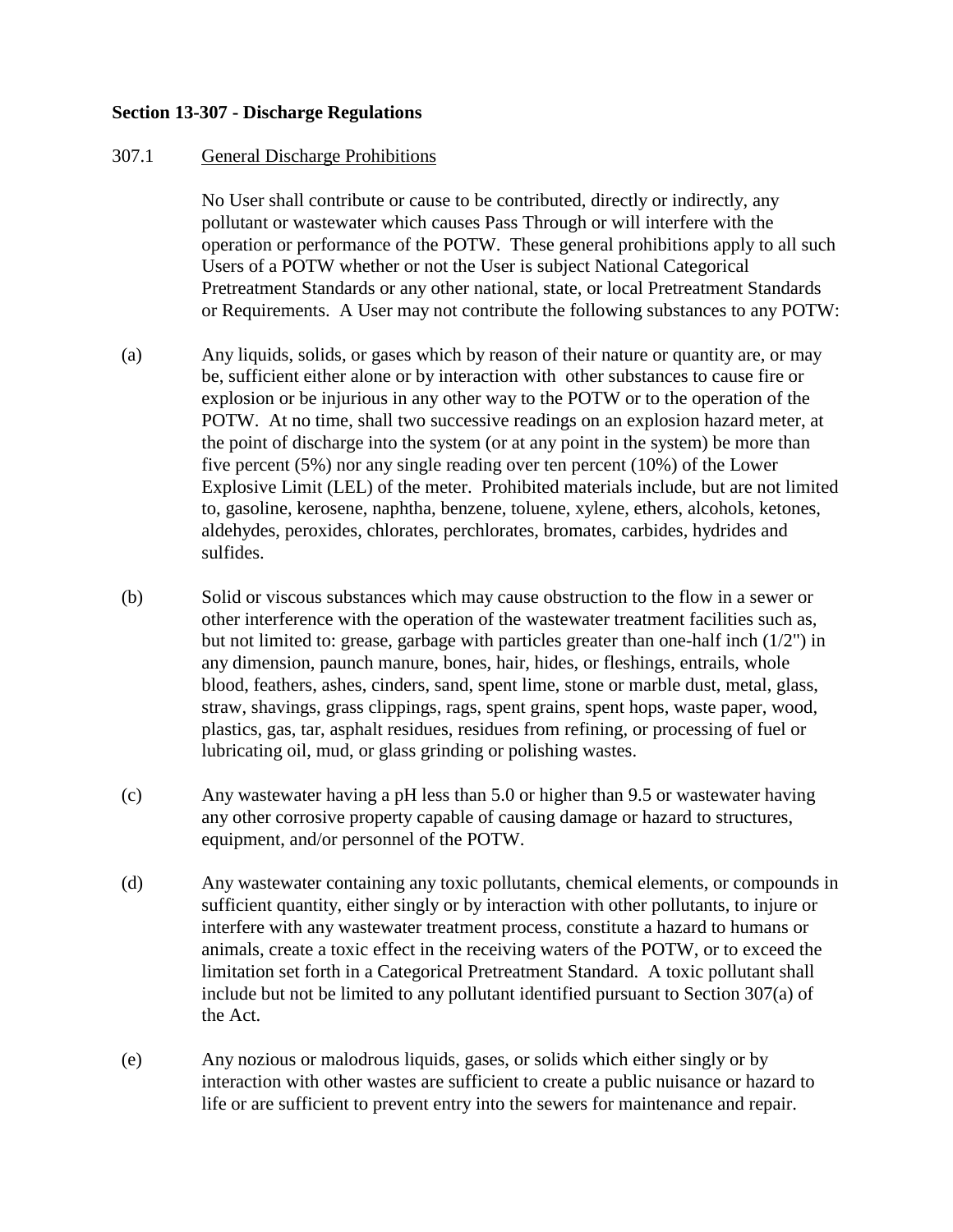- (f) Any substance which may cause the POTW's effluent to exceed the limitations imposed by the NPDES Permit or any other product of the POTW such as sludges, residues, or scums, to be unsuitable for the reclamation and reuse or to interfere with the reclamation process. In no case shall a substance be discharged to the POTW cause the POTW to be in non-compliance with sludge use or disposal criteria, guidelines, or regulations developed under Section 405 of the Act; any criteria, guidelines, or regulation affecting sludge use or disposal developed pursuant to the Solid Waste Disposal Act, The Clean Air Act, the Toxic Substances Control Act, or State Criteria applicable to the sludge management method being used.
- (g) Any substance which would cause the POTW to violate its NPDES Permit or the receiving water quality.
- (h) Any wastewater causing discoloration of the treatment plant effluent to the extent that the receiving water quality requirements would be violated, such as, but not limited to dye wastes and vegetable tanning solutions.
- (i) Any wastewater having a temperature which will inhibit biological activity in the POTW treatment plant resulting in interference, but in no case wastewater which exceeds 40 degrees C.
- (j) Any pollutants, including oxygen demanding pollutants (BOD) released at a flow rate and/or pollutant concentration which a user knows or has reason to know will cause interference to the POTW.
- (k) Any waters or wastes causing an unusual volume of flow or concentration of waste constituting a "slug" as defined.
- (l) Any wastewater containing any radioactive wastes or isotopes of such half-life or concentration as may exceed limits established by the Director of Public Works in compliance with applicable state or federal regulations.
- (m) Any wastewater which causes a hazard to human health or creates a public nuisance.
- (n) Any waters or wastes containing fats, wax, grease, or oil, whether emulsified or not in excess of one hundred (100) mg/l or containing substances which may solidify or become viscous at temperatures between thirty-two (32) and one hundred fifty (150) degrees F (0 and 65 degrees C).
- (o) Any stormwater, surface water, groundwater, roof runoff, subsurface drainage, uncontaminated cooling water, or unpolluted industrial process waters to any sanitary sewer. Stormwater and all other unpolluted drainage shall be discharged to such sewers as are specifically designated as storm sewers, or to a natural outlet approved by the Director of Public Works and the Tennessee Department of Public Health. Industrial cooling water or unpolluted process waters may be discharged on approval of the Director of Public Works and the Tennessee Department of Public Health, to a storm sewer or natural outlet.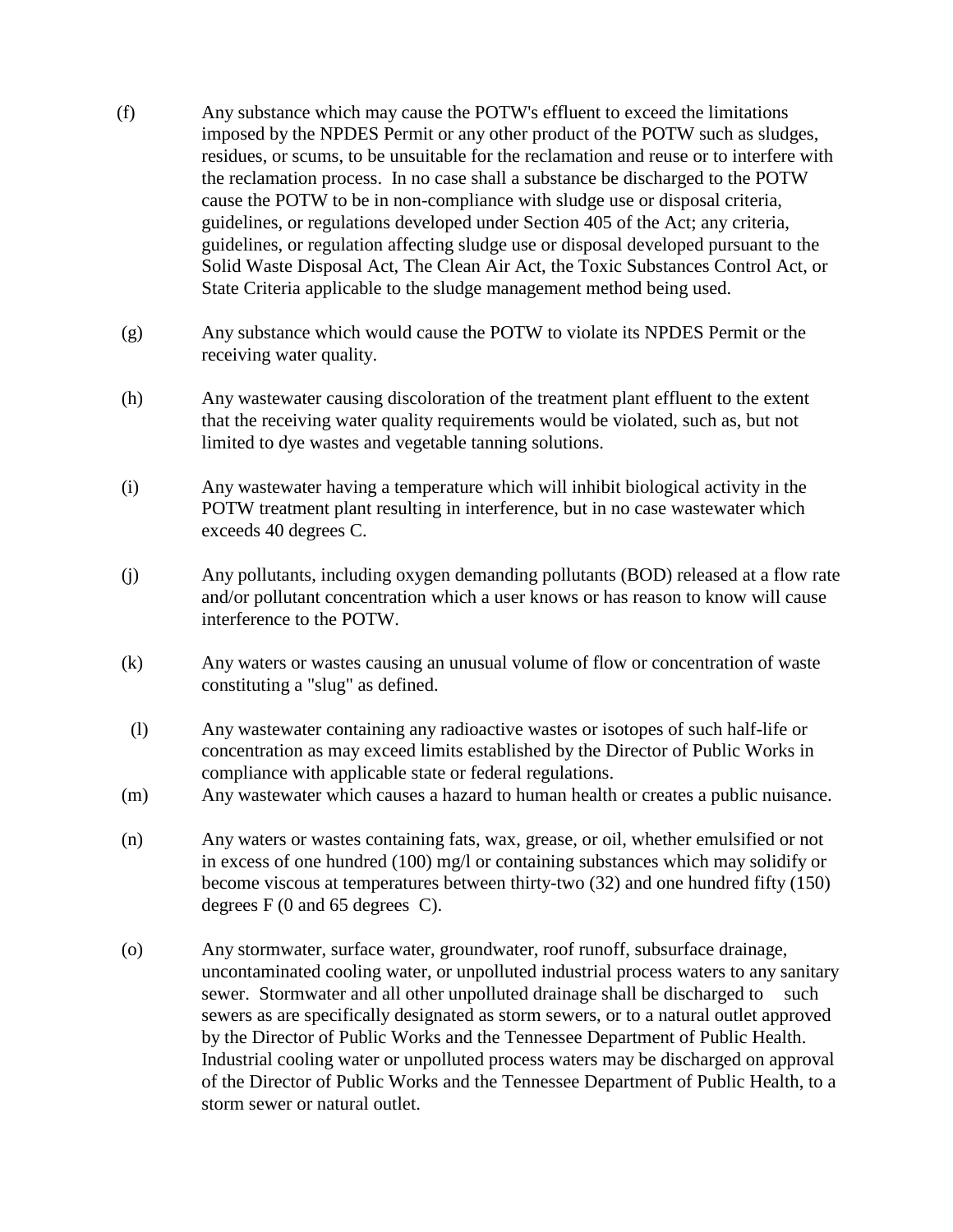- (p) Pollutants which create a fire or explosion hazard in the POTW, including, but not limited to, waste streams with a closed cup flashpoint of less than one hundred forty (140) degrees F or sixty (60) degrees C.
- (q) Petroleum oil, nonbiodegradable cutting oil, or products of mineral oil origin in amounts that will cause interference or pass through.
- (r) Pollutants which result in the presence of toxic gases, vapors, or fumes within the POTW in a quantity that may cause acute worker health and safety problems.
- (s) Any trucked or hauled pollutants, except at discharge points designated by the POTW.

### 307.2 Restrictions on Wastewater Strength

No person or User shall discharge wastewater which exceeds the Local Limits established by the City of Covington an exception is permitted as provided in this Ordinance. Dilution of any wastewater discharge by the User for the purpose of satisfying these requirements shall be considered a violation of this Ordinance. Local Limit values are recalculated from time to time and are available through the Pretreatment Program Coordinator.

#### 307.3 Protection of Treatment Plant Influent

The Director of Public Works shall monitor the treatment works influent for parameters listed and Treatment Plant Protection table. Industrial Users shall be subject to reporting and monitoring requirements regarding these parameters as set forth in that table. In the event that the influent at the POTW reaches or exceeds the levels established by this table, the Director of Public Works shall initiate technical studies to determine the cause of the influent violation and shall recommend to the City the necessary remedial measures, including, but not limited to, recommending the establishment of new or revised pretreatment levels for these parameters. The Director of Public Works shall also recommend changes to any of these criteria in the event that: the POTW effluent standards are changed, there are changes in any applicable law or regulation affecting same, or changes are needed for more effective operation of the POTW. Treatment Plant Protection Criteria values are recalculated from time to time and are available through the Pretreatment Program Coordinator.

### 307.4 Federal Categorical Pretreatment Standards

Upon the promulgation of the Federal Categorical Pretreatment Standards for a particular industrial subcategory, the Federal Standard, if more stringent than limitations imposed under this Ordinance for sources in that subcategory, shall immediately supersede the limitations imposed under this Ordinance. The Director of Public Works shall notify all affected Users of the applicable reporting requirements under 40 CFR, Section 403.12.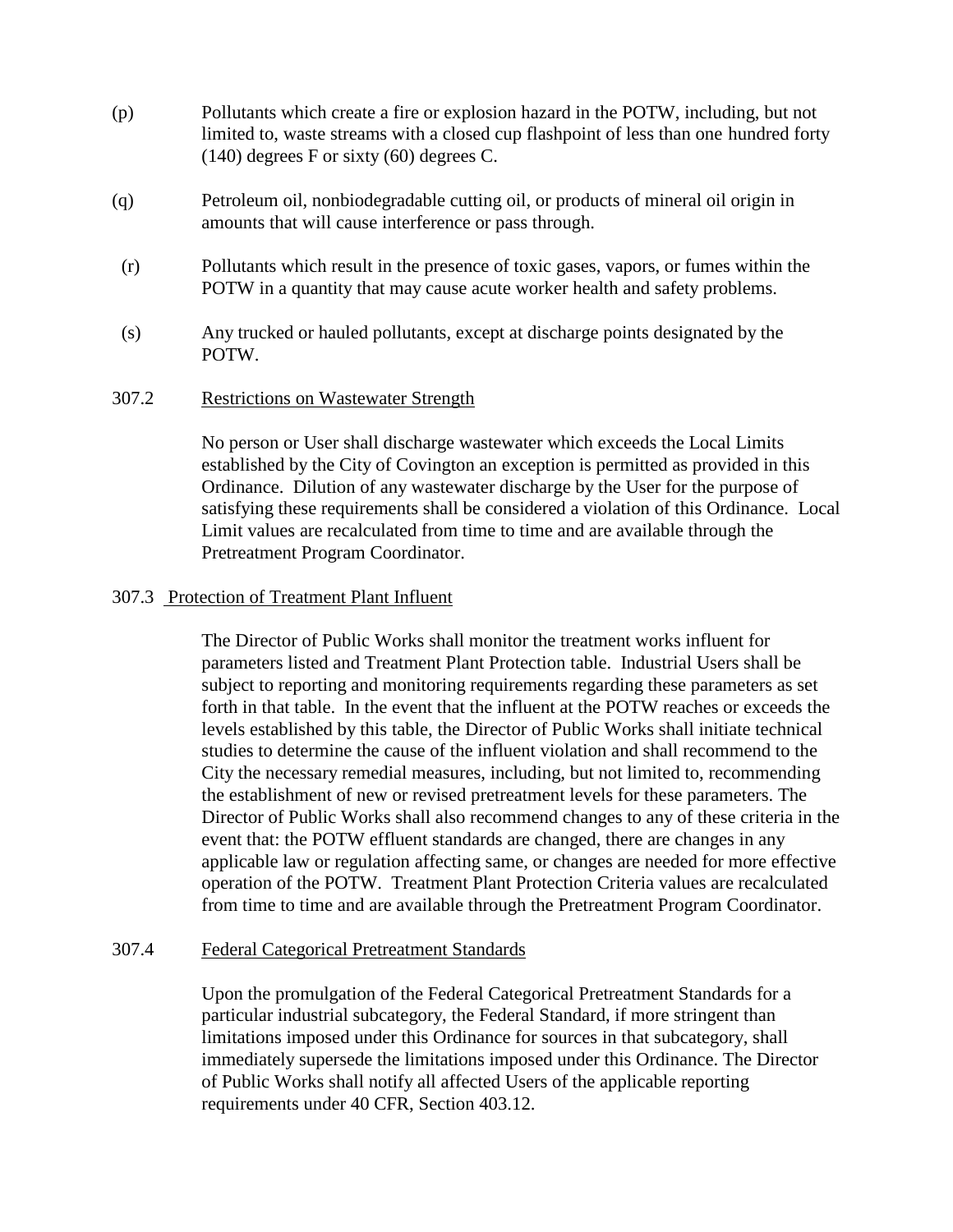## 307.5 Right to Establish More Restrictive Criteria

No statement in this Ordinance is intended or may be construed to prohibit the Director of Public Works from establishing specific wastewater discharge criteria more restrictive where wastes are determined to be harmful or destructive to the facilities of the POTW or to create a public nuisance, or to cause the discharge of the POTW to violate effluent or stream quality standards, or to interfere with the use or handling of sludge, or the pass through the POTW resulting in a violation of the NPDES permit, or to exceed industrial pretreatment standards for discharge to municipal wastewater treatment systems as imposed or as may be imposed by the Tennessee Department of Public Health and/or the United States Environmental Protection Agency.

## 307.6 Special Agreements

Nothing in this section shall be construed so as to prevent any special agreement or arrangement between the City and any user of the wastewater treatment system whereby wastewater of unusual strength or character is accepted into the system and specially treated subject to any payments or user charges as may be applicable. The making of such special agreements or arrangements between the City and the User shall be strictly limited to the capability of the POTW to handle such wastes without interfering with unit operations or sludge use and handling or allowing the pass through of pollutants which would result in a violation of the NPDES permit.

## 307.7 Exceptions to Discharge Criteria

## (a) Application for exception

Non-residential users of the POTW may apply for temporary exception to the prohibited and restricted wastewater discharge criteria listed in Section 307.1 and 307.2 of this Ordinance. Exceptions can be granted according to the following guidelines:

The Director of Public Works shall allow applications for temporary exceptions at any time. However, the Director of Public Works shall not accept any application if the applicant has submitted the same or substantially similar application within the preceding year and the same has been denied by the City. All applications for an exception shall be in writing, and shall contain sufficient information for evaluation of each of the factors to be considered by the City in its review of the application.

## (b) Conditions

All exceptions granted under this paragraph shall be temporary and subject to revocation at any time by the Director of Public Works upon reasonable notice. The User requesting the exception must demonstrate to the Director of Public Works that he is making a concentrated and serious effort to maintain high standards of operation control and housekeeping levels, etc., so that discharges to the POTW are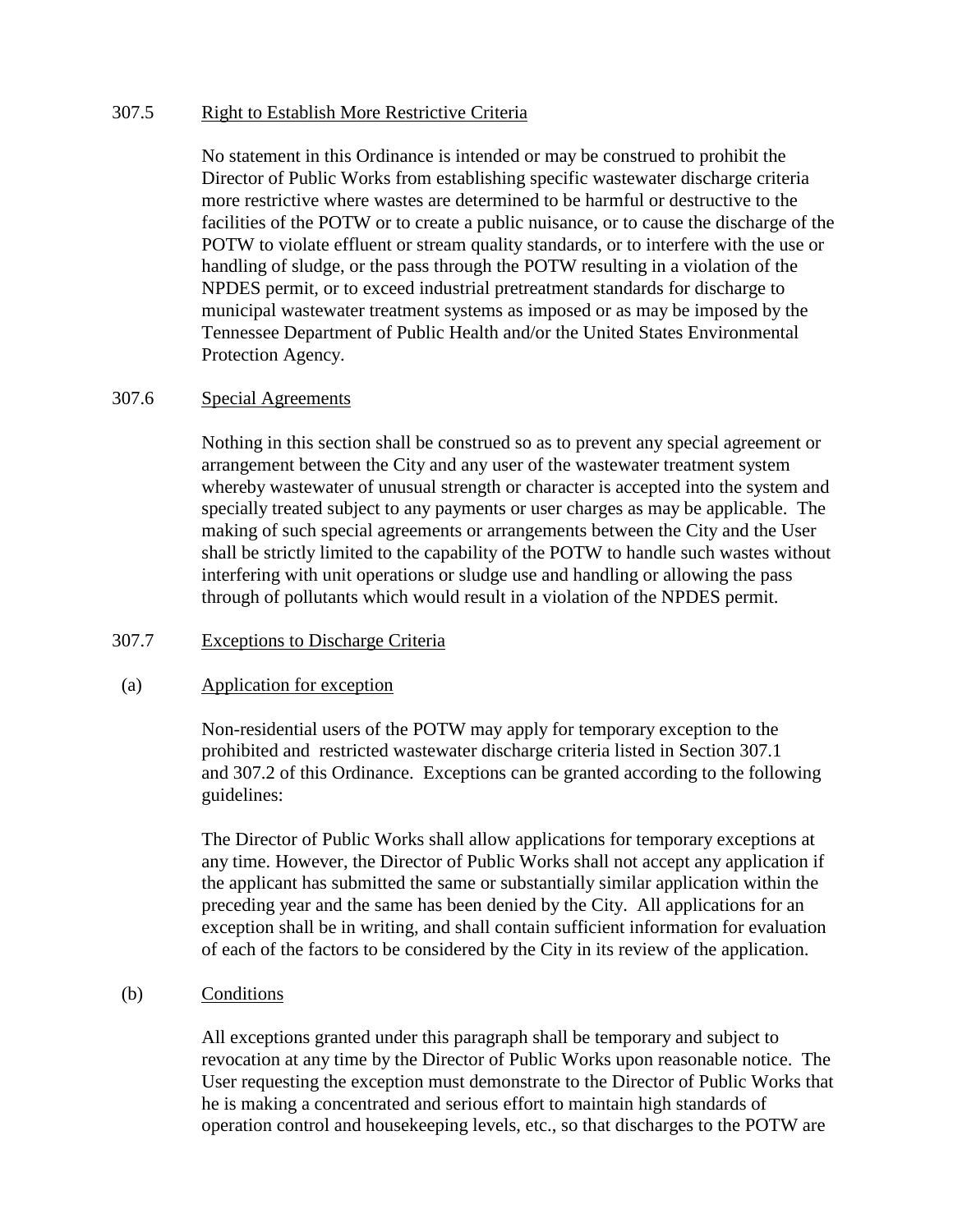being minimized. If negligence is found, permits will be subject to termination. The User requesting the exception must demonstrate that the compliance with stated concentration and quantity standards is technically or economically infeasible and the discharge, if exempted, will not:

- (1) interfere with normal collection and operation of the wastewater treatment system.
- (2) limit the sludge management alternatives available and increase the cost of providing adequate sludge management.
- (3) pass through the POTW in quantities and/or concentrations that would cause the POTW to violate its NPDES permit.

The User must show that the exception, if granted, will not cause the discharger to violate its inforce federal pretreatment standards unless the exception is granted under the provisions of the applicable pretreatment regulations.

A surcharge shall be applied to any exception granted under this subsection. These surcharges shall be applied for that concentration of the pollutant for which the variance has been granted in excess of the concentration stipulated in this Ordinance based on the average daily flow of the User.

## (c) Review of Application by the Director of Public Works

All applications for an exception shall be reviewed by the Director of Public Works If the application does not contain sufficient information for complete evaluation, the Director of Public Works shall notify the applicant of the deficiencies and request additional information. The applicant shall have thirty (30) days following notification by the Director of Public Works to correct such deficiencies. This thirty (30) day period may be extended by the City upon application and for just cause shown. The permit shall be issued by the Director of Public Works. The applicant has the right to appeal the conditions of the permit to the City Council.

# (d) Criteria for Application Review

The Director of Public Works shall review and evaluate all applications for exceptions and shall take into account the following factors:

- (1) whether or not the applicant is subject to a National Pretreatment Standard containing discharge limitations more stringent than those in Section 307 and grant an exception only if such exception may be granted within limitations of applicable federal regulations;
- (2) whether or not the exception would apply to discharge of a substance classified as a toxic substance under regulations promulgated by the Environmental Protection Agency under the provisions of Section 307 (a) of the Act (33 U.S.C. 1317), and then grant an exception only if such exception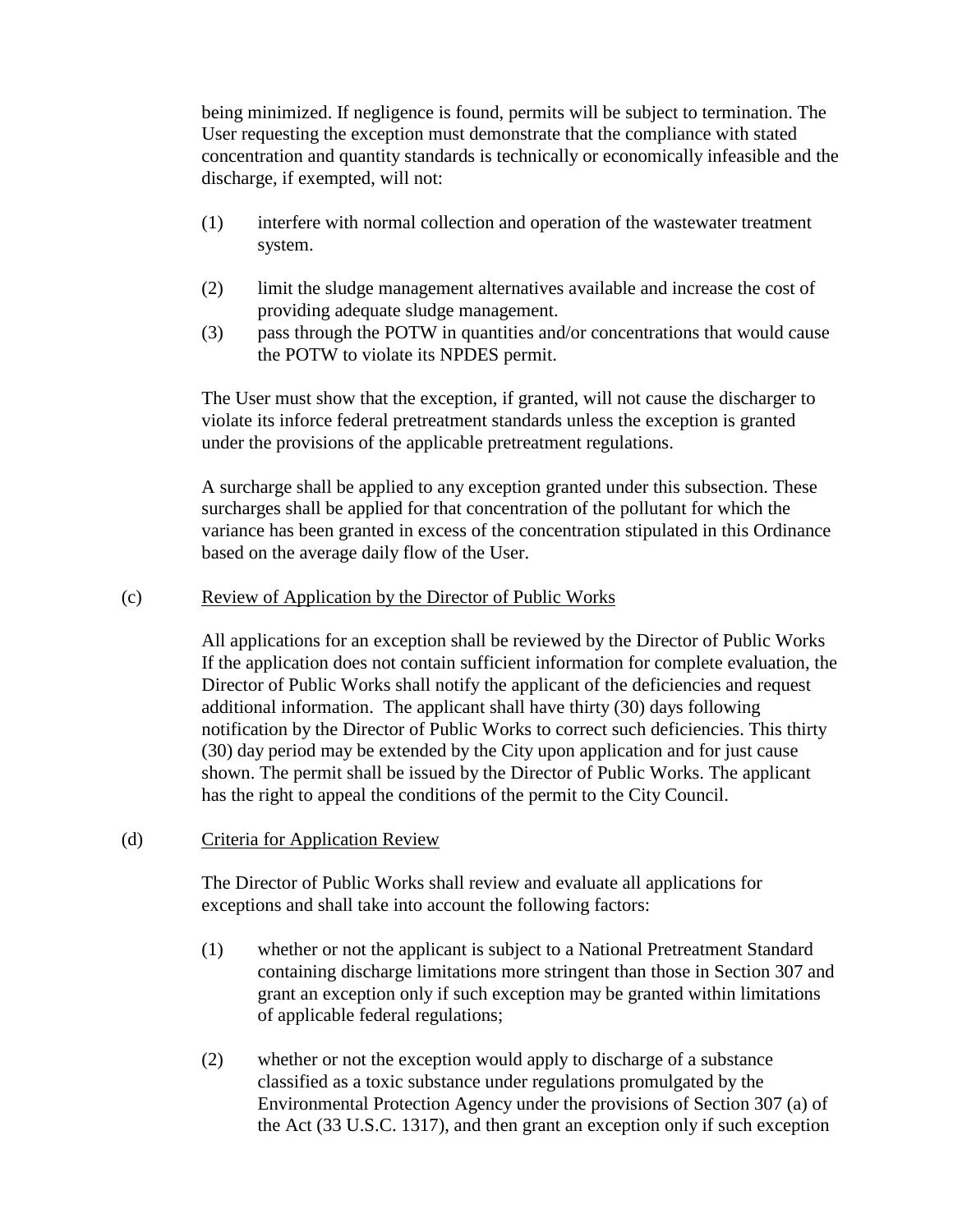may be granted within the limitations of applicable federal regulations;

- (3) whether or not the granting of an exception would create conditions that would reduce the effectiveness of the treatment works taking into consideration the concentration of said pollutant in the treatment works;
- (4) the cost of pretreatment or other types of control techniques which would be necessary for the User to achieve effluent reduction, but prohibitive costs alone shall not be the basis for granting an exception;
- (5) the age of equipment and industrial facilities involved to the extent that such factors affect the quality or quantity of wastewater discharge;
- (6) the process employed by the User and process changes available which would affect the quality or quantity of wastewater discharge;
- (7) the engineering aspects of various types of pretreatment or other control techniques available to the User to improve the quality or quantity of wastewater discharge;

# 307.8 Accidental Discharge

(a) All industrial Users shall provide such facilities and institute such procedures as are reasonably necessary to prevent or minimize the potential for accidental discharge into the POTW of waste regulated by this Ordinance from liquid or raw material storage areas, from truck and rail car loading and unloading areas, from in plant transfer or processing and materials handling areas, and from diked areas or holding ponds of any waste regulated by this article. The wastewater discharge permit of any User who has a history of significant leaks, spills or other accidental discharge of waste regulated by this Ordinance shall be subject on a case-by-case basis to a special permit condition or requirement for the construction of facilities establishment of procedures which will prevent or minimize the potential for such accidental discharge. Facilities to prevent accidental discharge charge of prohibited shall be provided and maintained at the User's expense. Detailed plans showing the facilities and operating procedures shall be submitted to the Director of Public Works for review, and shall be approved by the Director of Public Works before the facility is constructed.

## (b) Notification of Accidental Discharge

Any person causing or suffering from accidental discharge shall immediately notify the Director of Public Works (or his designated official) by telephone to enable countermeasures to be taken by the Director of Public Works to minimize damage to the POTW, the health and welfare of the public, and the environment.

This notification shall be followed, within five (5) days of the date occurrence, by a detailed written statement describing the cause of the accidental discharge of the measures being taken to prevent future occurrence. Such notification will not relieve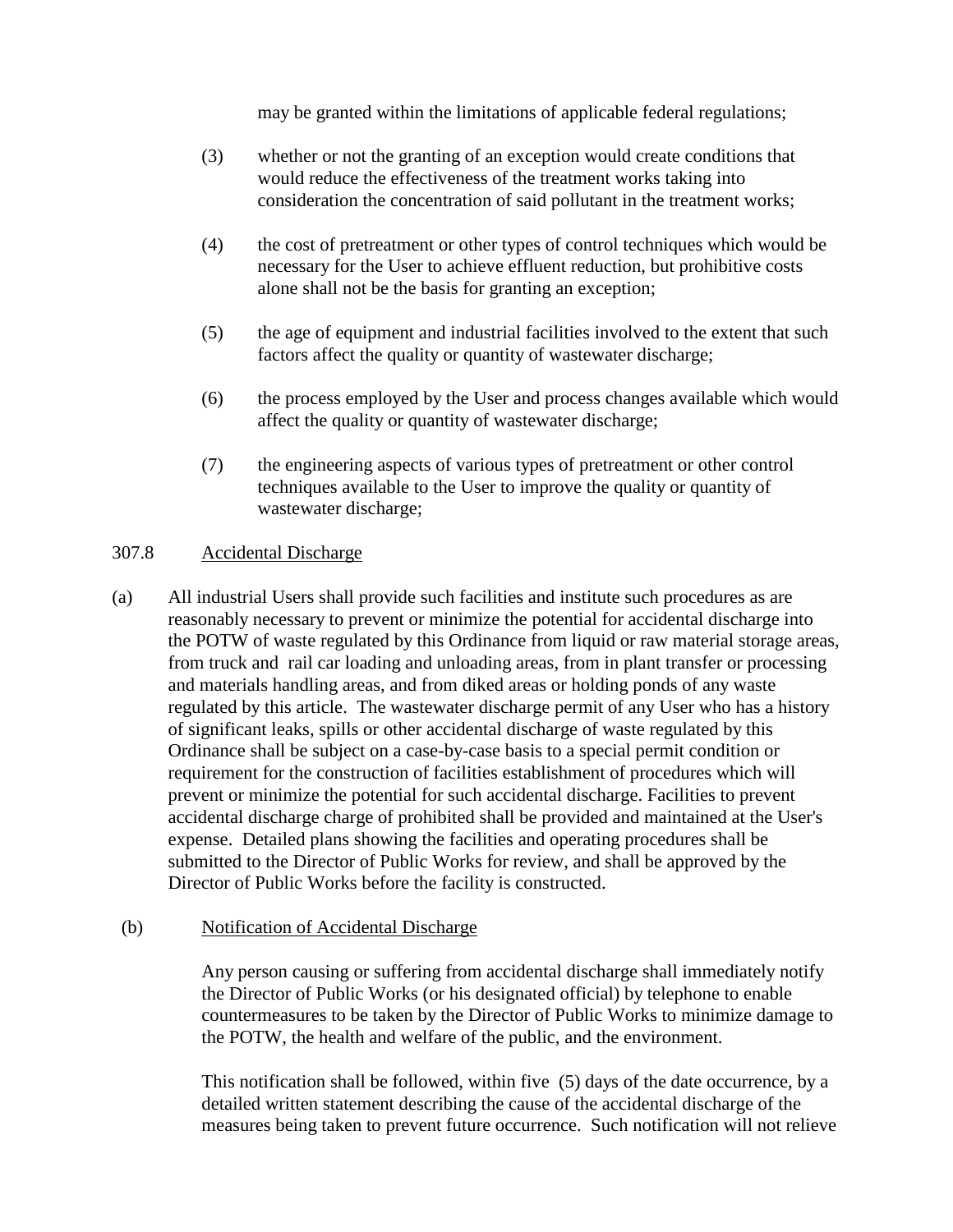the User of liability for any expense loss, or damage to the POTW, fish kills, or other damage to person or property; nor shall such notification relieve the User of any fines, civil penalties, or other liability which may be imposed by this Ordinance or state or federal law.

 (c) Notice to Employees A notice shall be permanently posted on the User's bulletin board or other prominent place advising employees whom to call in the event of a dangerous discharge. Employers shall ensure that all employees who may cause or suffer such a dangerous discharge to occur are advised of the emergency notification procedure. 307.9 Hazardous Waste Notification

- (a) The Industrial User shall notify the Director of Public Works, in writing, of any discharge into the POTW of a substance, which, if otherwise disposed of, would be a hazardous waste as set forth under 40 CFR part 261. Such notification must include the name of the hazardous waste, the EPA hazardous waste number, and the type of discharge (continuous, batch, or other). If the Industrial User discharges more than 100 kilograms of such waste per calendar month to the POTW, the notification shall also contain the following information to the extent such information is known and readily available to the industrial user: An identification of the hazardous constituents contained in the waste; an estimation of the mass and concentration of such concentration of such constituents in the wastestream discharged during that calendar month; and an estimation of the mass of constituents in the wastestream expected to be discharged during the next twelve months. All notifications must take place within 100 days of the effective date of this rule. Industrial users who commence discharging after the effective date of this rule shall provide the notification no later than 180 days after the discharge of the listed or characteristic hazardous waste. Any notification under this section need be submitted only once for each hazardous waste discharged.
- (b) Dischargers are exempt from the requirements of paragraph (a) of this section during a calendar month in which they discharge no more than fifteen kilograms of hazardous wastes, unless the wastes are acute hazardous wastes as specified in 40 CFR 61.30(d) and 261.33(e). Discharges of more than fifteen kilograms of nonacute hazardous wastes in a calendar month, or of any quantity of acute hazardous wastes, requires a one-time notification. Subsequent months during which the Industrial User discharge more than such quantities of any hazardous waste do not require additional notification.
- (c) In the case of any new regulations under section 3001 of RCRA identifying additional characteristics of hazardous waste or listing any additional substance as a hazardous waste the Industrial User must notify the Director of the Public Works of the discharges of such substance within 90 days of the effective date of such regulations.
- (d) In the case of any notification made under this section, the Industrial User shall certify that it has a program in place to reduce the volume and toxicity of hazardous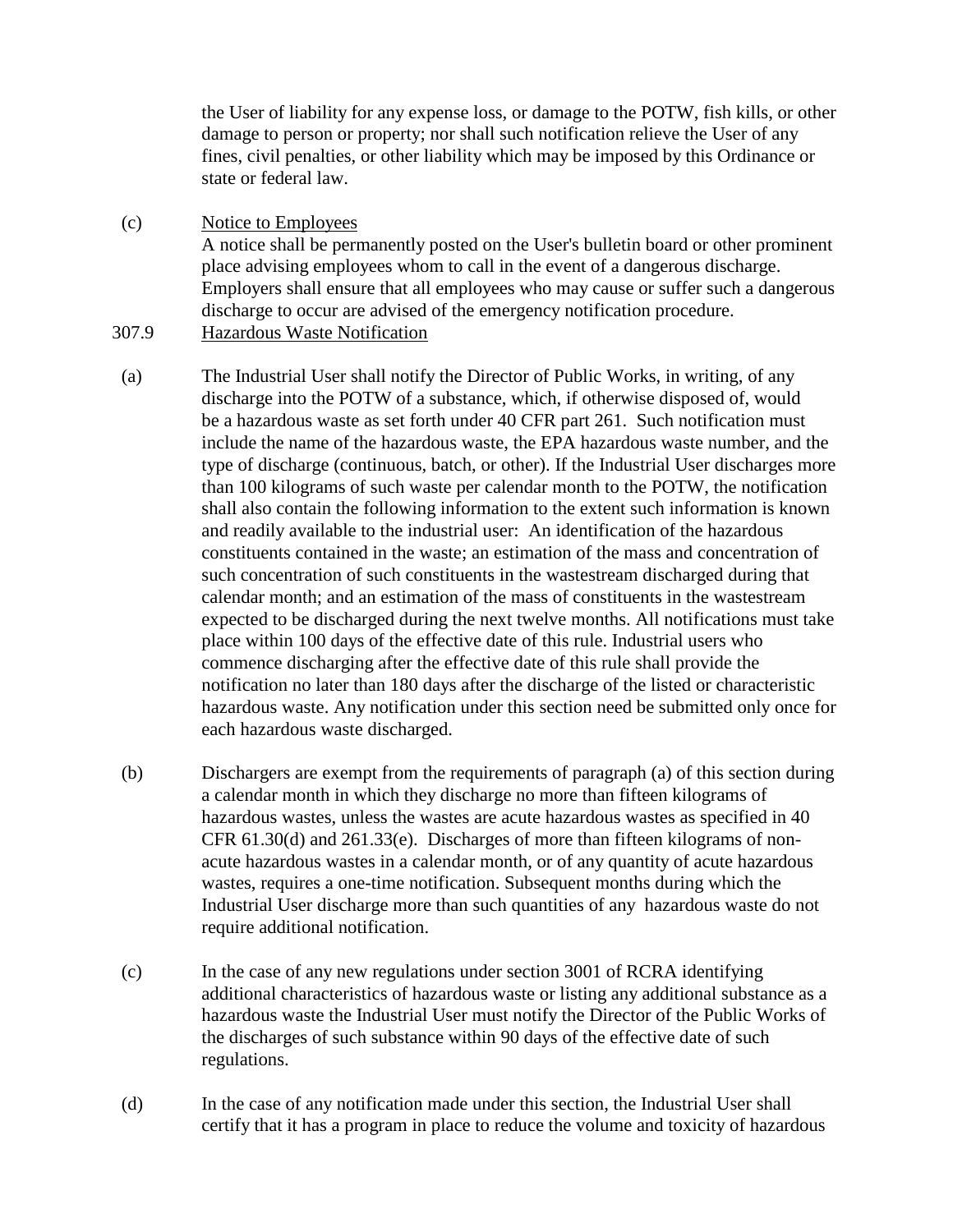wastes generated to the degree it has determined to be economically practical.

## **Section 13-308 - Industrial User Monitoring, Inspection Reports, Record, Access and Safety**

#### 308.1 Monitoring Facilities

The installation of a monitoring facility shall be required for all industrial users having wastes which receive pretreatment, otherwise altered or regulated before discharge, or are usually strong and thereby subject to a surcharge or contained parameters which may cause damage or upsets to the POTW and for which specific limits have been set in a discharge permit. Monitoring facilities shall include a manhole and other specific facilities as approved and required by the Director of Public Works. When, in the judgement of the Director of Public Works, there is a significant difference in wastewater constituents and characteristics produced by different operations of a single user, the Director of Public Works may require that separate monitoring facilities be installed for each separate source of discharge.

Monitoring facility will normally be required to be installed, shall be constructed and maintained at the User's expense. The purpose of the facility is to enable inspection, sampling and flow measurement of wastewater produced by a user. If sampling or metering equipment is also required by the Director of Public Works, it shall be provided and installed at the User's expense.

The monitoring facility will normally be required to be located on the User's remises outside of the building. The Director of Public Works may, however, when such a location would be impractical or cause undue hardship on the User, allow the facility to be constructed in the public street right-of-way with the approval of the public agency having jurisdiction of that right-of-way and located so that it will not be obstructed by landscaping or parked vehicles.

There shall be ample room in or near such sampling manhole or facility to allow accurate sampling and preparation of samples for analysis. The facility, sampling, and measuring equipment shall Be maintained at all times in a safe and proper operating condition at the expense of the User.

Whether constructed on public or private property, the monitoring facilities shall be constructed in accordance with the Director of Public Works's requirements and all applicable local agency construction standards and specifications. When, in the judgement of the Director of Public Works, an existing User requires a monitoring facility, the User will be so notified in writing. Construction must be completed within 180 days following written notification unless an extension is granted by the Director of Public Works.

#### 308.2 Inspection Sampling

The City shall inspect the facilities of any User to as certain whether the purpose of this Ordinance is being met and all requirements are being complied with. Persons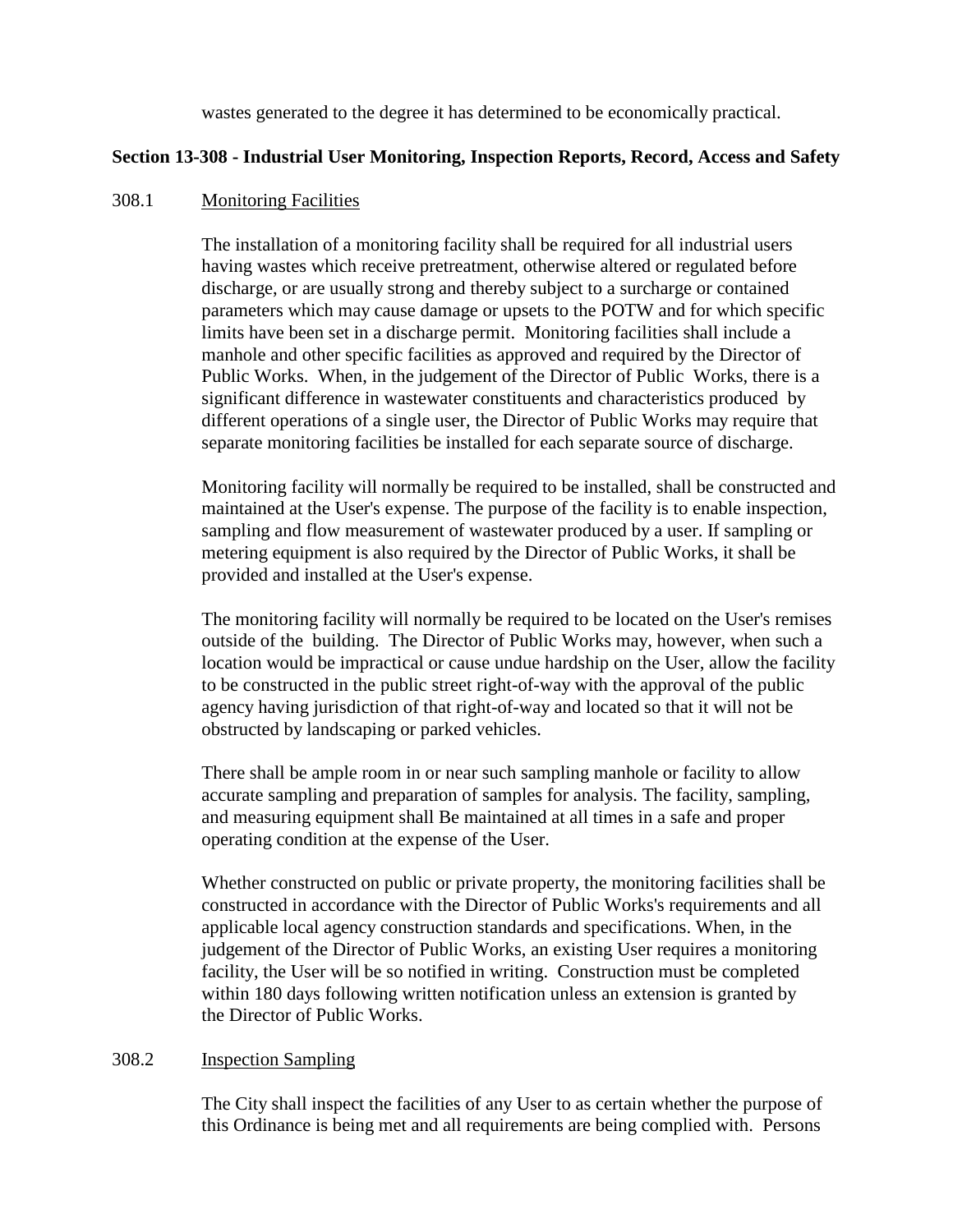or occupants of premises where wastewater is created or discharged shall allow the City or their representative ready access at all reasonable times to all parts of the premises for the purposes of inspection sampling, records examination or in the performance of any of their duties. The City, Approval Authority and EPA shall have the right to set up on the User's property such devices as are necessary to conduct sampling inspection, compliance monitoring and/or metering operations. Where a User has security measures in force which would require proper identification and clearance before entry into their premises the User shall make necessary arrangements with their security guards so that upon presentation of suitable identification, personnel from the City, Approval Authority and EPA will be permitted to enter, without delay, for the purposes of performing their specific responsibilities. The Director of Public Works or his representatives shall have no authority to inquire into any manufacturing process beyond the point having a direct bearing on the level and sources of discharge to the sewers, waterways, or facilities for waste treatment. The City, Approval Authority and the EPA has the right to copy records pursuant to Tennessee Rule 1200-4-14-.12(15)(b).

### 308.3 Compliance Data Report

Within 180 days following the date for final compliance with applicable Pretreatment Standards or, in the case of a New Source, following commencement of the introduction of wastewater into the POTW, any User subject to Pretreatment Standards and Requirements shall submit to the Director of Public Works a report indicating the nature and concentration of all pollutants in the discharge from the regulated process which are limited by Pretreatment Standards or Requirements and the average and maximum daily flow for these process units in the User facility which are limited by such Pretreatment Standards or Requirements. The report shall state whether the applicable Pretreatment Standards or Requirements are being met on a consistent basis and, if not, what additional O&M and/or pretreatment is necessary to bring the User into compliance with the applicable Pretreatment Standards or Requirements. This statement shall be signed by an authorized representative of the Industrial User, and certified by a qualified professional.

### 308.4 Periodic Compliance Reports

- (a) Any User subject to a Pretreatment Standard, after the compliance date of such Pretreatment Standard, or, in the case of a New Source, after commencement of the discharge into the POTW, shall submit to the Director of Public Works a report indicating the nature and concentration of pollutants in the effluent which are limited by such Pretreatment Standards. In addition, this report shall include a record of all daily flows which during the reporting period exceeded the average daily flow. At the discretion of the Director of Public Works and in consideration of such factors as local high or low flow rates, holidays, budget cycles, etc., the Director of Public Works may agree to alter the months during which the above reports are to be submitted.
- (b) The Director of Public Works may impose mass limitations on Users where the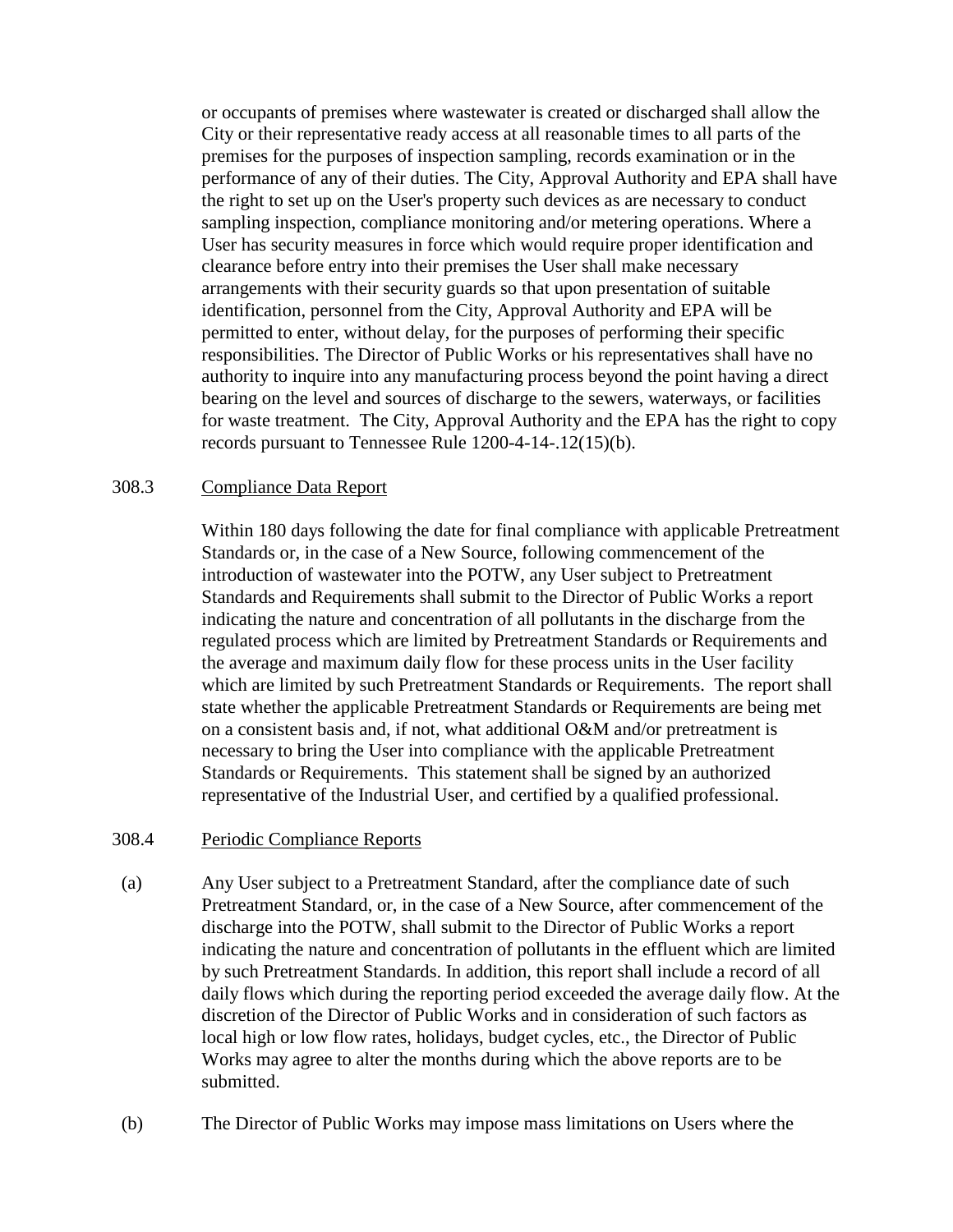imposition of mass limitations are appropriate. In such cases, the report required by subparagraph (a) of this paragraph shall indicate the mass of pollutants regulated by Pretreatment Standards in the effluent of the User.

- (c) The reports required by this section shall contain the results of sampling and analysis of the discharge, including the flow and the nature and concentration, or production and mass where required by the Director of Public Works, of pollutants contained therein which are limited by the applicable Pretreatment Standards. The frequency of monitoring shall be prescribed in the Wastewater Discharge Permit of the Pretreatment Standard. All analysis shall be performed in accordance with procedures established by the Administrator pursuant to section 304 (g) of the Act and contained in 40 CFR, Part 136 and amendments thereto or with any other test procedures approved by the Director of Public Works. Sampling shall be performed in accordance with the techniques approved by the Director of Public Works.
- (d) If sampling performed by an Industrial User indicates a violation, the user shall notify the Control Authority within 24 hours of becoming aware of the violation. The User shall also repeat the sampling and analysis and submit the results of the repeat analysis to the Control Authority within 30 days after becoming aware of the violation. Where the Control Authority has performed the sampling and analysis in lieu of the Industrial User, the Control Authority must perform the repeat sampling and analysis unless it notifies the User of the violation and requires the User to perform the repeat analysis. Re-sampling is not required if:
	- i. The Control Authority performs sampling at the Industrial User at a frequency of at least once per month, or
	- ii. The Control Authority performs sampling at the User between the time when the initial sampling was conducted and the time when the User or the Control Authority receives the results of this sampling.
	- (e) The reports required in this section must be based upon data obtained through appropriate sampling and analysis performed during the period covered by the report, which data are representative of conditions occurring during the reporting period. The Control Authority shall require that frequency of monitoring necessary to assess and assure compliance by Industrial Users with applicable Pretreatment Standards and Requirements. Grab samples must be used for pH, cyanide, total phenols, oil and grease, sulfide, and volatile organic compounds. For all other pollutants, 24-hour composite samples must be obtained through flow-proportional composite sampling techniques, unless time-proportional composite sampling or grab sampling is authorized by the Control Authority. Where time-proportional composite sampling or grab sampling is authorized by the Control Authority, the samples must be representative of the discharge and the decision to allow the alternative sampling must be documented in the Industrial User file for that facility or facilities. Using protocols (including appropriate preservation) specified in 40 CFR Part 136 and appropriate EPA guidance, multiple grab samples collected during a 24-hour period may be composited prior to the analysis as follows: For cyanide, total phenols, and sulfides the samples may be composited in the laboratory or in the field; for volatile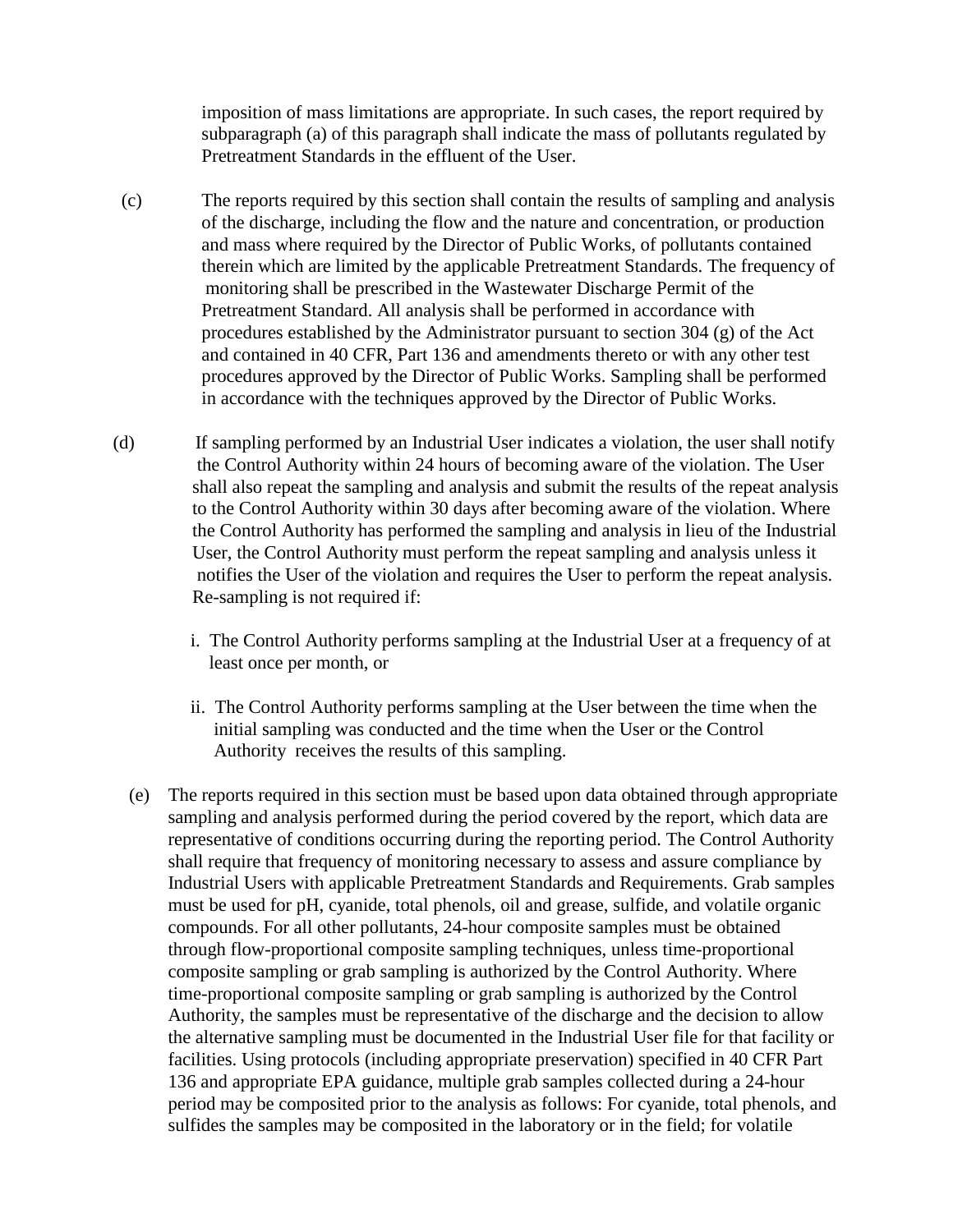organics and oil  $\&$  grease the samples may be composited in the laboratory. Composite samples for other parameters unaffected by the compositing procedures as documented in approved EPA methodologies may be authorized by the Control Authority, as appropriate.

- (f) For sampling required in support of baseline monitoring and 90-day compliance reports required in this section, a minimum of four (4) grab samples must be used for pH, cyanide, total phenols, oil and grease, sulfide and volatile organic compounds for facilities for which historical sampling data do not exist; for facilities for which historical sampling data are available, the Control Authority may authorize a lower minimum. For the reports required in this section, the Control Authority shall require the number of grab samples necessary to assess and assure compliance by Industrial Users with Applicable Pretreatment Standards and Requirements.
- (g) Signatory requirements for industrial user reports. The manager of one or more manufacturing, production, or operating facilities, provided, the manager is authorized to make management decisions which govern the operation of the regulated facility including having the explicit or implicit duty of making major capital investment recommendations, and initiate and direct other comprehensive measures to assure longterm environmental compliance with environmental laws and regulations; can ensure that the necessary systems are established or actions taken to gather complete and accurate information for control mechanism requirements; and where authority to sign documents has been assigned or delegated to the manager in accordance with corporate procedures.
- (h) All monitoring data obtained by the user must be submitted to the Control Authority.
- (i) Reporting requirements for industrial users upon effective date of categorical pretreatment standard—baseline report. Within 180 days after the effective date of a categorical Pretreatment Standard, or 180 days after the final administrative decision made upon a category determination submission under 1200-4-14-.06(1)(d), whichever is later, existing Industrial Users subject to such categorical Pretreatment Standards and currently discharging to or scheduled to discharge to a WWF shall be required to submit to the Control Authority a report which contains the information listed in subparagraphs  $(a)$ – $(g)$ of this paragraph. At least 90 days prior to commencement of discharge, New Sources, and sources that become Industrial Users subsequent to the promulgation of an applicable categorical Standard, shall be required to submit to the Control Authority a report which contains the information listed in subparagraphs (a)–(e) of this paragraph. New sources shall also be required to include in this report information on the method of pretreatment the source intends to use to meet applicable pretreatment standards. New Sources shall give estimates of the information requested in subparagraphs (d) and (e) of this paragraph:
	- (a) Identifying information. The User shall submit the name and address of the facility including the name of the operator and owners;
	- (b) Permits. The User shall submit a list of any environmental control permits held by or for the facility;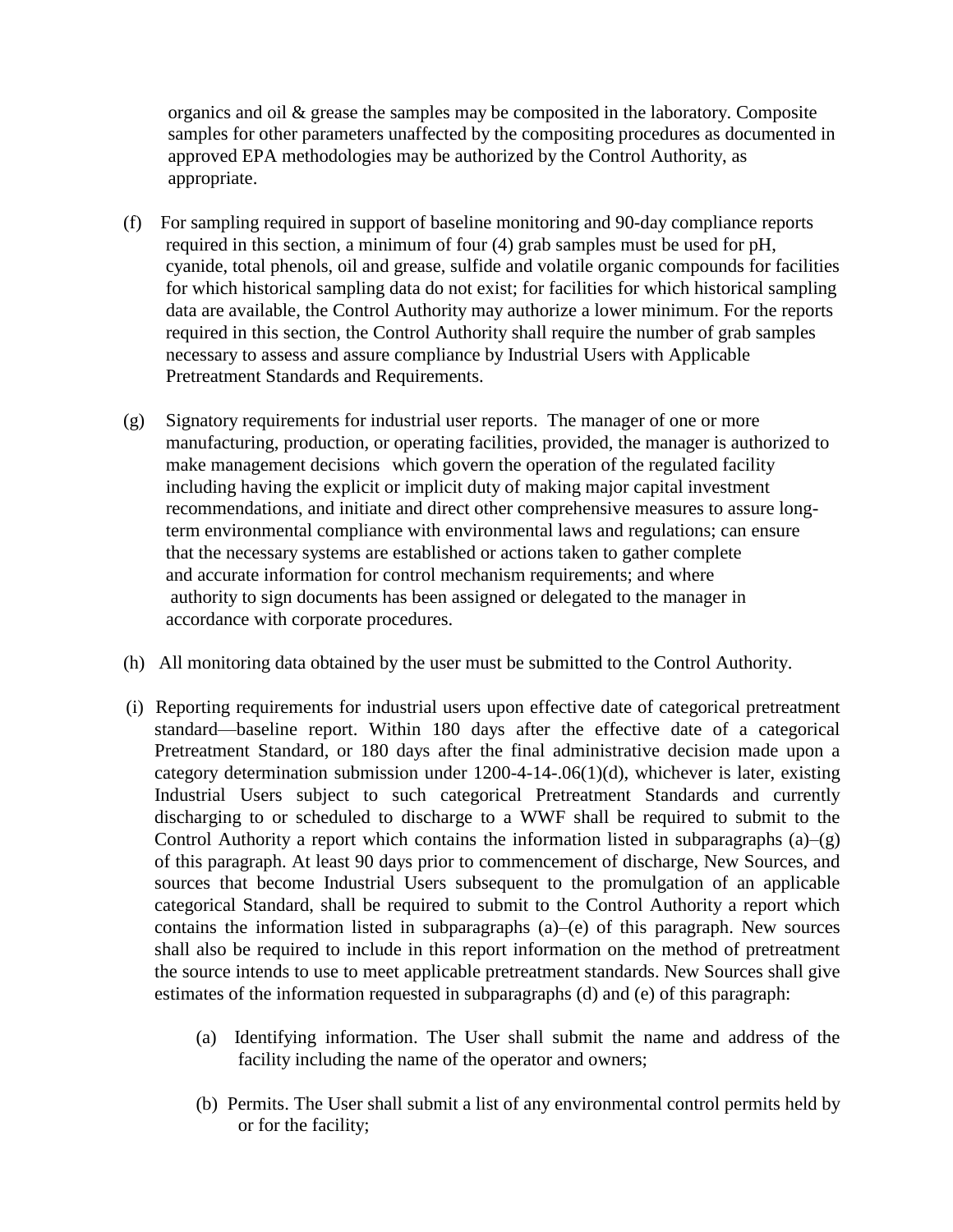- (c) Description of operations. The User shall submit a brief description of the nature, average rate of production, and Standard Industrial Classification of the operation(s) carried out by such Industrial User. This description should include a schematic process diagram which indicates points of discharge to the WWF from the regulated processes.
- (d) Flow measurement. The User shall submit information showing the measured average daily and maximum daily flow, in gallons per day, to the WWF from each of the following:
	- 1. Regulated process streams; and
	- 2. Other streams as necessary to allow use of the combined wastestream formula of 1200-4-14-.06(5). (See part (e)4 of this paragraph.) The Control Authority may allow for verifiable estimates of these flows where justified by cost or feasibility considerations.
- (e) Measurement of pollutants.
	- 1. The user shall identify the Pretreatment Standards applicable to each regulated process;
	- 2. In addition, the User shall submit the results of sampling and analysis identifying the nature and concentration (or mass, where required by the Standard or Control Authority) of regulated pollutants in the discharge from each regulated process. Both daily maximum and average concentration (or mass, where required) shall be reported. The sample shall be representative of daily operations. In cases where the Standard requires compliance with a Best Management Practice or pollution prevention alternative, the User shall submit documentation as required by the Control Authority or the applicable Standards to determine compliance with the Standard;
	- 3. The User shall take a minimum of one representative sample to compile that data necessary to comply with the requirements of this paragraph.
	- 4. Samples should be taken immediately downstream from pretreatment facilities if such exist or immediately downstream from the regulated process if no pretreatment exists. If other wastewaters are mixed with the regulated wastewater prior to pretreatment the User should measure the flows and concentrations necessary to allow use of the combined wastestream formula of 1200-4-14-.06(5) in order to evaluate compliance with the Pretreatment Standards. Where an alternate concentration or mass limit has been calculated in accordance with 1200-4-14-.06(5) this adjusted limit along with supporting data shall be submitted to the Control Authority;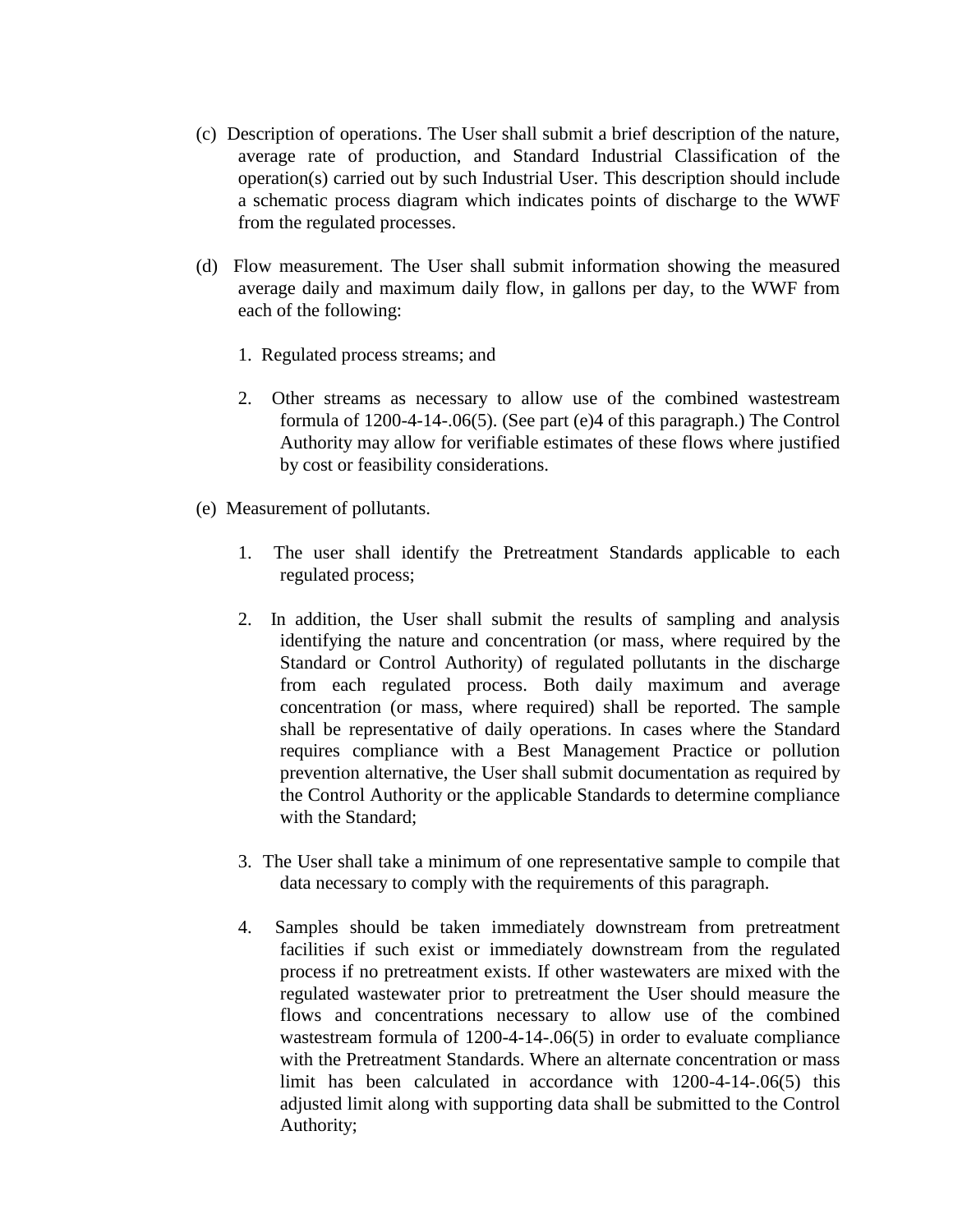- 5. Sampling and analysis shall be performed in accordance with the techniques prescribed in 40 CFR part 136 and amendments thereto. Where 40 CFR part 136 does not contain sampling or analytical techniques for the pollutant in question, or where the Administrator determines that the part 136 sampling and analytical techniques are inappropriate for the pollutant in question, sampling and analysis shall be performed by using validated analytical methods or any other applicable sampling and analytical procedures, including procedures suggested by the WWF or other parties, approved by the Administrator;
- 6. The Control Authority may allow the submission of a baseline report which utilizes only historical data so long as the data provides information sufficient to determine the need for industrial pretreatment measures;
- 7. The baseline report shall indicate the time, date and place, of sampling, and methods of analysis, and shall certify that such sampling and analysis is representative of normal work cycles and expected pollutant discharges to the WWF;
- (f) Certification. A statement, reviewed by an authorized representative of the Industrial User (as defined in paragraph (12) of this rule) and certified to by a qualified professional, indicating whether Pretreatment Standards are being met on a consistent basis, and, if not, whether additional operation and maintenance (O and M) and/or additional pretreatment is required for the Industrial User to meet the Pretreatment Standards and Requirements; and
- (g) Compliance schedule. If additional pretreatment and/or O and M will be required to meet the Pretreatment Standards; the shortest schedule by which the Industrial User will provide such additional pretreatment and/or O and M. The completion date in this schedule shall not be later than the compliance date established for the applicable Pretreatment Standard.
	- 1. Where the Industrial User's categorical Pretreatment Standard has been modified by a removal allowance (1200-4-14-.07), the combined wastestream formula (1200-4-14-.06(5)), and/or a Fundamentally Different Factors variance (1200-4-14-.13) at the time the User submits the report required by paragraph (2) of this rule, the information required by subparagraphs (f) and (g) of this paragraph shall pertain to the modified limits.
	- 2. If the categorical Pretreatment Standard is modified by a removal allowance (1200-4-14-.07), the combined wastestream formula (1200-4-14-.06(5)), and/or a Fundamentally Different Factors variance (1200-4-14-.13) after the User submits the report required by paragraph (2) of this rule, any necessary amendments to the information requested by subparagraphs (f) and (g) of this paragraph shall be submitted by the User to the Control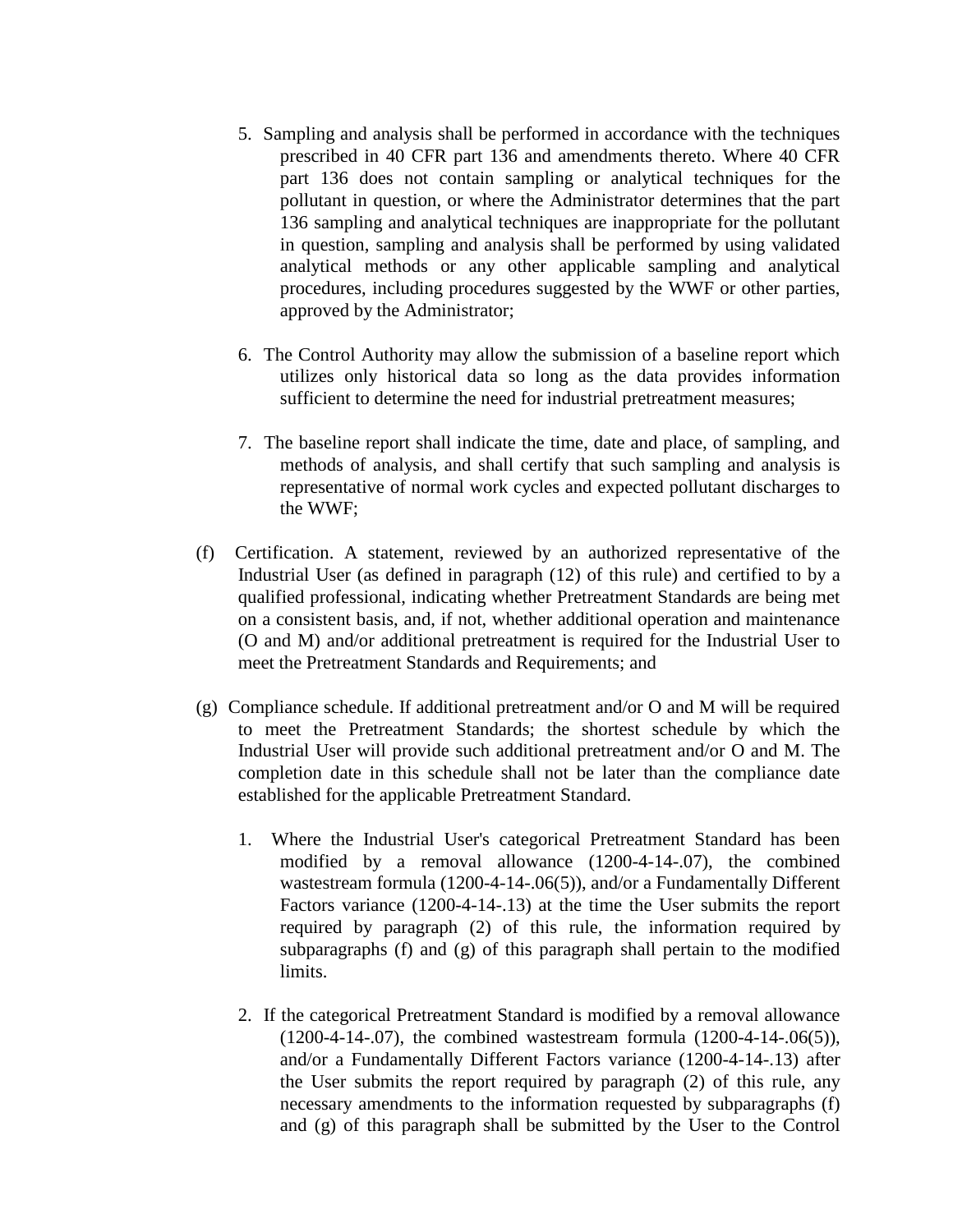Authority within 60 days after the modified limit is approved.

(j) Citing evidence and reasons why a particular subcategory is applicable and why others are not applicable. Any person signing the application statement submitted pursuant to this rule shall make the following certification:

I certify under penalty of law that this document and all attachments were prepared under my direction or supervision in accordance with a system designed to assure that qualified personnel properly gather and evaluate the information submitted. Based on my inquiry of the person or persons who manage the system, or those persons directly responsible for gathering the information, the information submitted is, to the best of my knowledge and belief, true, accurate, and complete. I am aware that there are significant penalties for submitting false information, including the possibility of fine and imprisonment for knowing violations.

## 308.5 Maintenance of Records

Any Industrial User subject to the reporting requirements established in this section shall maintain records of all information resulting from any monitoring activities required by this section. Such records shall include for all samples:

- (a) The date, exact place, method, and time of sampling and the names of the persons taking the samples;
- (b) The dates analyses were performed;
- (c) Who performed the analyses;
- (d) The analytical techniques/methods used; and
- (e) The results of each analysis.

Any Industrial User subject to the reporting requirement established in this section shall be required to retain for a minimum of three (3) years records if monitoring activities and results (whether or not such monitoring activities are required by this section) and shall make such records available for the inspection and copying by the Director of Public Works, Director of the Division of Water Quality Control, Tennessee Department of Public Health, or the Environmental Protection Agency. This period of retention shall be extended during the course of any unresolved litigation regarding the Industrial User or when requested by the Director of Public Works, the Approval Authority, or the Environmental Protection Agency.

308.6 Safety

While performing the necessary work on private properties, the Director of Public Works or duly authorized employees of the City shall observe all safety rules applicable to the premises established by the User and the User shall be held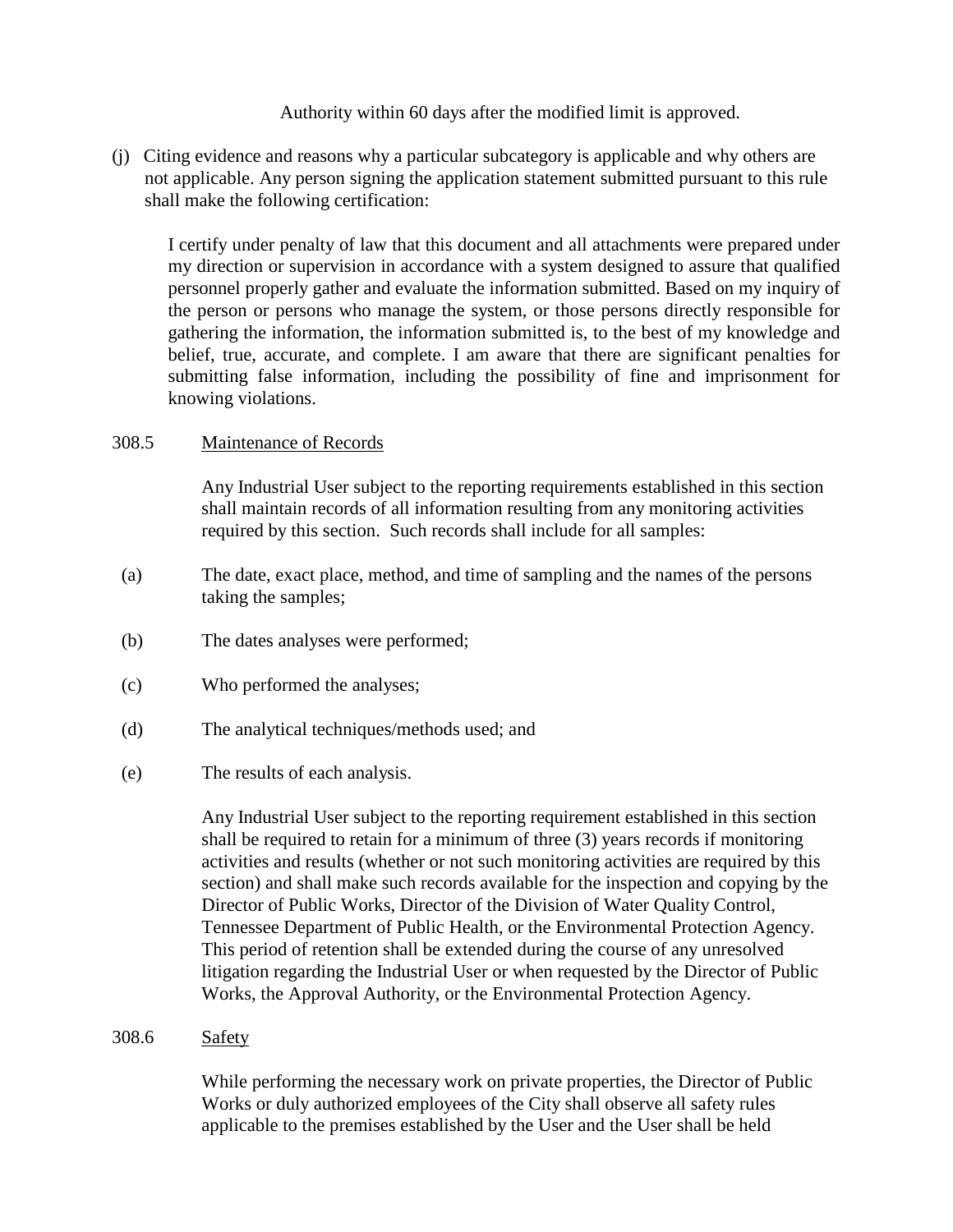harmless for injury or death to the City employees and the City shall indemnify the User against loss or damage to his property by City employees and against liability claims and demands for personal injury or property damage asserted against the User and growing out of the monitoring and sampling operation, except as such may be caused by negligence or failure of the User to maintain safe conditions.

### 308.7 Slug Discharges

The POTW shall evaluate whether each such Significant Industrial User needs a plan or other action to control slug discharges. For Industrial Users identified as significant prior to November 14, 2005, this evaluation must have been conducted at least once by October 14, 2006; additional Significant Industrial Users must be evaluated within 12 months of being designated a Significant Industrial User. For purposes of this part, a slug discharge is any discharge of a non-routine, episodic nature, including but not limited to an accidental spill or a non-customary batch discharge, which has a reasonable potential to cause Interference or Pass Through, or in any other way violate the WWF's regulations, local limits or Permit conditions. The results of such activities shall be available to the Approval Authority upon request. Significant Industrial Users are required to notify the WWF immediately of any changes at its facility affecting potential for a Slug discharge. If the WWF decides that a slug control plan is needed, the plan shall contain, at a minimum, the following elements:

- (a) Description of discharge practices, including non-routine batch discharges;
- (b) Description of stored chemicals;
- (c) Procedures for immediately notifying the WWF of slug discharges, including any discharge that would violate a prohibition under 1200-4-14-.05(2), with procedures for follow-up written notification within five days;
- (d) If necessary, procedures to prevent adverse impact from accidental spills, including inspection and maintenance of storage areas, handling and transfer of materials, loading and unloading operations, control of plant site run-off, worker training, building of containment structures or equipment, measures for containing toxic organic pollutants (including solvents), and/or measures and equipment for emergency response;

## **Section 13-309 - Enforcement and Abatement**

### 309.1 Issuance of Cease and Desist Orders

When the Director of Public Works finds that a discharge of wastewater has taken place in violation of prohibitions or limitations of this Ordinance, or the provisions of a Wastewater Discharge Permit, the Director of Public Works shall issue an order to cease and desist, and direct that these persons not complying with such prohibitions, limits, requirements, or provisions to: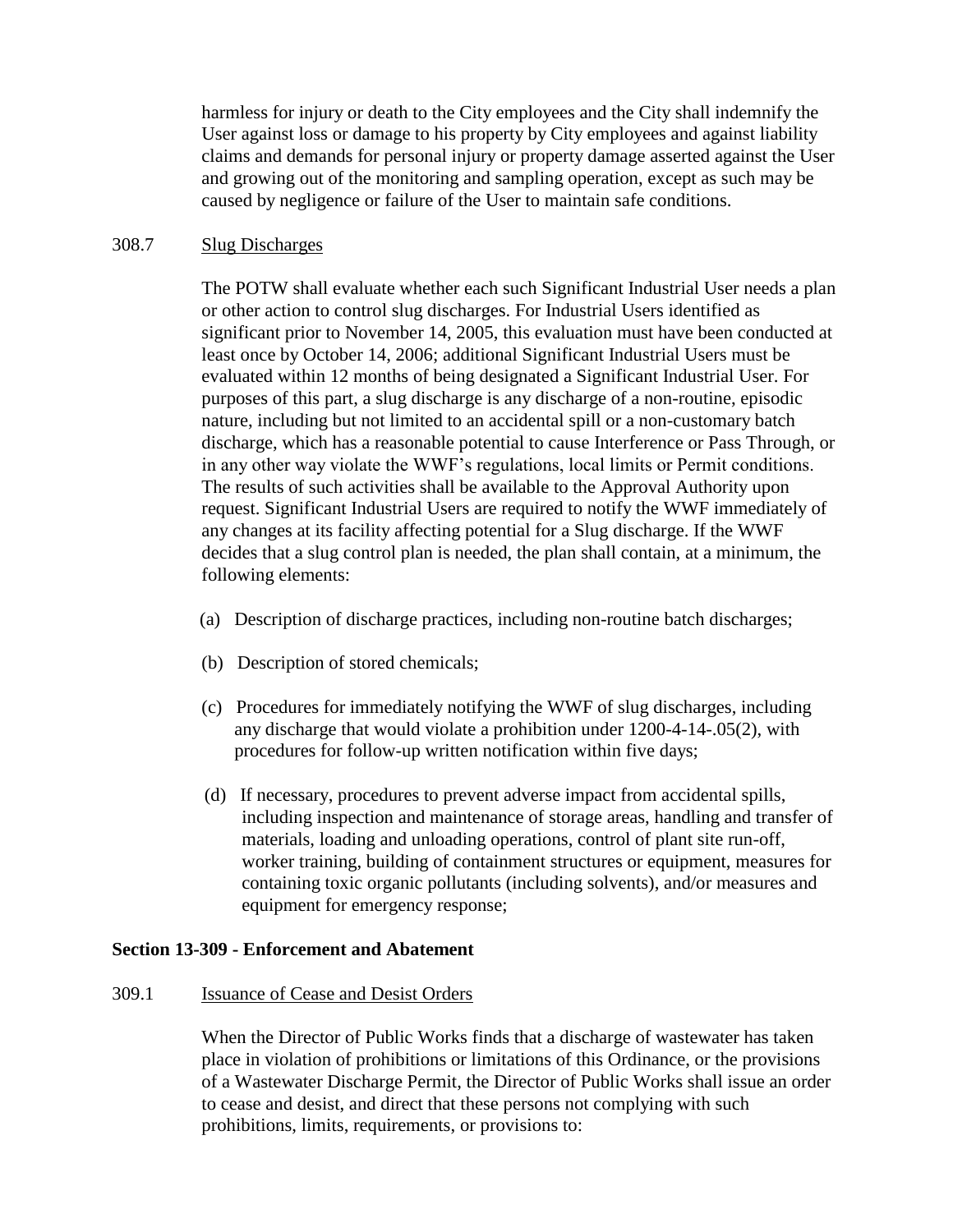- (a) Comply forthwith;
- (b) Comply in accordance with a time schedule set forth by the Director of Public Works;
- (c) Take appropriate remedial or preventive action in the event of a threatened violation; or
- (d) Surrender his applicable User's permit if ordered to do so after a show cause hearing.
- 309.2 Submission of Time Schedule

When the Director of Public Works find that a discharge finds that a discharge has been taking place in violation of prohibitions or limitations prescribed in this Ordinance, or wastewater source control requirements, effluent limitations or pretreatment Standards, or the provisions of a Wastewater Discharge Permit, the Director of Public Works shall require the User to submit for approval, with such modifications as it deems necessary, a detailed time schedule of specific actions which the User shall take in order to prevent or correct a violation of requirements. Such schedule shall be submitted to the Director of Public Works within thirty (30) days of the issuance of the Cease and Desist Order.

## 309.3 Show Cause Hearing

- (a) The Director of Public Works may order any User who causes or allows an unauthorized discharge to enter the POTW to show cause before the Board of Mayor and Alderman why the proposed enforcement action should not be taken. A notice shall be served on the User specifying the time and place of a hearing to be held by the City Board regarding the violation, the reasons why the action is to be taken, the proposed enforcement action, and directing the User to show cause before the City Board why the proposed enforcement action should not be taken. The notice of the hearing shall be served personally or by registered or certified mail (return receipt requested) at least ten (10) days before the hearing.
- (b) The Board of Mayor and Aldermen may itself conduct the hearing and take the evidence, or may designate any of its members or any officer or employee of the (assigned department) to:
	- (1) Issue in the name of the Board of Mayor and Aldermen notices of hearings requesting the attendance and testimony of witnesses and the production of evidence relevant to any matter involved in such hearings;
	- (2) Take the evidence;
	- (3) Transmit a report of the evidence and hearing, including transcripts and other evidence, together with recommendations to the Board for action thereon.
- (c) At any hearing held pursuant to this Ordinance, testimony taken must be under oath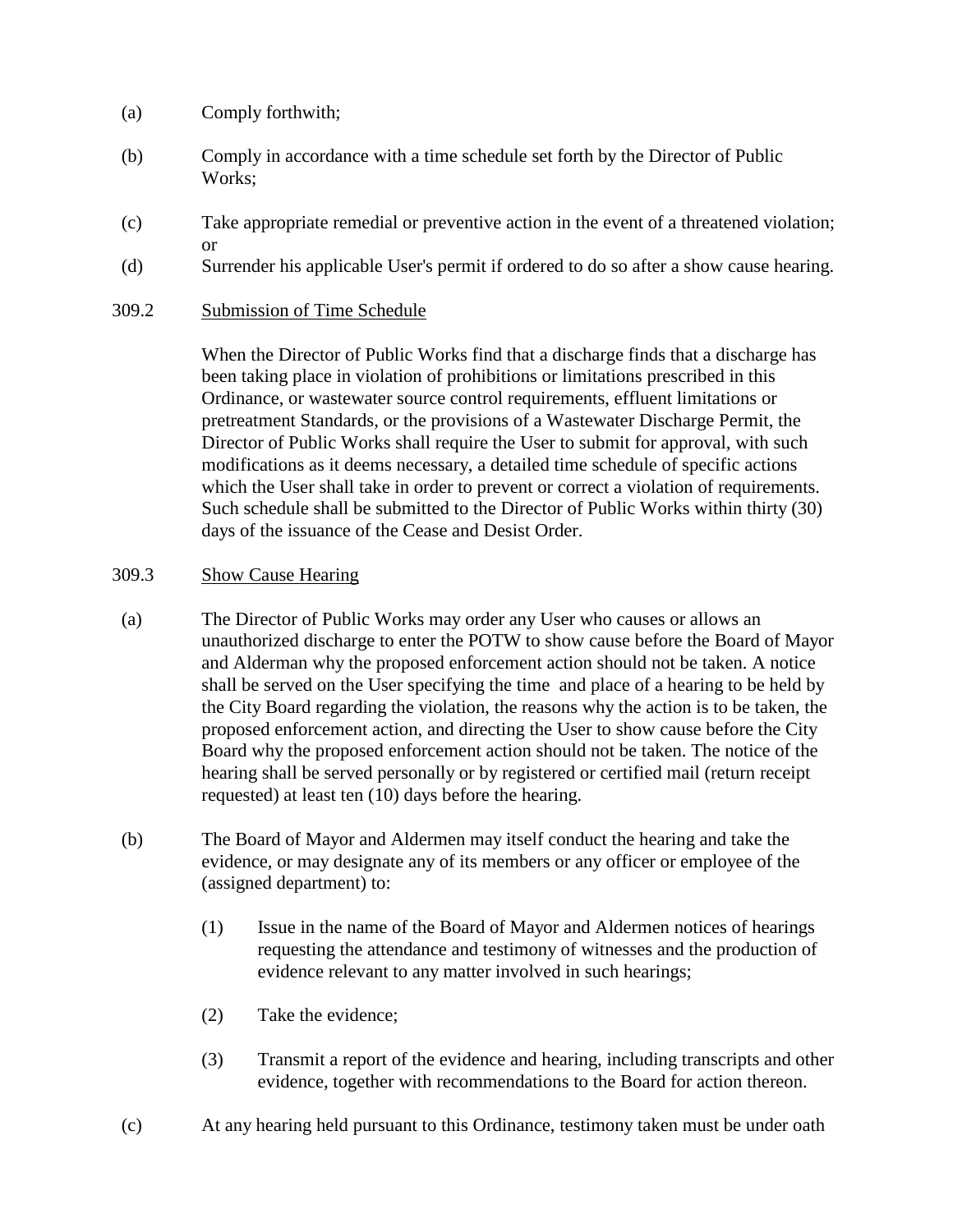and recorded. The transcript, so recorded, will be made available to any member of the public or any party to the hearing upon payment of the usual charges thereof.

- (d) After the Board of Mayor and Aldermen has reviewed the evidence, it may issue an order to the User responsible for the discharge directing that, following a specified time period, the sewer service be discontinued unless adequate treatment facilities, devices or other related appurtenances shall have been installed on existing treatment facilities, and that devices or other related appurtenances are properly operated. Further orders and directives as are necessary and appropriate may be issued.
- 309.4 Legal Action

If any person discharges sewer, industrial wastes, or other wastes into the City's wastewater disposal system contrary to the provisions of this Ordinance, Federal, or State Pretreatment Requirements, or any order of the City, the City Attorney may commence an action for appropriate legal and/or equitable relief in the Chancery Circuit Court of this county.

### 309.5 Emergency Termination of Service

In the event of an actual or threatened discharge to the POTW of any pollutant which in the opinion of the Director of Public Works presents or may present an eminent substantial endangerment to the health or welfare of persons or cause interference with the POTW, the Director of Public Works or in his absence the person then in charge of the treatment works shall immediately notify the Mayor of the nature of the emergency. The Director of Public Works shall also attempt to notify the Industrial User or other person causing the emergency and request their assistance in abating same. Following consultation with the aforementioned officials of the City or in their absence such elected officials of the City as may be available, the Director of Public Works shall temporarily terminate the service of such Users or Users as are necessary to abate the condition when such appears reasonably necessary. Such service shall be restored by the Director of Public Works as soon as the emergency situation has been abated or corrected.

### 309.6 Public Nuisance

Discharges of Wastewater in any manner in violation of this Ordinance or of any order issued by the Director of Public Works as authorized by this Ordinance, is

hereby declared a public nuisance and shall be corrected or abated as directed by the Director of Public Works. Any such nuisance shall be punishable under the general penalty clause of this Ordinance and applicable state or federal law.

## 309.7 Correction of Violation and Collection of Costs

In order to enforce the provisions of this Ordinance the Director of Public Works is authorized to take appropriate action necessary to correct a violation hereof if the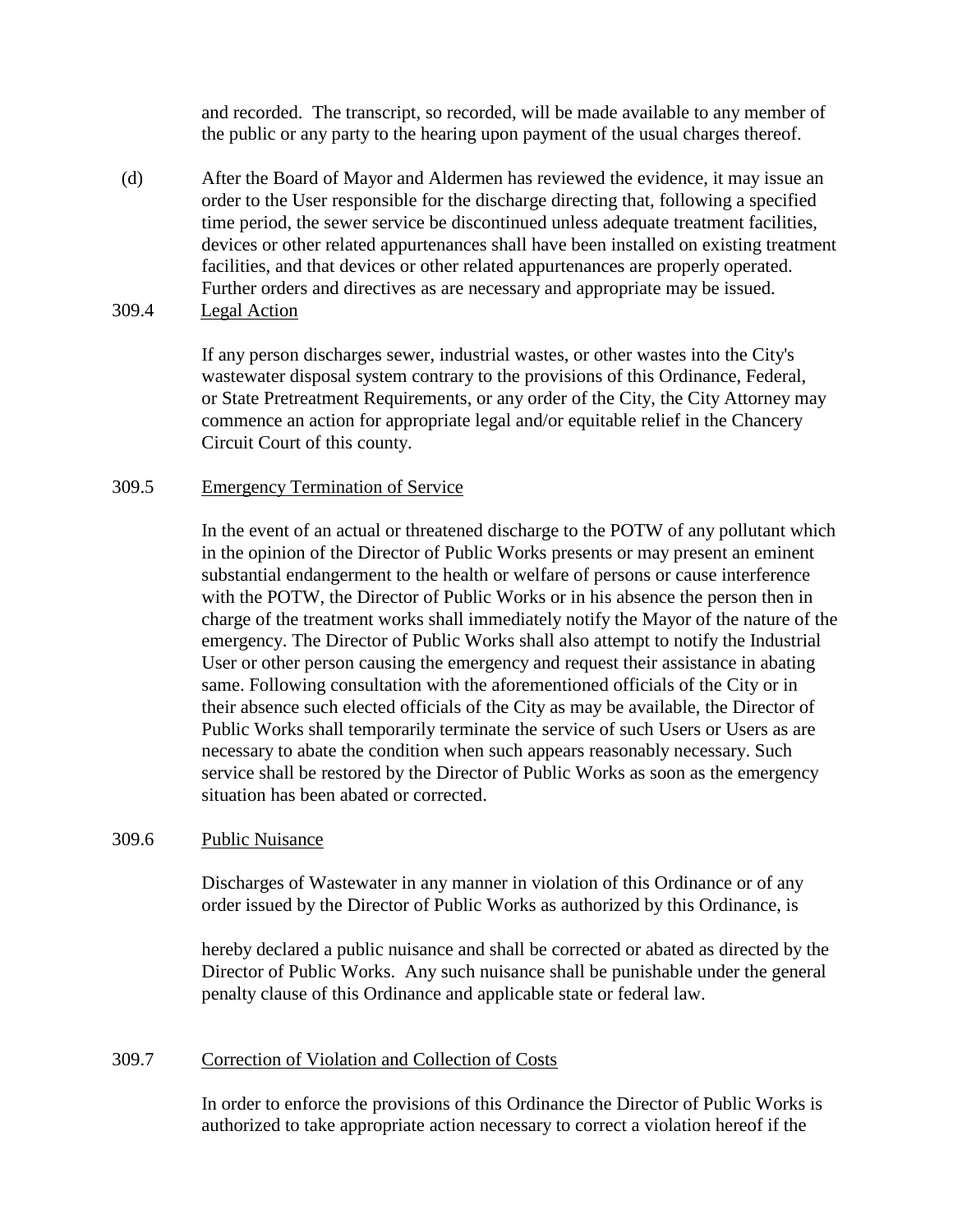User is unable or refuses to take such action. The cost of such correction shall be added to any sewer use charge payable by the User violating the Ordinance or the owner or tenant of the property upon which the violation occurred, and the City shall have such remedies for the collection of such costs as it has for the collection of sewer use charges.

## 309.8 Damage to Facilities

When a discharge of wastes causes an obstruction, damage, or any other physical or operational impairment to facilities, the Director shall assess a charge against the User for the work required to clean or repair the facility and add such charge to the User's sewer service charge.

### 309.9 Civil Liabilities

Any person or User who intentionally or negligently violates any provision of this Ordinance, requirements, or conditions set forth in permit duly issued, or who discharges wastewater which causes pollution or violates any cease and desist order, prohibition, effluent limitation, national standard or performance, pretreatment, or toxicity standard shall be liable civilly.

The City of Covington may sue for such damage in any court of competent jurisdiction. In determining the damages, the court shall take into consideration all relevant circumstances, including, but not limited to, the extent of harm caused by the violation, the nature and persistence of the violation, the length of time over which the violation occurs, and the correcting action, if any.

## 309.10 Public Noncompliance Notification

The Director of the Public Works shall provide for, at least annually, public notification, in the largest local newspaper, of industrial users, which, at any time during the previous twelve months were in significant noncompliance with applicable pretreatment requirements. For the purpose of this provision, an industrial user is in significant noncompliance if its violation meets one or more of the following criteria:

- (a) Chronic violations of wastewater discharge limits, defined here as those in which 66 percent or more of all of the measurements for each pollutant parameter taken during a 6-month period exceed (by any magnitude) a numeric pretreatment standard or requirement, including instantaneous limits, as defined by 1200-4-14- .03(1);
- (b) Technical Review Criteria (TRC) violations, defined here as those in which 33 percent or more of all of the measurements for each pollutant parameter taken during a 6-month period equal or exceed the product of the numeric pretreatment standard or requirement, including instantaneous limits, as defined by 1200-4-14-.03(1) multiplied by the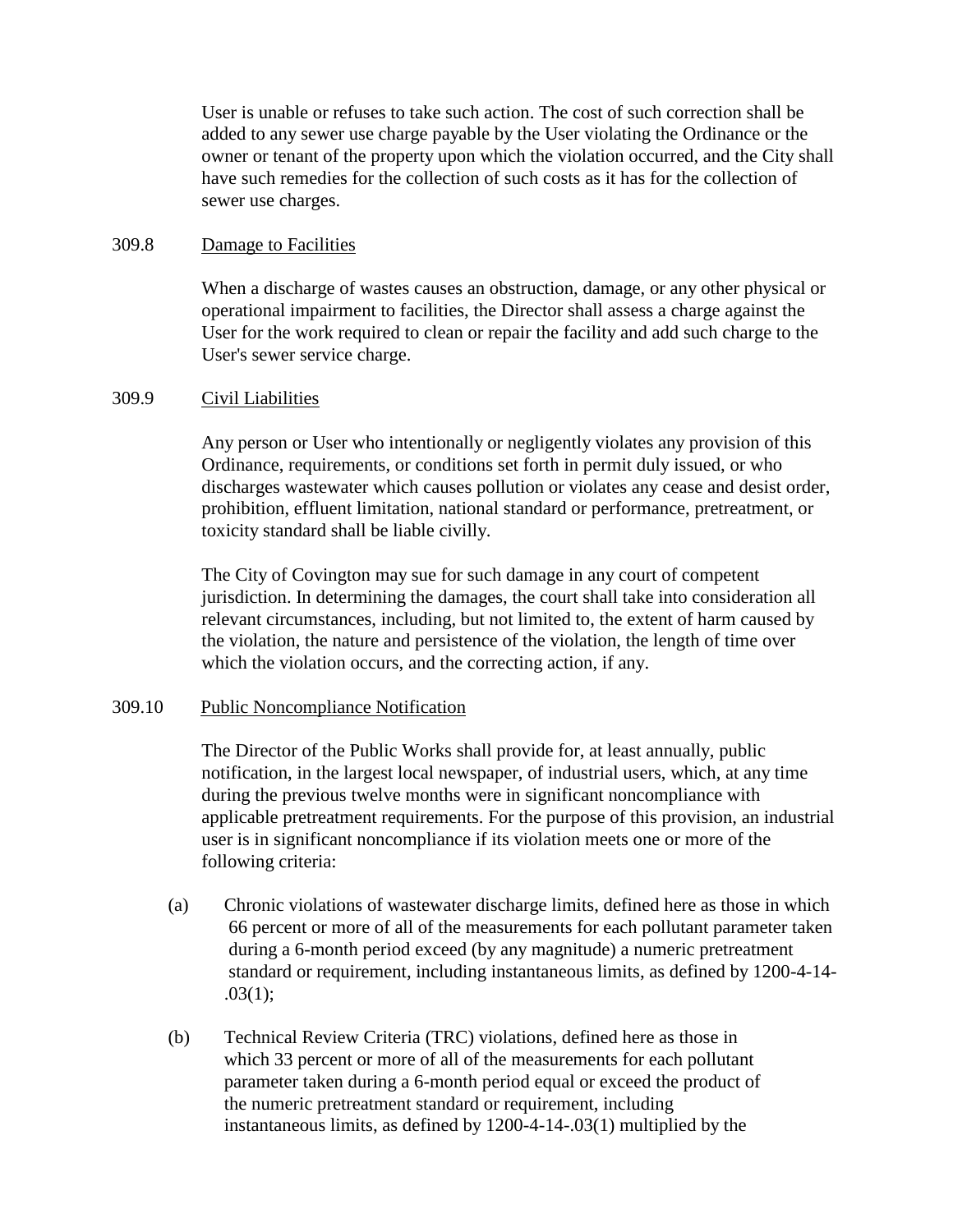applicable TRC (TRC=1.4 for BOD, TSS, fats, oil, and grease, and 1.2 for all other pollutants except pH). TRC calculations for pH are not required by this rule.

- (c) Any other violation of a pretreatment standard or requirement as defined by 1200-4-14-.03 (daily maximum, long-term average, instantaneous limit, or narrative standard) that the WWF determines has caused, alone or in combination with other discharges, interference or pass through (including endangering the health of WWF personnel or the general public);
- (d) Any discharge of a pollutant that has caused imminent endangerment to human health, welfare or to the environment or has resulted in the WWF's exercise of its emergency authority under subpart  $(6)(a)6(ii)$  of this rule to halt or prevent such a discharge;
- (e) Failure to meet, within 90 days after the schedule date, a compliance schedule milestone contained in a local control mechanism or enforcement order for starting construction, completing construction, or attaining final compliance;
- (f) Failure to provide, within 45 days after the due date, required reports such as Baseline Monitoring reports, 90-day compliance reports, periodic self-monitoring reports, and reports on Compliance with compliance schedules;
- (g) Failure to accurately report noncompliance;
- (h) Any other violation or group of violations, which may include a violation of Best Management Practices, which the Director of Public Works determines will adversely affect the operation or implementation of the local pretreatment program.

# **Section 13-310 - Penalty: Costs**

# 310.1 Civil Penalties

Any User who is found to have violated an order of the Board of Mayor and Aldermen or who willfully or negligently failed to comply with any provision of this Ordinance, and the order, rules, regulations and permits issued hereunder, shall be fined not less than One thousand and 00/100 Dollars (\$1000.00) for each offense. Each day of which a violation shall occur or continue shall be deemed a separate and distinct offense. In addition to the penalties provided herein, the City may recover reasonable attorney's fees, court costs, court reporters' fees and other expenses of litigation by appropriate suit at law against the person found to have violated this Ordinance or the orders, rules, regulations, and permits issued hereunder.

## 310.2 Falsifying Information

Any person who knowingly makes any false statements, representation or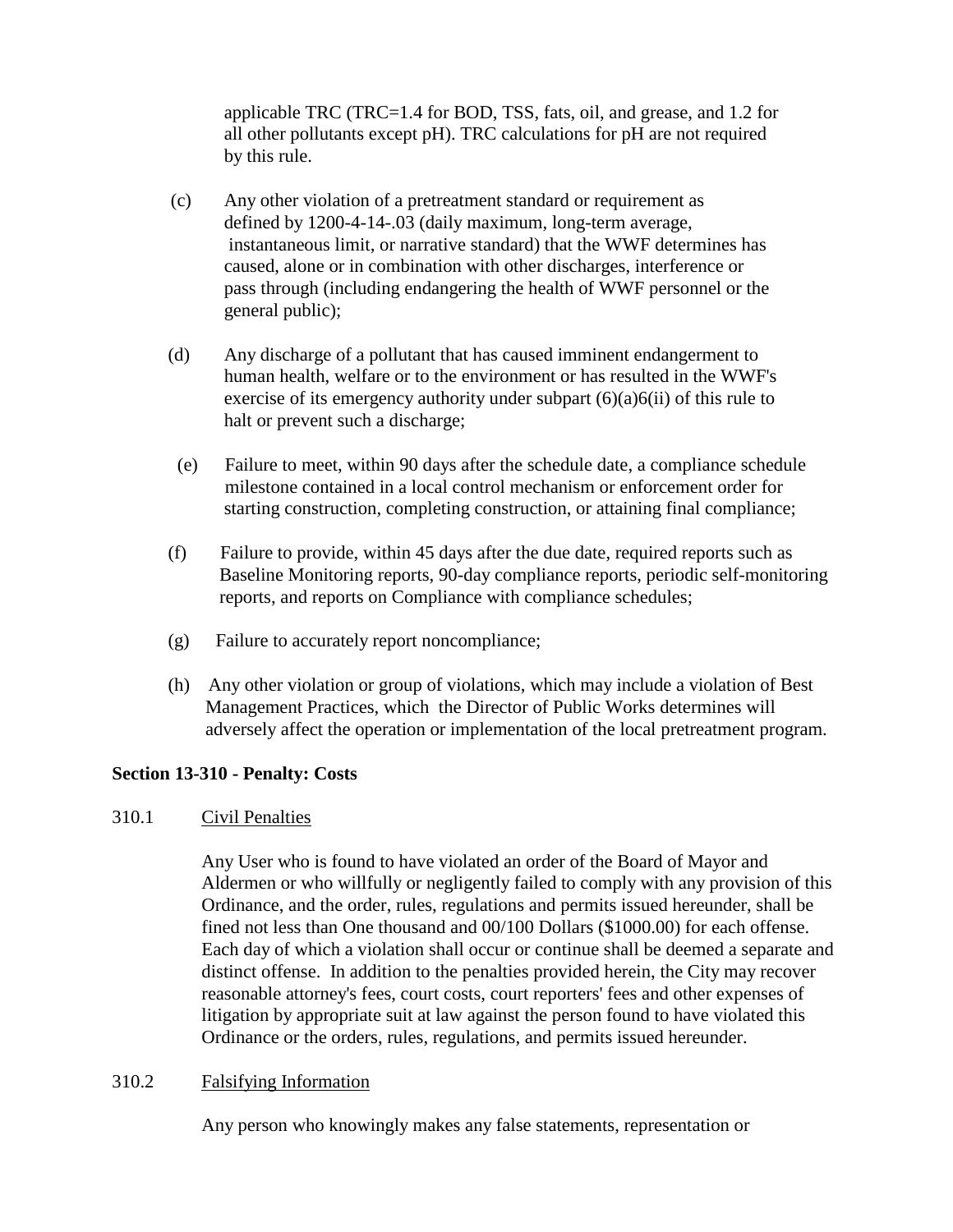certification in any application, record, report, plan or other document filed or required to be maintained pursuant to this Ordinance, or Wastewater Discharge Permit, or who falsifies, tampers with, or knowingly renders inaccurately any monitoring device or method required under this Ordinance, shall, upon conviction be punished by a fine of not more than One thousand 00/100 Dollars (\$1000.00) or by imprisonment for not more than six (6) months, or by both.

## **Section 13-311 - Fees and Billing**

## 311.1 Purpose

It is the purpose of this chapter to provide for the equitable recovery of costs from the Users of the City's wastewater treatment system, including costs of operation, maintenance, administration, bond service costs, capital improvements, depreciation, and equitable cost recovery of EPA administered federal wastewater grants.

### 311.2 Types of Charges and Fees

The charges and fees established in the City's schedule of charges and fees, may include, but not to limited to:

- (a) Inspection fee and tapping fee;
- (b) Fees for applications for discharge;
- (c) Sewer use charges;
- (d) Surcharge fees;
- (e) Industrial wastewater discharge permit fees;
- (f) Fees for industrial discharge monitoring; and
- (g) Other fees as the City may deem necessary to carry out the requirements of this Ordinance.
- 311.3 Fees for Applications for Discharge

A fee may be charged when a User or prospective User makes application for discharge as required by Section 305 of this Ordinance .

#### 311.4 Inspection Fee and Tapping Fee

An inspection fee and tapping fee for a building sewer installation shall be paid to the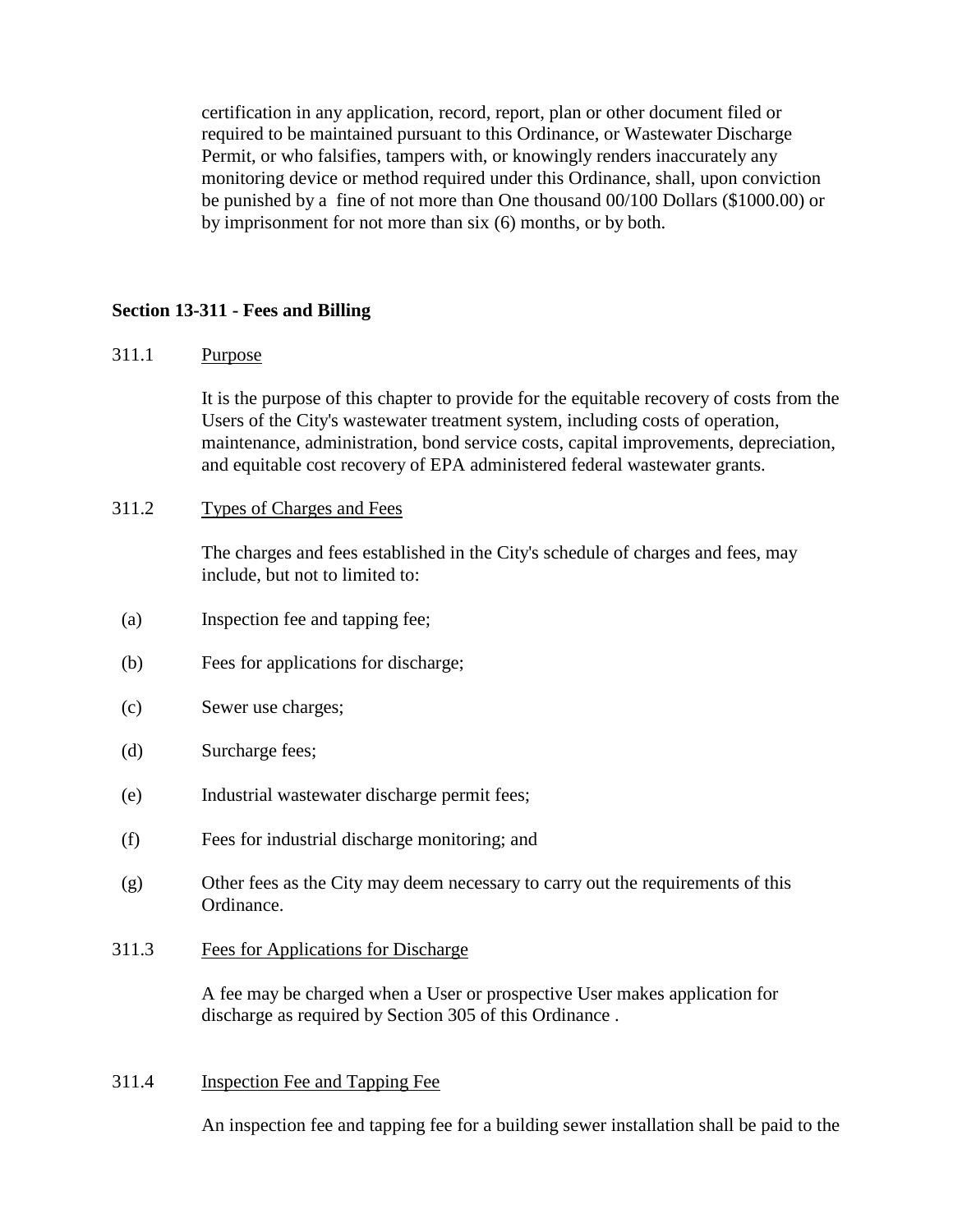City's sewer department at the time the application is filed. Fees shall cover the costs of inspecting new and/or existing plumbing within subject building establishments as well as inspection of building sewers, property sewers, and sewer service lines and connections to the public sewers. The inspection fee and tapping fee shall be set by the Board of Mayor and Aldermen.

311.5 Sewer Use Charge

## (a) Classification of Users

Users of the wastewater system shall be classified into two (2) general classes or categories depending upon the Users contribution of wastewater loads; each class User being identified as follows:

- (1) Class I: Those Users whose average biochemical oxygen demand is two hundred three milligrams per liter (203 mg/l) by weight or less, and whose suspended solids discharge is two hundred fifty milligrams per liter (250 mg/l) by weight or less.
- (2) Class II: Those Users whose average biochemical oxygen demands exceeds two hundred three milligrams per liter concentration (203 mg/l) by weight or whose suspended solids exceeds two hundred fifty milligrams per liter concentration (250 mg/l).
- (b) Determination of Costs

The Board of Mayor and Aldermen shall establish rates and charges for the use of the wastewater system. Said charges shall be based upon the costs categories of administration costs, including billing and accounting costs; operation and maintenance costs of the wastewater collection and treatment system; and debt service costs.

(1) In accordance with Section 13-205 of this Code, all Users who fall under Class I shall pay a base charge depending on the size of the water meter serving that customer plus a unit chased. If customer does not have a meter, volume of effluent will be used to determine meter size for billing. The charge per 1000 gallons will be determined in accordance with the following formula:

$$
Ci = \underline{T. S. C.}
$$

Where;

 $Ci =$  the Class I charge per 1000 gallon expressed in dollars.

T.S.C. = the total operation and maintenance, and debt service determined by yearly budget projections less any base charge and other income.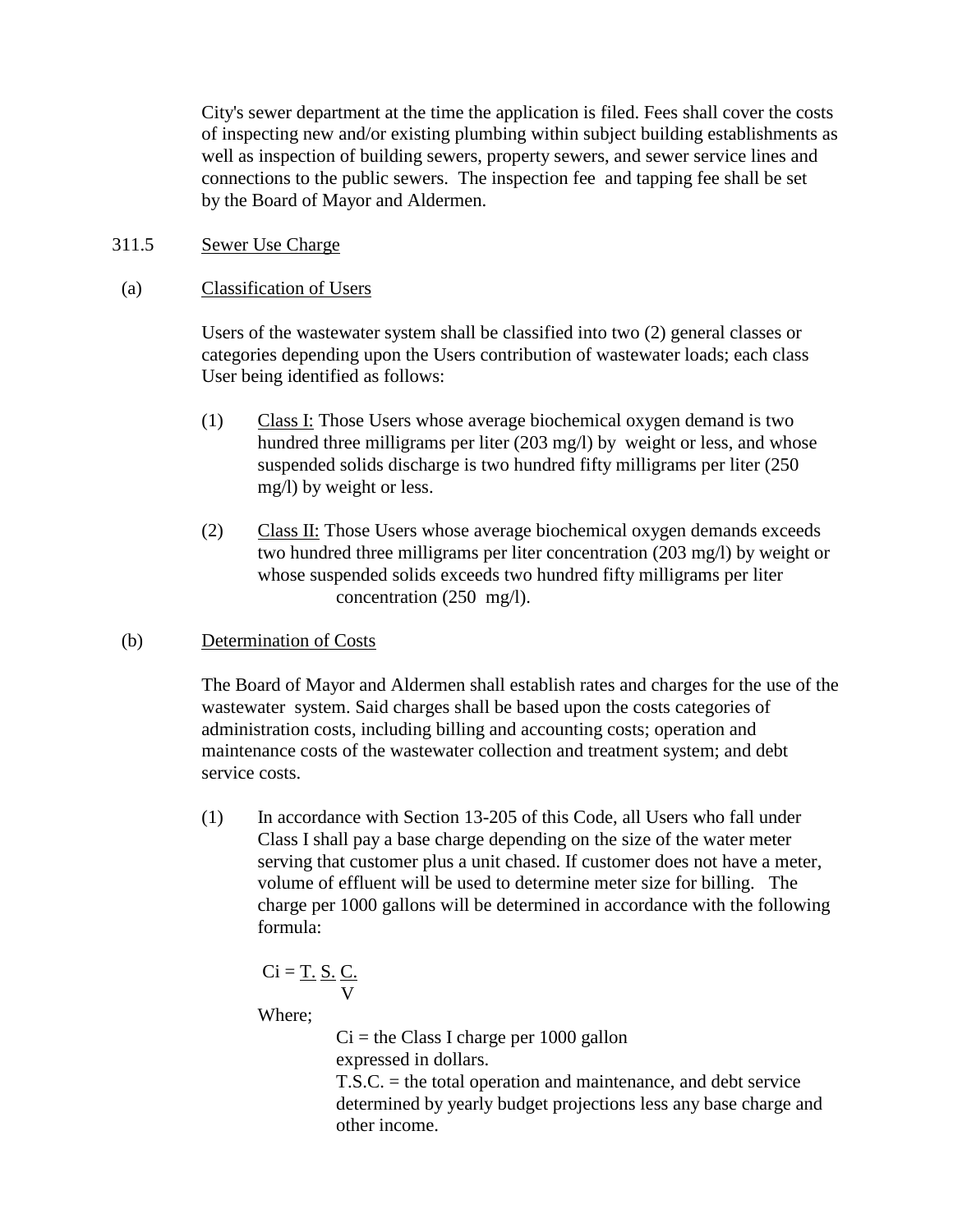$V =$  the total volume of wastewater contribution from all Users per year as determined from projections from one city fiscal year to the next.

(2) All Users who fall within the Class II classification shall pay the same base unit charge per 1,000 gallons of water purchased as for the Class I Users and in addition shall pay a surcharge rate on the excessive amounts of biochemical oxygen demand and suspended solids in direct proportion to the actual discharge quantities.

(3)The volume of water purchased which is under in the calculation of sewer use charges may be adjusted by the Director of Public Works if a User purchases a significant volume of water for a consumptive use and does not discharge it to the public sewers (i.e. filling swimming pools, industrial heating, and humidifying equipment, etc.).

311.7 Fees may be collected from Industrial User's having pretreatment or other discharge requirements to compensate the City for the necessary compliance monitoring and other administrative duties of the pretreatment program.

# 311.8 Billing

The billing for normal domestic wastewater services shall consist of monthly billing in accordance with the rates specified by the City, subject to net and gross rates.

# **Section 13-312 - Validity**

- 312.1 All ordinances or parts of ordinances in conflict herewith are hereby repealed. All ordinances not in conflict remain in effect.
- 312.2 The validity of any section, clause, sentence, or provision of this Ordinance shall not affect the validity of any other part of this Ordinance which can be given effect without such invalid part or parts.
- 312.3 This Ordinance and its provisions shall be valid for all service areas, regions, and sewage works under the jurisdiction of the City of Covington, Tennessee.

# **Section 13-313 - Ordinance in Force**

That this Ordinance take effect from and after its passage on third and final reading, the public welfare requiring it.

# **Section 2.**

That all ordinances or parts of ordinances in conflict with this Ordinance be and the same are hereby repealed; but all ordinances or parts of ordinances not in conflict with this Ordinance shall